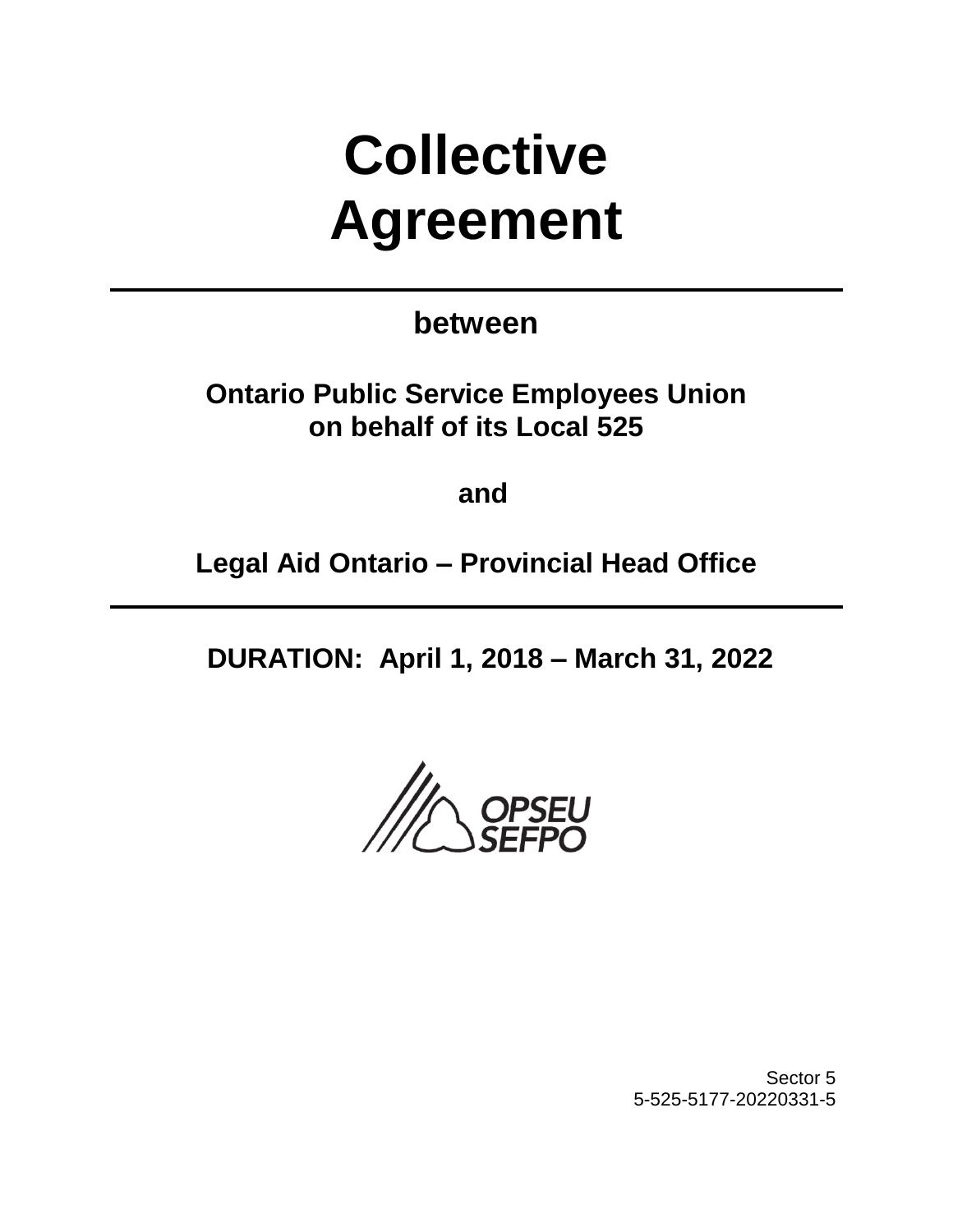# **TABLE OF CONTENTS**

**ARTICLE #** 

| ARTICLE 7 - EMPLOYEE/EMPLOYER RELATIONS COMMITTEE 5     |  |
|---------------------------------------------------------|--|
|                                                         |  |
|                                                         |  |
|                                                         |  |
|                                                         |  |
|                                                         |  |
|                                                         |  |
|                                                         |  |
|                                                         |  |
| ARTICLE 16 - TECHNOLOGICAL AND ORGANIZATIONAL CHANGE 17 |  |
|                                                         |  |
|                                                         |  |
|                                                         |  |
|                                                         |  |
|                                                         |  |
|                                                         |  |
|                                                         |  |
|                                                         |  |
|                                                         |  |
|                                                         |  |
|                                                         |  |
|                                                         |  |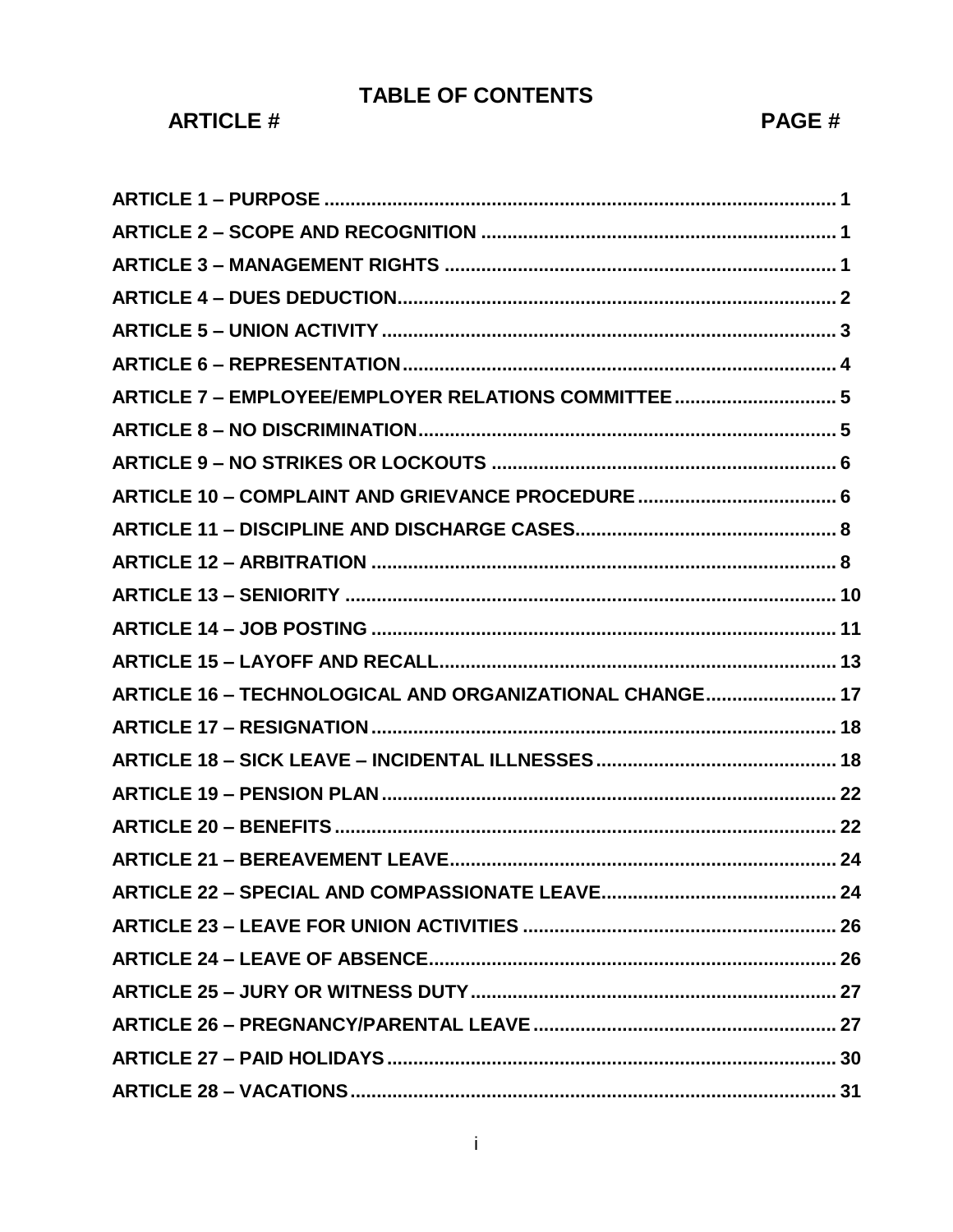# **TABLE OF CONTENTS**

| ARTICLE 33 - OCCUPATIONAL CLASSIFICATIONS AND SALARY RATES 38    |  |
|------------------------------------------------------------------|--|
|                                                                  |  |
|                                                                  |  |
| APPENDIX "A" - OCCUPATIONAL CLASSIFICATIONS AND SALARY RATES  43 |  |
|                                                                  |  |
|                                                                  |  |
| LETTER OF UNDERSTANDING #1 - JOINT JOB EVALUATION COMMITTEE 56   |  |
|                                                                  |  |
|                                                                  |  |
| LETTER OF UNDERSTANDING #4 - POST RETIREMENT BENEFITS  54        |  |
| MEMORANDUM OF UNDERSTANDING - REGARDING ARTICLE 18.02(d)  55     |  |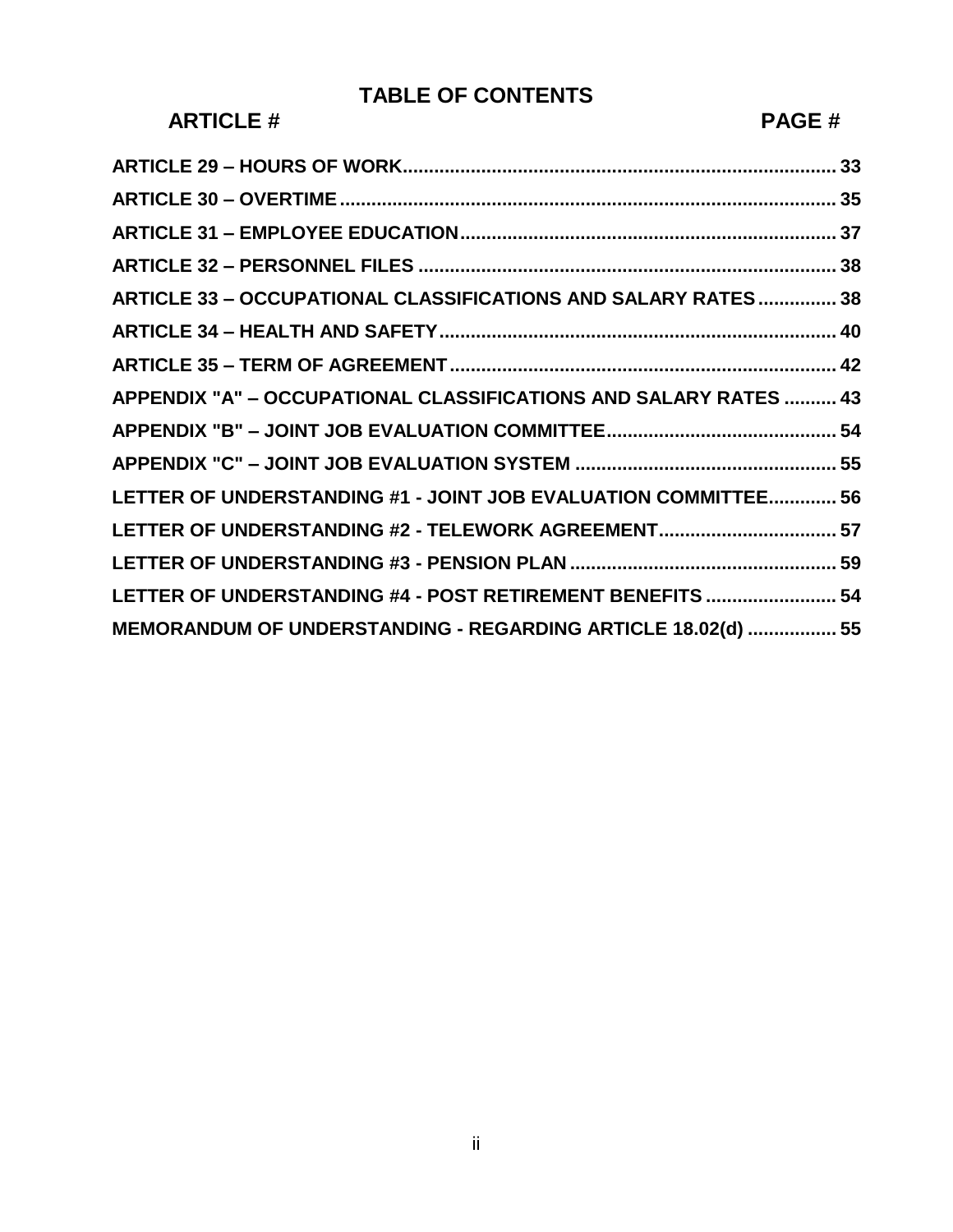# **ARTICLE 1 – PURPOSE**

1.01 The purpose of this Agreement is to provide orderly Collective Bargaining relations between the Employer and its employees covered by this Agreement, to promote the morale, well-being and security of all employees through the prompt and fair disposition of grievances, and to provide efficiency of operations and fair wages, hours and working conditions for the employees.

#### **ARTICLE 2 – SCOPE AND RECOGNITION**

- 2.01 This Agreement shall apply to all employees in the Bargaining Unit defined in the Certificate issued by the Ontario Labour Relations Board on the 12th day of April 1985, that is, all employees of the Employer at its Provincial Office in the City of Toronto, save and except Financial Analyst (Finance Department), Executive Assistants to the President/CEO, Vice Presidents, General Counsel, one (1) staff of the Chair's Office, Human Resource and Payroll Staff, Investigator, Research Lawyers, Staff Lawyers, staff of the Clinic Resource Office, Clinic and Program Advisors, the French Language Services Co-ordinator and Translator, Communications Advisor, Technical Writer of the Communications Department, Information Security Officer (IT Department), Supervisor Client Account Services, Supervisor Payroll, Supervisor Lawyer Service Centre, Supervisor Client Service Centre, Supervisor Lawyer Service Centre, and persons above the rank of supervisor, persons regularly employed for not more than twenty-four (24) hours per week and students employed during school vacation periods.
- 2.02 The Employer will notify the Union of Bargaining Unit positions that become excluded and or included as per the provisions of **Article 2.01**.
- 2.03 The Employer recognizes the Union as the sole Bargaining Agent for all employees of the Employer in the Bargaining Unit defined above.

# **ARTICLE 3 – MANAGEMENT RIGHTS**

- 3.01 The Union recognizes that the management of the facilities and the direction of the work force are fixed exclusively in the Employer except as specifically limited by the express provisions of this Agreement. Without restricting the generality of the foregoing, the Union recognizes the exclusive function of the Employer to:
	- (a) maintain order, discipline and efficiency;
	- (b) make, alter and enforce from time-to-time reasonable rules, regulations and policies that are not inconsistent with the provisions of this Agreement and that are to be observed by its employees;
	- (c) hire, assign, classify, transfer, lay off, recall, discharge, suspend or otherwise discipline employees provided that a claim that the Employer has disciplined or discharged an employee who has completed the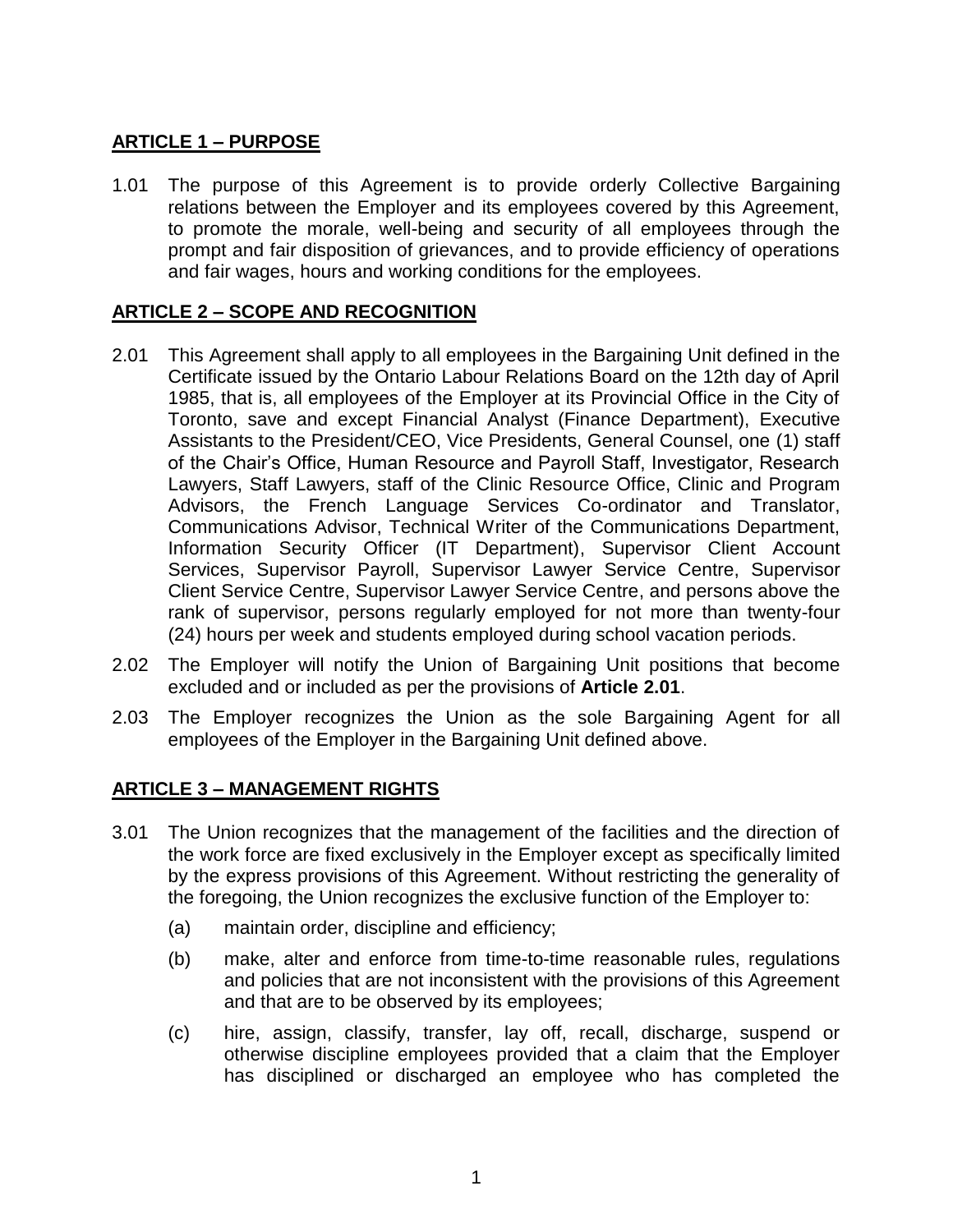probationary period without just cause may be the subject of a grievance and dealt with as hereinafter provided;

- (d) generally maintain the operation of the Employer including, without limitation, establishing and administering reasonable tests for the purpose of assisting the Employer in determining an employee's qualifications, the sub-contracting of work, the number of shifts; determine the work to be performed, the methods and processes to be employed and such other matters concerning the Employer's operation not otherwise specifically dealt with in this Agreement.
- (e) to redeploy staff for business continuity purposes in the event of emergency situations to other roles for which they are qualified and/or can be readily trained.

An emergency is defined as a serious situation, or occurrence, that happens unexpectedly and demands immediate action, such as natural disasters, power outages, pandemics etc.; and impedes the normal service delivery to clients.

# **ARTICLE 4 – DUES DEDUCTION**

- 4.01 Once each pay period, the Employer will deduct from the pay of each employee who is covered by this Agreement, starting with the pay period nearest to the employee's date of hire, an amount equal to her/his regular bi-weekly Union dues as prescribed by the Union. The Union shall notify the Employer in writing of the amount of such dues from time-to-time.
- 4.02 All dues so deducted shall be remitted to the Accounting Department of the Union not later than the fifteenth  $(15<sup>th</sup>)$  day of the month following the month in which such deductions are made, together with a list of the names of all employees from whose pay dues were so deducted. The aforesaid list shall indicate the employee's SIN number, the amount deducted for each employee and the period covered for the deduction.
- 4.03 The Union agrees to indemnify and save the Employer harmless with respect to all claims and demands made against the Employer by an employee as a result of the deductions and remittance of dues by the Employer pursuant to this Article.
- 4.04 The Employer agrees to report total dues deducted annually on each employee's T-4 slip.
- 4.05 The Employer agrees that the current formula of Union dues deduction will be applied to all retroactive wage increases.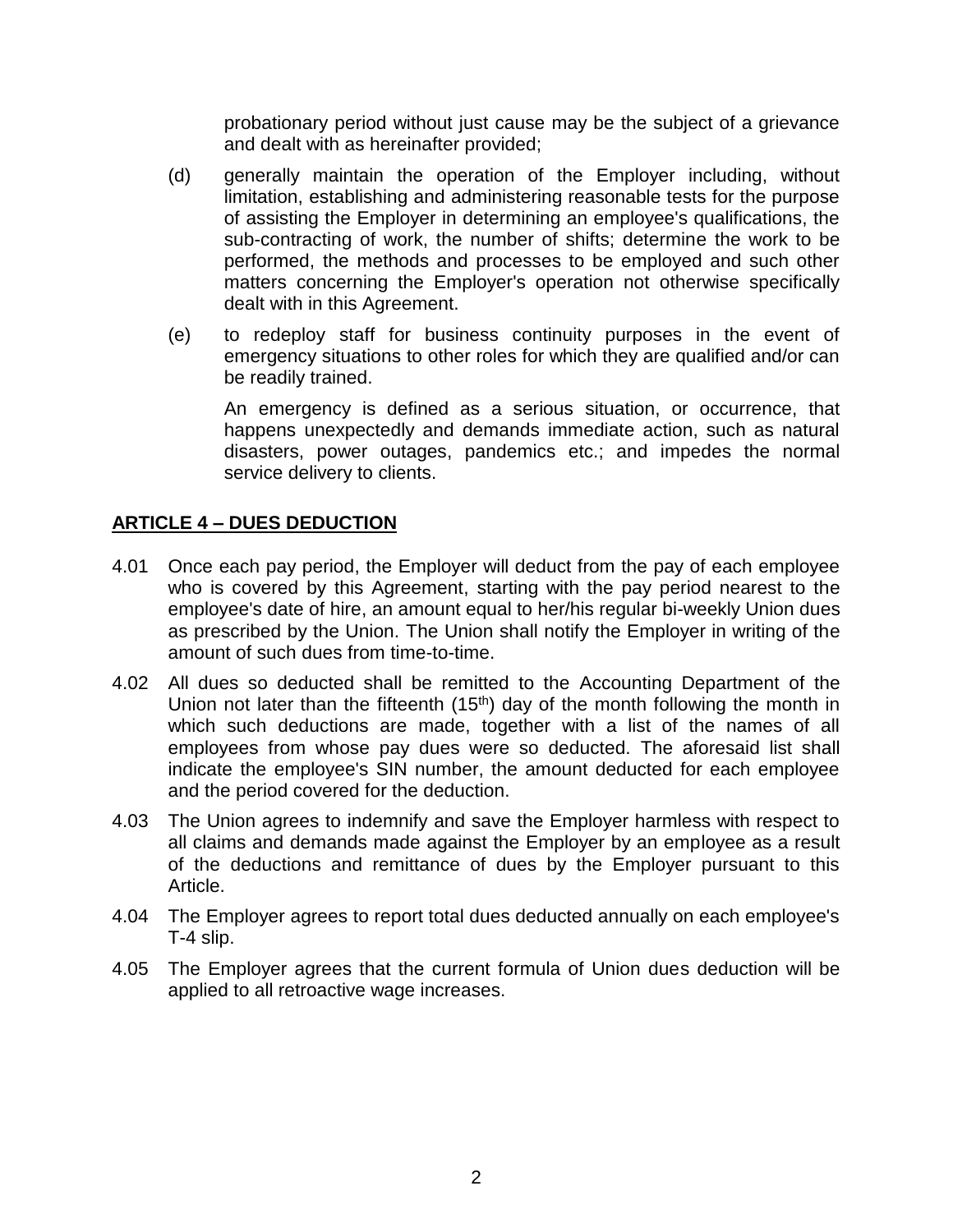#### **ARTICLE 5 – UNION ACTIVITY**

- 5.01 The Union will not, nor will any employee, engage in Union activities during working hours or hold meetings at any time on the premises of the Employer without the permission of the Employer. Such permission must be requested at least five (5) working days prior to the planned Union activity or at the earliest possible opportunity. The Employer also agrees that Stewards will be permitted to meet with Bargaining Unit members during working hours to discuss issues or concerns that require immediate attention. It is understood that such meetings will not interfere with the effective day-to-day operation of the Employer.
- 5.02 The parties will share equally the cost of printing sufficient copies of this Agreement to provide one (1) to each member of the Bargaining Unit.
- 5.03 The Employer agrees to acquaint new employees of the fact that a Collective Agreement is in effect and to advise new employees of the names and work locations of Union Stewards. The Employer agrees that a Union Steward will be given the opportunity to meet with all new Bargaining Unit employees, without loss of pay, for thirty (30) minutes during the employees first thirty (30) days of employment. The Employer will provide the Union with a list of all newly hired employees in the Bargaining Unit on the first working day of each month.
- 5.04 The Union shall have the use of a bulletin board in the Employer's premises for the purpose of posting notices relating to the Union's legitimate business affairs.

Such notice must be approved by the Employer, prior to their being posted and such approval shall not be withheld unreasonably.

#### 5.05 **Notices to the Union**

- (a) The Employer shall advise the Unit Steward and a designate of the EERC of the name and position of each new employee hired into the Bargaining Unit within two (2) weeks of hire.
- (b) The Employer shall provide the Unit Steward and a designate of the EERC, within two (2) weeks, the name and position of each employee who leaves the Bargaining Unit. This shall include, but not be limited to, retirement, resignation, termination, layoff, movement to a permanent excluded position, and secondment to excluded positions with the expected date of return to the Bargaining Unit.
- (c) Upon request, the Employer shall provide the Unit Steward and a designate of the EERC a list of all non-dues paying staff members, including contract staff and contractors, employed or contracted by Legal Aid Ontario.

Within fifteen (15) working days of the request, the Employer shall supply the list showing the name, start date, expected termination date if known, title and department of each employee.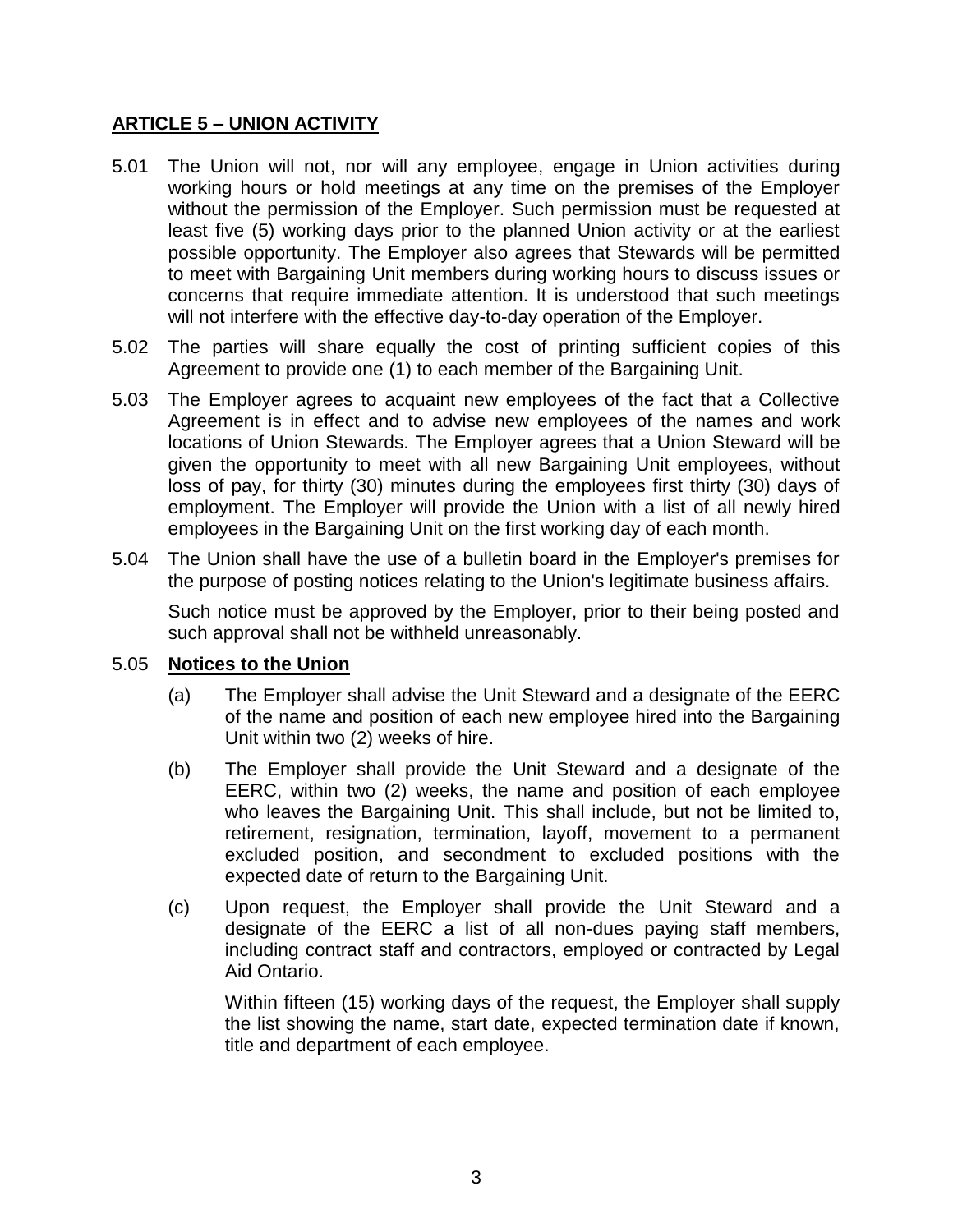- (d) The Employer agrees to notify the Union ten (10) business days in advance of any proposed implementation of anything referenced in **Article 3.01(b).**
- 5.06 In order that the Union can properly represent the employees in Labour Management Relations, the Employer will provide dedicated office space with secure storage space for the Local's use.

#### **ARTICLE 6 – REPRESENTATION**

- 6.01 The Employer agrees to recognize the following Union Representatives:
	- (a) A maximum of eight (8) Stewards, one (1) of whom shall be the Unit Steward.
	- (b) A Negotiating Committee of up to five (5) employees, together with a Union Staff Representative, for the purpose of renegotiating this Collective Agreement. Members of the Negotiating Committee will not suffer any loss of pay while attending meetings with the Employer for the purpose of negotiating the Agreement, up to and including any meeting(s) held with the Conciliation Officer. It is understood and agreed that the pay of the members of the Negotiating Committee will be at straight time and not to exceed the standard work day.

The Employer shall also release Negotiating Team members from duty for preparation/caucus time, subject to operational needs. Such release time will not be unreasonably denied. The Union will reimburse the Employer for all pay for this time off.

- (c) Up to four (4) representatives to the Joint Health and Safety Committee.
- (d) Up to four (4) representatives to the Pension Advisory Committee.
- (e) Up to four (4) representatives to the Training Advisory Group.
- (f) Up to four (4) representatives to the Benefits Advisory Committee.
- (g) Up to five (5) representatives to the Joint Job Evaluation Committee.
- (h) Up to four (4) representatives to the Employer/Employee Relations Committee.
- (i) Up to two (2) representatives to the Employee Engagement Committee.
- (j) Up to two (2) representatives to the Diversity and Inclusions Committee.
- (k) Up to two (2) representatives to the Accessibility Advisory Committee.
- 6.02 All of the above-mentioned representatives shall be employees who have completed three (3) months of employment.
- 6.03 The Union will provide the Employer with an up-to-date list of the names and position of each representative acting pursuant to this Article and the Employer will not be required to recognize such representatives until it has been so notified.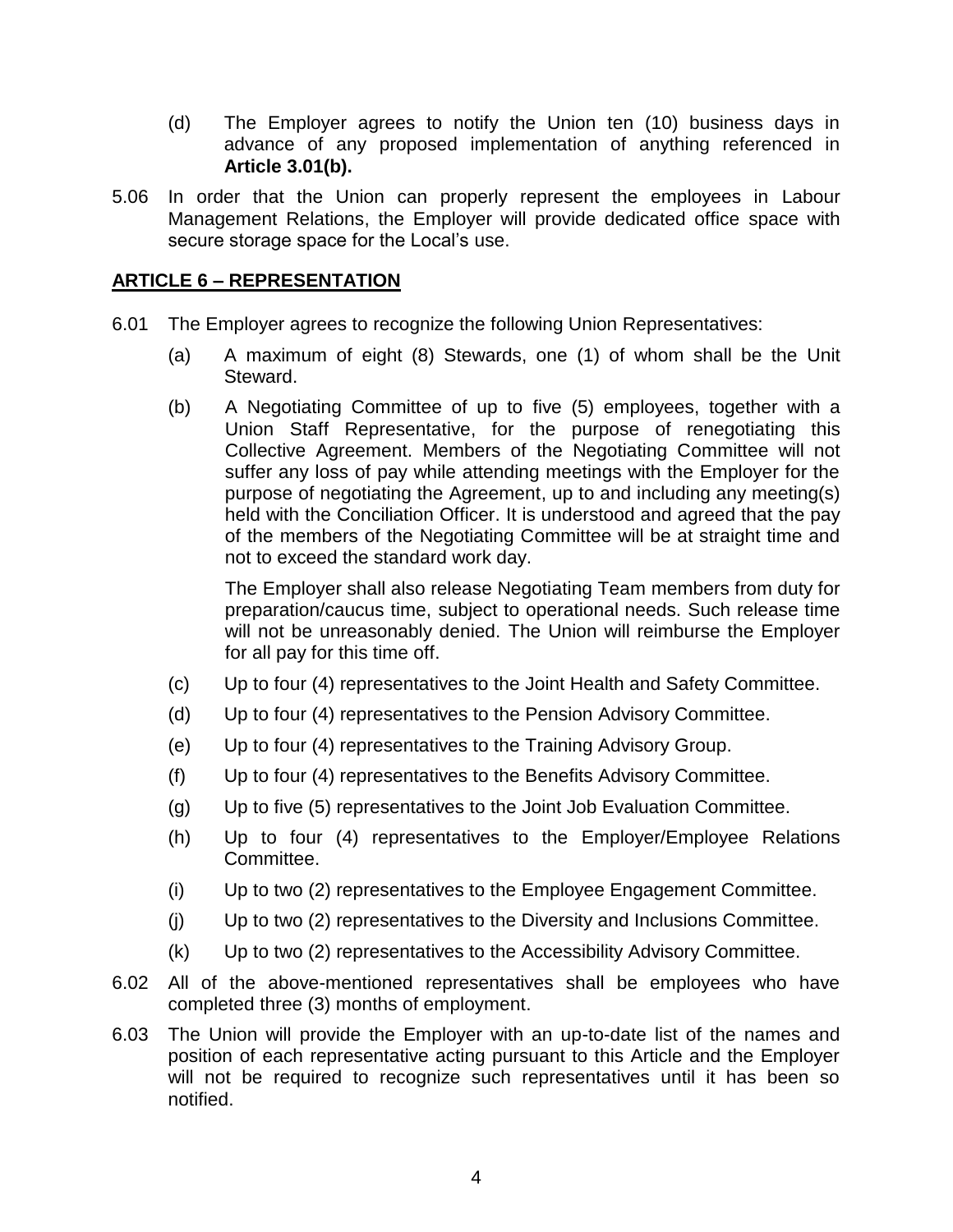- 6.04 No representative shall leave her/his work place or enter another department to investigate or process a grievance, or negotiate with the Employer, without the prior consent of her/his supervisor, or any other supervisor affected, which shall not be unreasonably withheld. It is understood that committee persons will not absent themselves from their regular duties unreasonably.
- 6.05 The Employer agrees that a Steward, or committee person, will suffer no loss of basic pay as a result of regularly scheduled straight-time lost while attending meetings with the Employer pursuant to this Article and Article 10 (including investigation of grievances in accordance with the Grievance Procedure but excluding attendance at arbitration hearings.)
- 6.06 The Union Representatives will not enter the premises of the Employer without obtaining the prior consent of the Employer.
- 6.07 Upon written request by the Union, and provided that reasonable notice is given, leave of absence without loss of pay or credits may be granted by the Employer to employees elected as Executive Board Members and Executive Officers of the Union, for the purpose of conducting the internal business affairs of the Union.

The Union shall reimburse the Employer for the salary paid to members of the Executive Board and the Executive Officers granted leave under this Article and such leave shall not be withheld unreasonably.

# **ARTICLE 7 – EMPLOYEE/EMPLOYER RELATIONS COMMITTEE**

- 7.01 An Employee/Employer Relations Committee shall be established consisting of up to four (4) representatives of the Union and four (4) representatives of the Employer with the capacity of either party to bring in an additional resource person from the Union or the Employer.
- 7.02 The Employee/Employer Relations Committee shall meet at the request of either party, usually once every two (2) months at a mutually agreeable time to discuss matters of mutual concern. Where practical, each party will notify the other of the proposed agenda items in writing one (1) week in advance of the meeting.

# **ARTICLE 8 – NO DISCRIMINATION**

- 8.01 (a) There will be no discrimination or harassment practiced by reason of ancestry, place of origin, colour, ethnic origin, citizenship, creed, sex, sexual orientation, gender identity, gender expression, race, age, marital status, family status, or disability, as defined in **Section 10(1)** of the *Ontario Human Rights Code (OHRC),* membership or non-membership in Union, nor for any other reason.
	- (b) Any employment equity programs undertaken by LAO that are taken in accordance with the *Ontario Human Rights Code* shall not be considered a contravention of this article.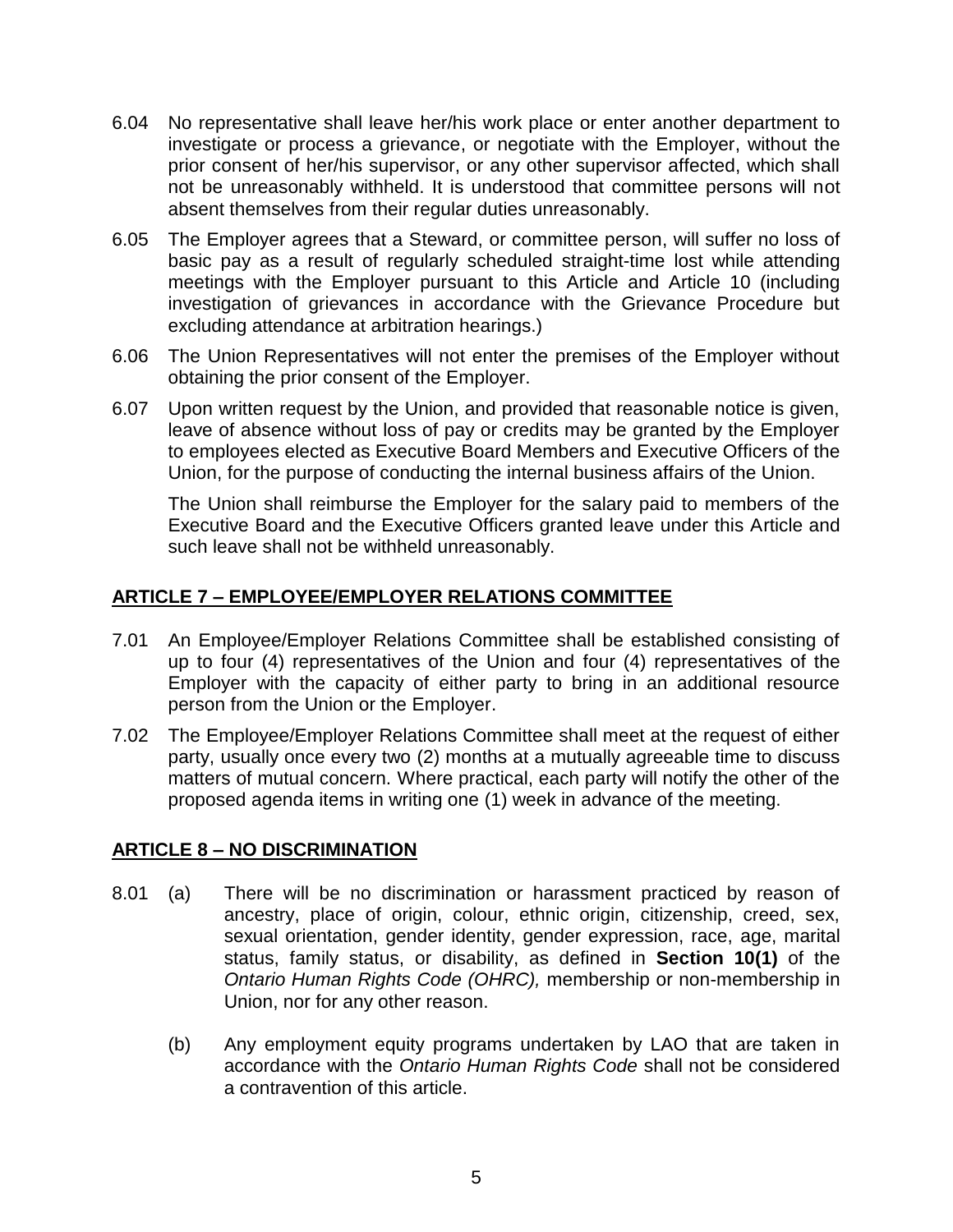If any provision of this agreement is found to conflict with the *Human Rights Code*, the parties shall be bound by the Code and shall amend this agreement to the extent required.

#### 8.02 **Code of Conduct**

The Union and the Employer recognize the dignity and worth of every individual and seek to create a climate of understanding and mutual respect in the workplace.

The parties agree that they will not tolerate, ignore or condone any type of improper comment or conduct that a person knows, or ought reasonably to know, would be unwelcome, offensive, or embarrassing. Breaches of the Code of Conduct include derogatory remarks, name calling, threats or other forms of intimidation, bullying, inappropriate jokes, innuendoes and teasing, insulting gestures, practical jokes, hate literature, actions which invade personal privacy, spreading rumours that damage one's reputation, arbitrarily refusing to work with another and inappropriate use of authority.

Where there is an alleged violation of this Article, employees will make their complaint known, in writing, to their Manager within ten (10) working days. If the complaint is against the immediate Manager, the complaint shall be raised with the next higher level of management. The Manager, together with Human Resources, the employee and their Union Steward, will develop a plan of action to review the alleged violation. If the matter is not resolved within the next ten (10) working days, the employee may submit a grievance at **Step 1** of the Grievance Procedure described in **Article 10**.

# **ARTICLE 9 – NO STRIKES OR LOCKOUTS**

9.01 In view of the orderly procedure established by this Agreement for the settlement of disputes and the processing of grievances, the Union and the Employer agree that there shall be no strike or lock-out during the lifetime of this Agreement. The terms "strike" and "lock-out" shall be as defined in the *Ontario Labour Relations Act,* R.S.O. 1980, c.228, as amended.

#### **ARTICLE 10 – COMPLAINT AND GRIEVANCE PROCEDURE**

- 10.01 It is the mutual desire of the parties that complaints of employees shall be adjusted quickly and effectively.
- 10.02 All reference to "days" in this Article and in **Articles 11** and **12** shall mean working days.

#### 10.03 **Complaints**

An employee who has a complaint relating to the interpretation, application, administration or alleged violation of this Agreement may discuss her/his complaint with her/his immediate Supervisor. Such a complaint shall be brought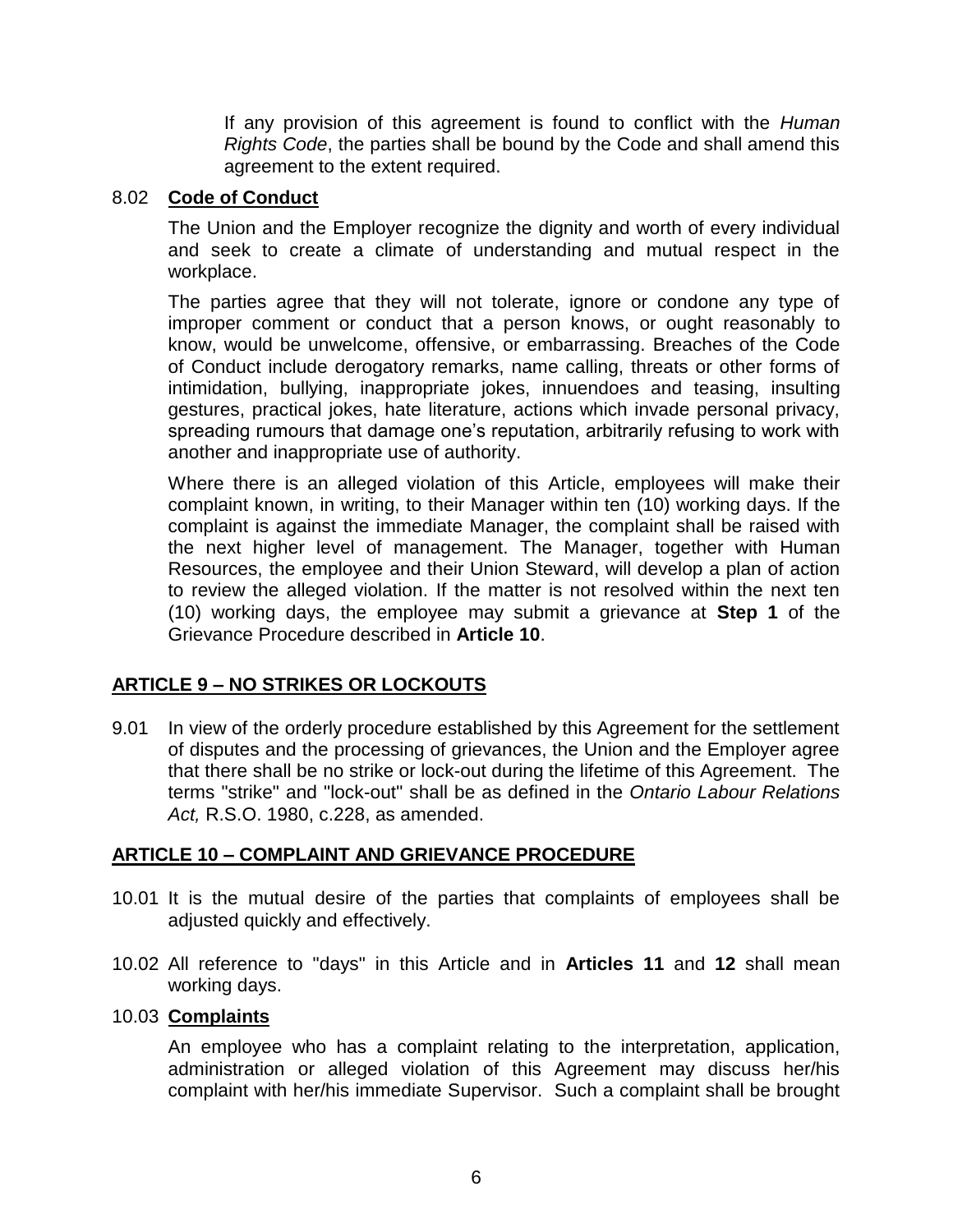to the attention of the immediate Supervisor within ten (10) days of the incidentgiving rise to the complaint, or the date the employee ought reasonably to have become aware of the circumstances giving rise to the complaint.

# **Step 1**

If the matter is not resolved within five (5) days of discussion, the employee may take the matter up as a grievance by filing the grievance, in writing, with her/his immediate Supervisor within five (5) days of the discussion with her/his Supervisor. The grievance shall contain a statement of the facts relied upon, clearly indicate the relief sought, specify the provisions of the Collective Agreement alleged to have been violated, and be dated and signed by the employee. The supervisor shall answer the grievance in writing within five (5) days of receipt of the grievance and shall deliver a copy of the answer to the grievor's Steward.

# **Step 2**

Failing settlement at Step 1, the employee, their Steward, and their Manager shall meet and attempt to resolve the grievance within five (5) days of completion of **Step 1**. Either party may request facilitation/mediation services from Human Resources to assist in coming to resolution. The employer shall respond in writing within five (5) days of the meeting with the results of the meeting and shall deliver a copy to the griever's Steward.

# **Step 3**

Failing settlement at **Step 2**, the employee may refer the grievance to the President/CEO within five (5) days of the conclusion of **Step 2**. A meeting with the employee, their Steward, and the President/CEO will be set within ten (10) days of the request. The Employer shall respond in writing within five (5) days of the meeting with the results of the meeting and shall deliver a copy to the grievor's Steward.

10.04 The above time-limits may be extended by the mutual agreement between the parties to this Agreement; however, such agreement must be confirmed in writing.

# 10.05 **Employer or Union Grievance**

The Union or the Employer may initiate a grievance relating to the interpretation, application, administration or alleged violation of this Agreement beginning at **Step 2** of the Grievance Procedure. Such grievance shall be filed within ten (10) days of the circumstances giving rise to the grievance, or the date upon which the grieving party ought reasonably to have become aware of the circumstances giving rise to the grievance. Such grievance shall be in the form prescribed in **Step 1**. Any such grievance may be referred to Arbitration under **Article 12** by either the Union in the case of a Union grievance or the Employer in the case of an Employer grievance.

10.06 If a party fails to reply to the grievance within the time-limit set out in any Step of the Grievance Procedure, the grievance may be submitted to the next Step.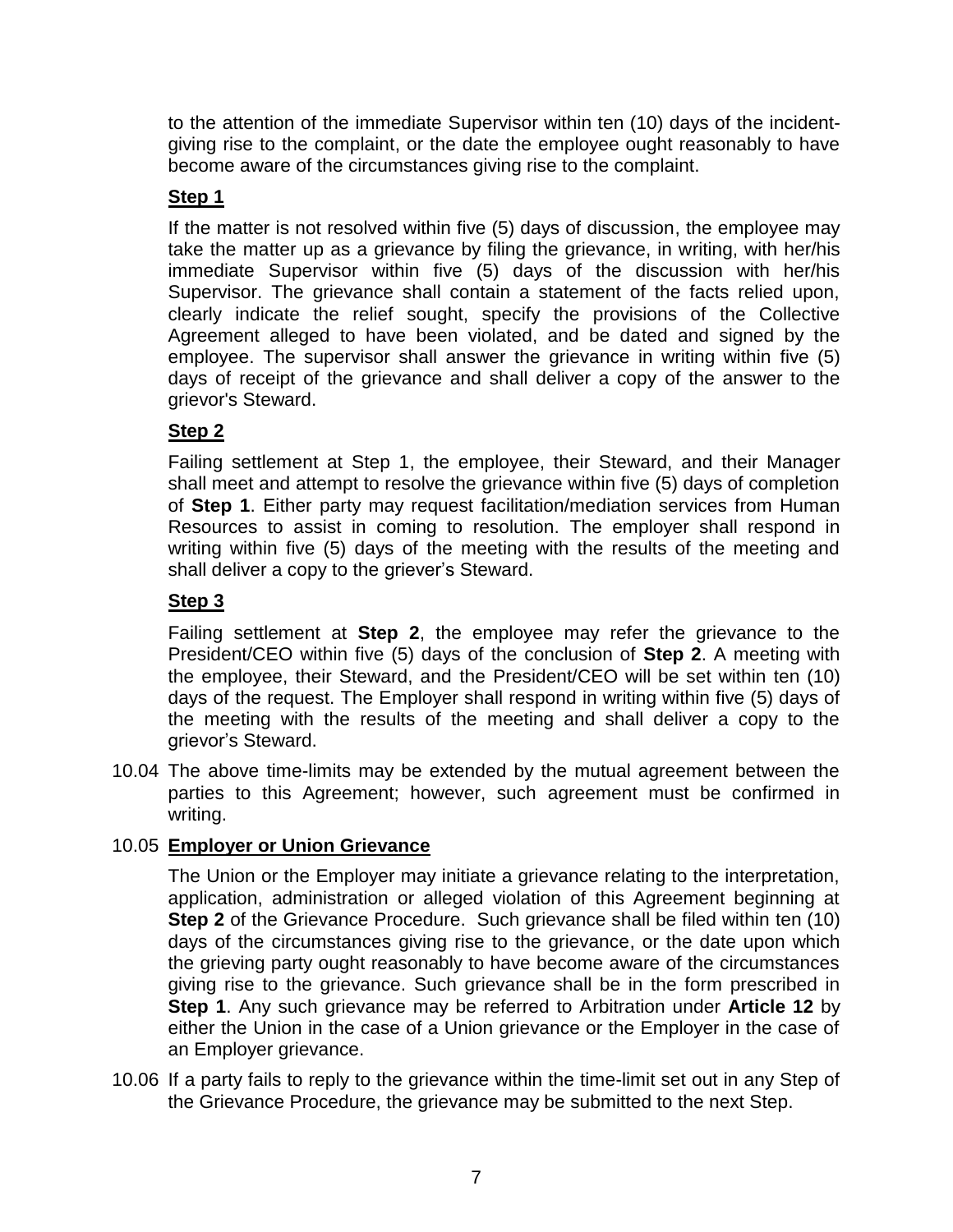- 10.07 Any complaint or grievance which is not commenced or processed through the next stage of the grievance or arbitration procedures within the time specified, or within the time frames mutually agreed to by the parties, shall be deemed to have been dropped.
- 10.08 A grievance which is not resolved through the foregoing procedure may be referred to Arbitration in accordance with the provisions hereof.

#### **ARTICLE 11 – DISCIPLINE AND DISCHARGE CASES**

- 11.01 The Employer will make reasonable efforts to arrange for a Union Steward to be present at a meeting where discipline or discharge will be imposed on an employee and to advise the Unit Steward or designate twenty-four (24) hours in advance that a meeting will take place. Such notice will disclose the location and time of said meeting. The Union shall maintain confidentiality regarding said meeting except as may be required to arrange for the attendance of a Union Steward at the meeting.
- 11.02 An employee who is discharged or suspended shall be given a reasonable opportunity to interview her/his Steward before leaving the Employer's premises, unless it is necessary, because of the circumstances giving rise to her/his discharge, to require the immediate expulsion of the employee from the premises.
- 11.03 A seniority employee who is discharged may file a grievance at **Step 2** of the Grievance Procedure within ten (10) days after such discharge. A seniority employee who is disciplined may file a grievance at **Step 1** of the Grievance Procedure within ten (10) days of such discipline.
- 11.04 Where a discipline or discharge grievance is not settled and becomes the subject matter of an Arbitration, the Arbitrator or Arbitration Board may substitute such other penalty for the discharge or discipline as the Arbitrator or Arbitration Board seems just and reasonable in all the circumstances.

# **ARTICLE 12 – ARBITRATION**

- 12.01 Where a grievance which has not been resolved through the Grievance Procedure, or where a difference arises between the parties relating to the interpretation, application or administration of this Agreement, including any question as to whether a matter is arbitrable and is referred to arbitration, the following shall apply:
	- (a) The party referring the grievance shall give written notice to the other party not later than fifteen (15) days after the response from **Stage 2** that it intends to refer the matter to Arbitration, giving the name and address of the proposed Arbitrator.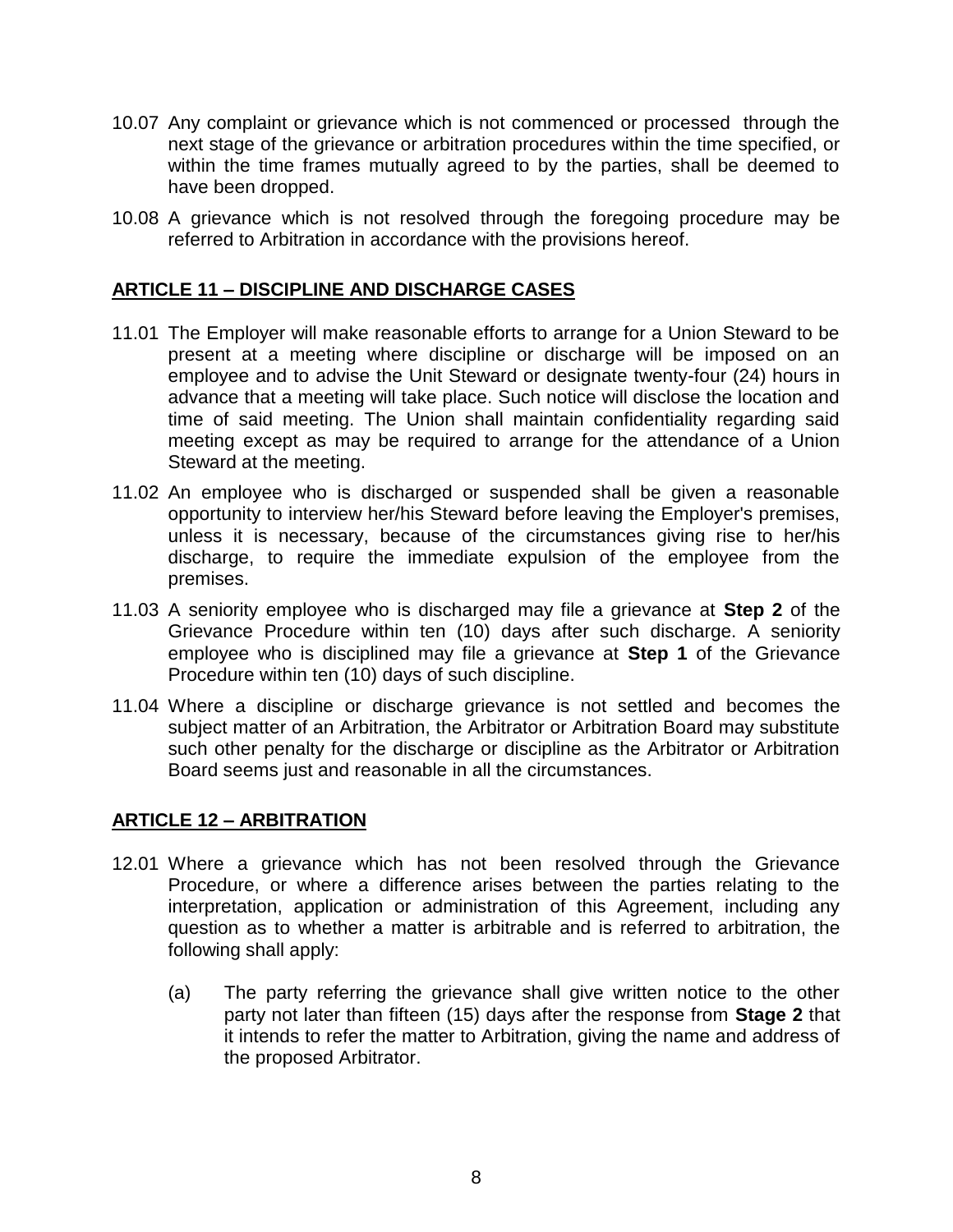The time limits in **Article 12** may be extended by the mutual agreement between the parties to this agreement; however, such agreement must be confirmed in writing.

- (b) Within ten (10) days after receiving such notice, the other party shall respond by agreeing to the Arbitrator or proposing an alternative(s) Arbitrator(s).
- (c) Failing agreement within twenty-one (21) days of such time as may be agreed by the parties, the Office of Arbitration may make an appointment at the request of either party. The single Arbitrator shall be bound by all clauses in **Article 12** in the same manner as an Arbitration Board.
- 12.02 No person may be appointed as an Arbitrator who has been involved in an attempt to negotiate or settle the grievance.
- 12.03 The Employer and the Union shall equally share the costs of the Arbitrator.
- 12.04 The Arbitrator shall not have the power to alter, modify or amend any part of this Agreement, nor make any decision inconsistent with the provisions of this Agreement.
- 12.05 Employees who are summonsed or subpoenaed and whose attendance is required at Arbitration Hearings shall receive permission to be absent from work with pay.
- 12.06 (a) By mutual agreement, the parties may elect to have a Tripartite Board hear the matter in dispute instead of a single Arbitrator. In such a case, the party wishing to submit the issue to Arbitration should indicate this in its notice of intent to Arbitrate. The recipient of the notice shall inform the other party within seven (7) days of receipt of the notice, if it is agreeable or not, to the matter being heard by a Tripartite Board. If so, the parties shall use the following procedure:
	- (b) Within ten (10) days after receiving such notice, the other party shall respond by indicating the name and address of its nominee to the Arbitration Board.
	- (c) The two (2) nominees shall, within seven (7) days after the receipt of the appointment of the second of them, appoint a third person who shall be the Chairperson of the Arbitration Board.
	- (d) If the recipient fails to name a nominee, or if the two (2) nominees fail to agree on a Chairperson, an appointment may be made by the Office of Arbitration at the request of either party.
- 12.07 The Arbitration Board shall be governed by the following provisions: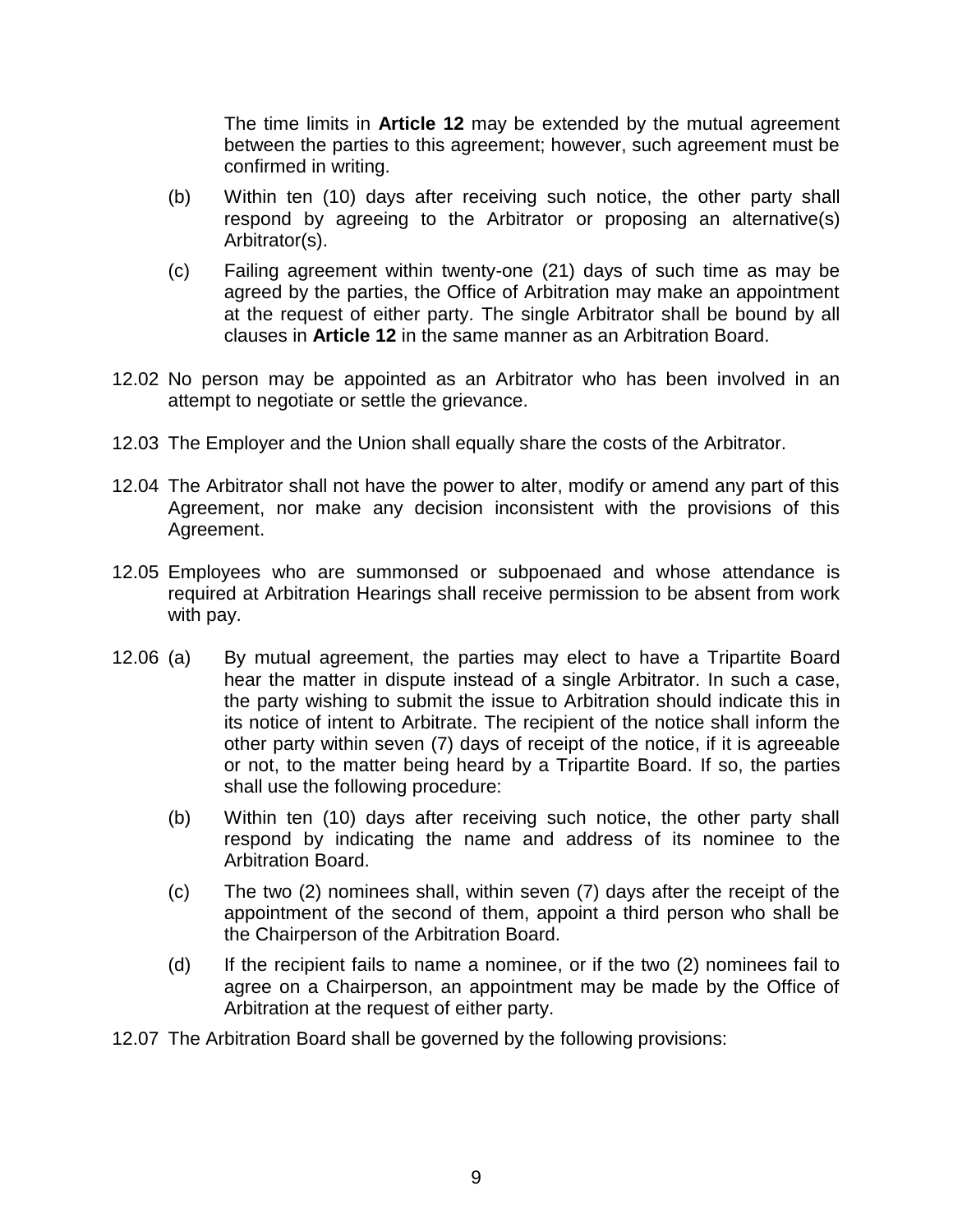- (a) The Arbitration Board shall hear and determine the grievance and issue a decision that is final and binding on the parties and upon any employee affected by it.
- (b) The decision of the majority is the decision of the Arbitration Board, but if there is no majority, the decision of the Chairperson governs.
- (c) Each party shall share the cost of the Chairperson of the Arbitration Board.
- (d) Each of the parties hereto shall bear the expense of its own nominee.
- (e) The Board shall determine its own procedure but shall give full opportunity to all parties to present evidence and make representations.

# **ARTICLE 13 – SENIORITY**

13.01 Newly hired employees shall serve a probationary period of six (6) calendar months duration. During this period an employee shall be considered as being employed on a trial basis and may be discharged at the discretion of the Employer. The discharge of a probationary employee shall not be the subject matter of a grievance. A probationary employee will receive a written assessment of their performance detailing achievements and/or areas of improvement at the end of three (3) months of employment and again at the end of the probationary period. Upon completion of the probationary period a new employee shall have her/his seniority dated back to her/his most recent date of hire.

After three (3) months of employment, employees will be eligible for benefits and paid time off.

- 13.02 Seniority shall mean an employee's length of continuous service in the Bargaining Unit as a dues-paying member. Notwithstanding the foregoing, for all employees in the Bargaining Unit on, or prior to, March 31, 2005, seniority shall mean an employee's length of continuous service with the Employer*.* Full-time employees shall accumulate seniority on the basis of years, months and days of employment, since last date of hire. For temporary employees, seniority shall accrue as per **Article 33.02**.
- 13.03 Seniority lists will be supplied to the Unit Steward of the Local and shall be posted on the bulletin board on January 1<sup>st</sup> and July 1<sup>st</sup> of each year, or within two (2) weeks of a request from the Representative of the Bargaining Unit.
- 13.04 Seniority once established for an employee shall be forfeited and the employee's employment shall be deemed to be terminated under the following conditions:
	- (a) if she/he voluntarily quits;
	- (b) if she/he retires in accordance with the provisions of the Employer's Pension Plans;
	- (c) if she/he is discharged for any cause and not reinstated through the Grievance Procedure;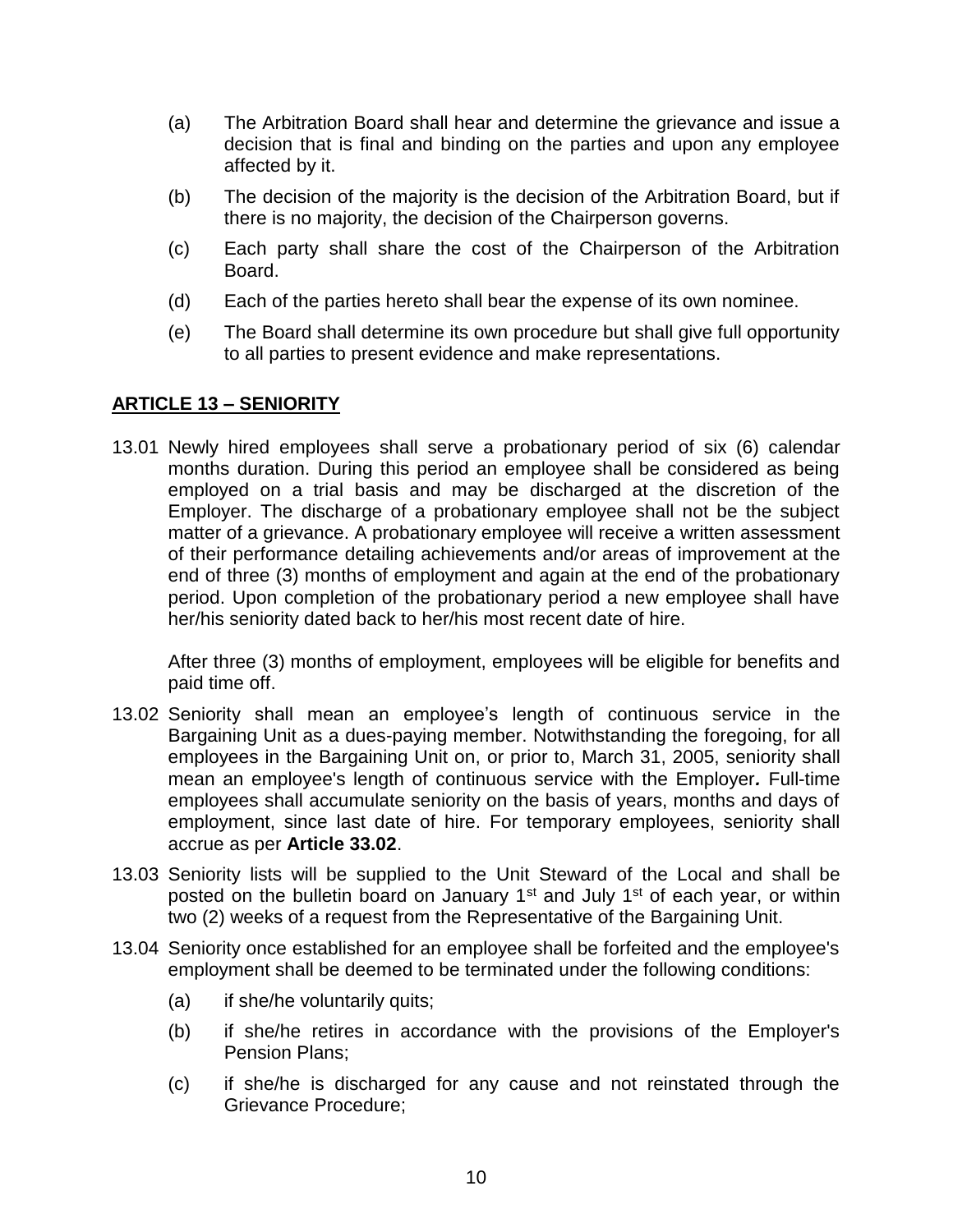- (d) if she/he fails to report for duty after a layoff or leave of absence in accordance with the provisions of this Agreement;
- (e) if twelve (12) months have elapsed from the day of layoff, or a period equal to the employee's seniority prior to such layoff, whichever is the lesser;
- $(f)$  if she/he is absent from work without permission for more than three  $(3)$ consecutive working days, unless such absence is established to have been due to causes beyond the employee's control.
- 13.05 Employees promoted to supervisory positions, or positions not covered by this Agreement, will retain their seniority after promotion and, if transferred back into the Bargaining Unit, the time served in such position, up to a maximum of one (1) year, shall be included in their seniority standing, unless extended by written agreement by the Employer and the Local Union.

# **ARTICLE 14 – JOB POSTING**

14.01 When a new job classification is permanently created in the Bargaining Unit, or when additional employees are permanently required in an existing job classification in the Bargaining Unit, or when a permanent position has been vacated and requires a replacement, the Employer will post a notice of the vacancy for a period of at least five (5) working days. The notice will specify the nature of the position, the qualifications required, and the rate of pay. An employee who wishes to be considered for the position so posted shall signify her/his desire by making formal application in accordance with the provisions of the posting.

The Employer agrees to notify any employee on layoff or extended leave, of all job postings, if the employee so requests. The employee must provide an email address.

- 14.02 (a) In filling any posted vacancy under this Article, the Employer will consider the requirements and efficiency of operations, the qualifications and abilities including, without limitation, educational qualifications, type of experience, training, individual abilities, and officially documented concerns about punctuality, productivity, and attendance and the candidate shall be selected on the basis of these factors. If two (2) or more candidates are relatively equal in respect of the foregoing factors, then seniority with the Employer will be the controlling factor in selecting the candidate.
	- (b) If the job is not filled as a result of the posting, or if no suitable applications are received from within the Bargaining Unit, the Employer reserves the right to hire. It is understood that the Employer will not consider external applicants until qualified internal applicants have been interviewed.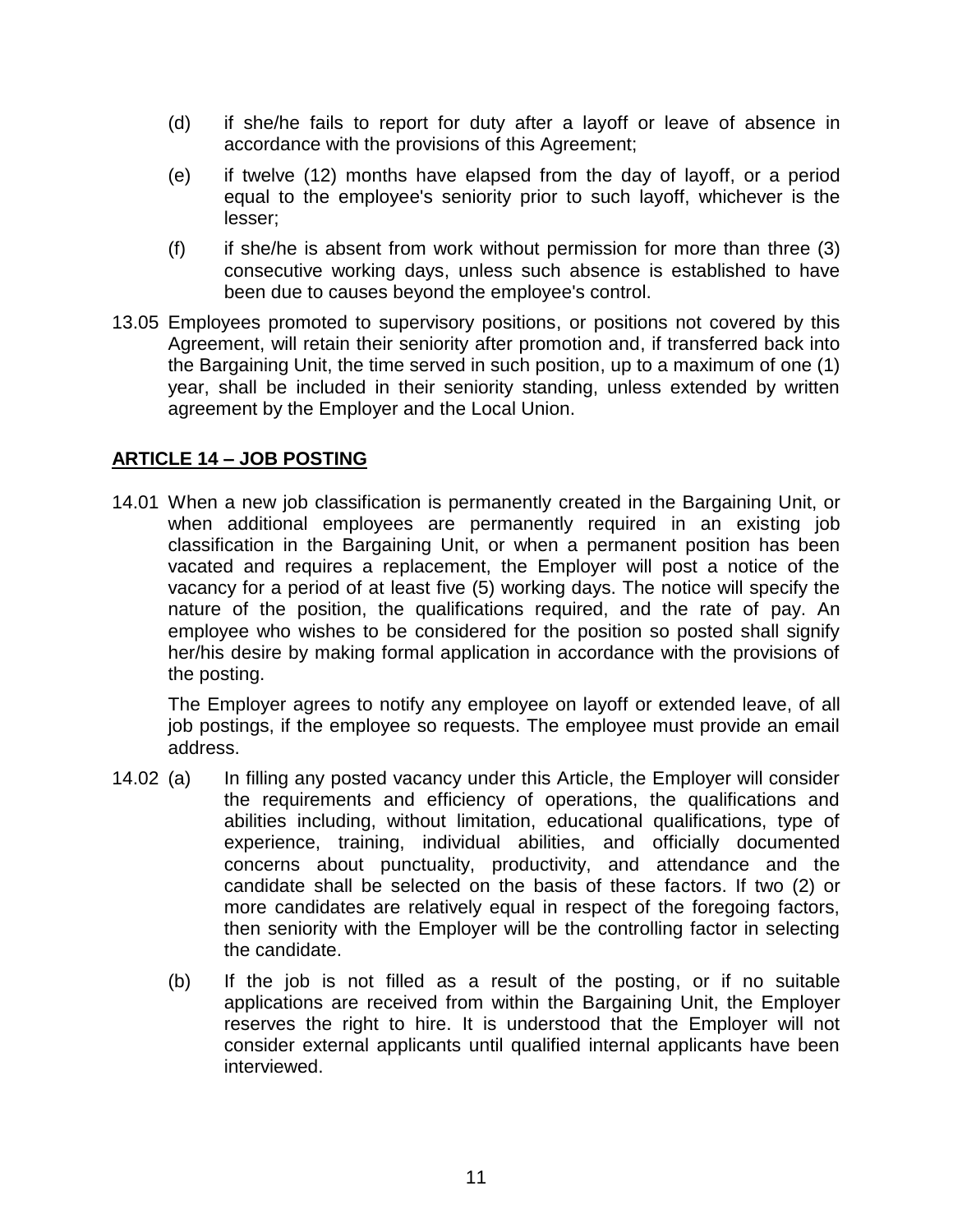- (c) All applicants who are interviewed for a position will be informed of the competition outcome, by email, within five (5) working days of the successful candidate accepting the position. The email will advise the applicant of the outcome and will inform them that they may request feedback from the hiring manager or HR.
- 14.03 (a) There shall be a trial period of three (3) calendar months from the date of appointment within which the successful applicant may return, or be required by the Employer to be returned, to her/his former job. Upon successful completion of the three (3) month period, the successful candidate will be confirmed in the position.
	- (b) If a position becomes vacant as a result of the operation of **Article 14.03 (a)** it may be filled on a temporary basis for up to three (3) months, unless it is mutually agreed to reduce or extend this period as may be deemed appropriate by the parties. Such an agreement between the Union and the Employer must be confirmed in writing.
- 14.04 Any employee who has accepted a new position following a job posting under this Article shall not be entitled to bid on a posted job either in or outside the bargaining unit for six (6) months from the date of their acceptance of their new position, except in the case of a bid on a posted job in a higher paid job classification or with the approval of the departmental Director.
- 14.05 Any job which is vacant because of illness, accident, vacation, leave of absence, temporary transfers, or promotions and temporary vacancies, shall not be deemed to be vacant for the purposes of this Article, nor shall the upgrading of an existing position with a single incumbent be deemed to create a vacancy. A job which is vacant due to the above reasons other than maternity leave of absence for a predetermined specified period in excess of seventy-five (75) working days, shall be posted pursuant to the provisions of this Article.
- 14.06 Where an employee is assigned temporarily for a period of not less than five (5) working days to perform substantially all of the duties attached to a position in a higher classification, she/he shall be paid *Acting Pay* from the day she/he commenced to perform those duties in accordance with the salary scale for the higher classification. The Acting Pay will be at the rate listed for the first salary step of the higher classification, provided that in no event shall the change result in an increase of less than three percent (3%).
- 14.07 An employee who has become incapable by illness or injury will be employed in other work which she/he is capable of performing adequately. The Employer and the Union shall mutually agree upon the position to be filled by such an employee.
- 14.08 Where an employee is temporarily assigned to perform the duties and responsibilities of a position not covered by this Collective Agreement, she/he shall retain their rights and obligations under the Collective Agreement.

LAO will continue to deduct Union Dues from any permanent Bargaining Unit members who are seconded into non-Bargaining Unit positions and it is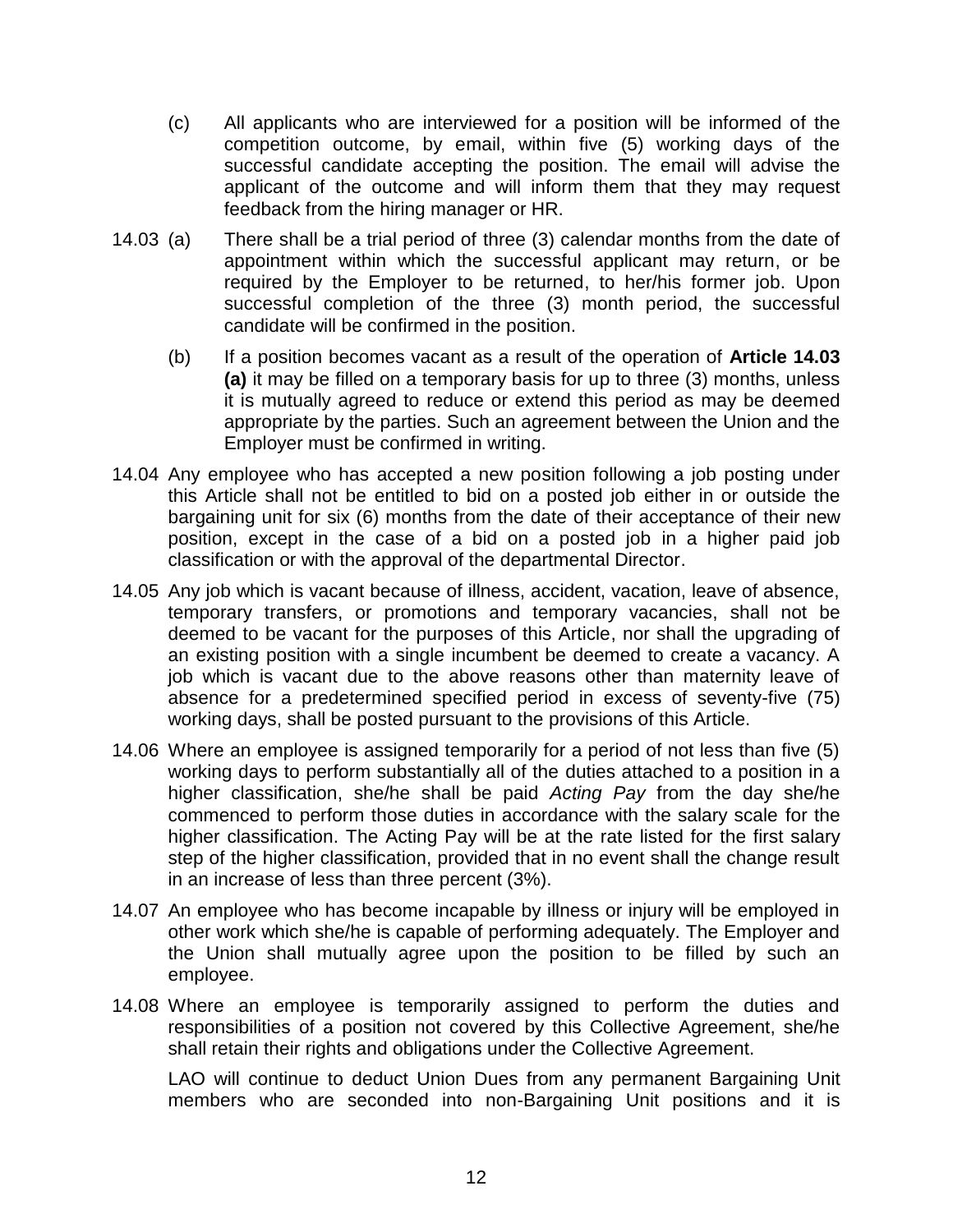understood that such employees will retain their rights and responsibilities under the Collective Agreement during the term of their secondment as per **Article 13.05.**

- 14.09 In cases where an employee is assigned temporarily, as outlined above, to an excluded position, the employee will be paid Acting Pay at the rate of the minimum of the salary band of the excluded classification, provided that in no event shall the change result in an increase of less than three percent (3%).
- 14.10 All secondment job opportunities in excess of two (2) months will be posted as per **Articles 14.01** to **14.09** inclusive. The postings will include language regarding the employee's right to return to their previously held position at the end of the secondment period. All temporary positions, (contract/secondment and others) are deemed to be a secondment for all permanent internal applicants.
- 14.11 Where a temporary position has been operational in LAO for a period of twentyfour (24) months, the temporary position shall be converted at that time to a permanent full-time position, and shall be posted, as per **Article 14**, in the Collective Agreement.

A temporary position for a specific project with a known end-date that exceeds twenty-four (24) months is exempt. For any extension(s) to the exempt position, the Employer will consult with the Union.

Any interruption of less than ninety (90) days will not affect the determination of the twenty-four (24) month end-date.

14.12 The Employer shall notify all Stewards and all members of EERC of any Bargaining Unit job posting one (1) business day prior to posting the position.

Notice for excluded positions will be provided, as soon as possible, prior to posting the position.

The Employer shall consider any representations which the Local Union may make with respect to including the position in the Bargaining Unit.

Any new Bargaining Unit positions must have been evaluated through the JJEC prior to posting.

# **ARTICLE 15 – LAYOFF AND RECALL**

15.01 In the event that an employee's position is laid-off due to the redundancy of a position, or a department and/or a permanent reduction in the workforce, the provisions of this Article shall apply.

# 15.02 **Notice to Union**

At least one (1) month prior to issuing the notice of layoff specified in **Article 15.04** below, the Employer will meet with the EERC, as specified in **Article 7**, to discuss possible ways and means of avoiding layoff. These shall include, but not be limited to: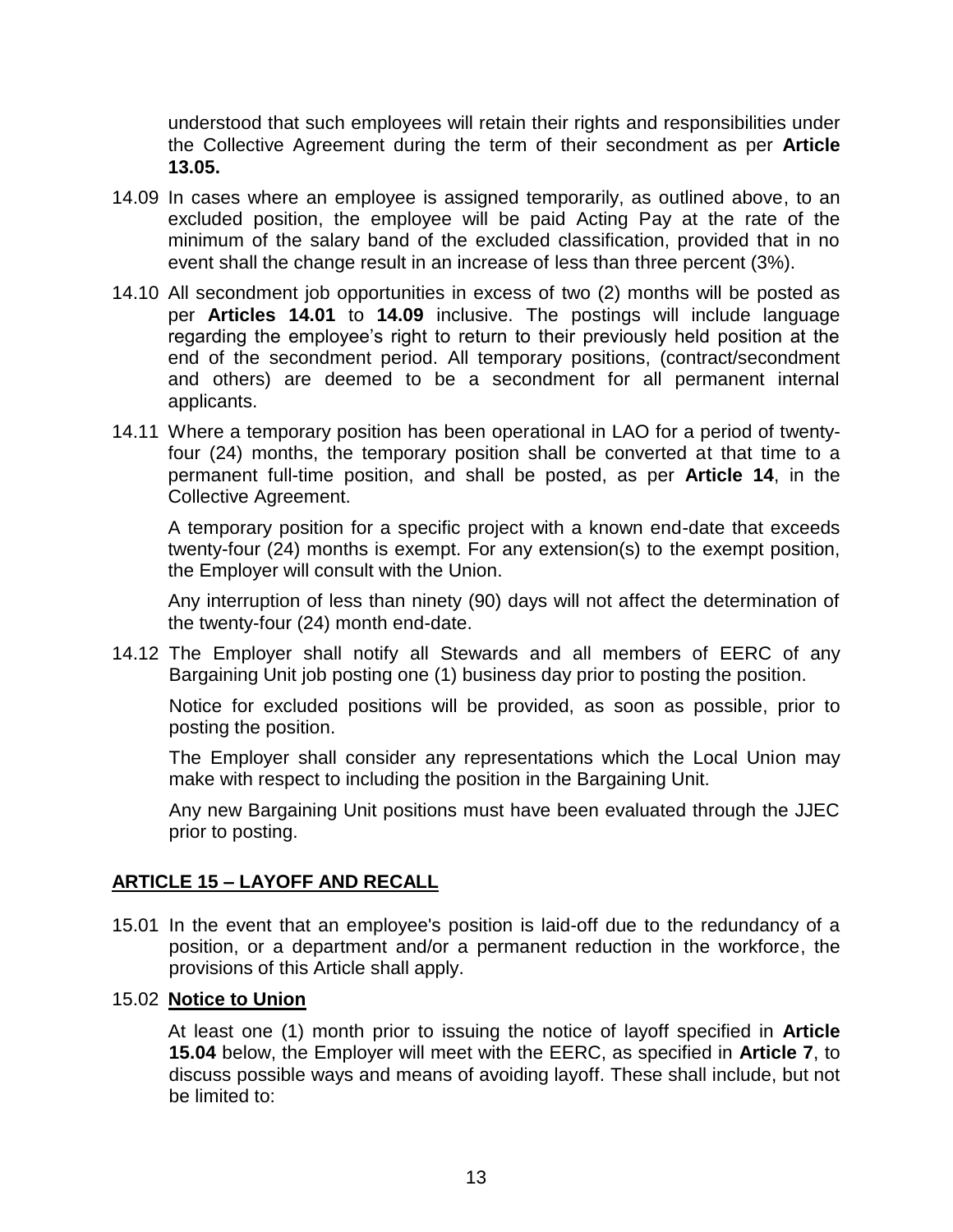- (a) Potential creation of vacancies that might be filled by affected employees;
- (b) Temporary assignment of affected employees to positions held by other employees who are on various leaves of absences;
- (c) Voluntary exits.

#### 15.03 **Layoff Procedure**

When the Employer decides that circumstances require a reduction in personnel in any position, the following provisions shall apply:

- (a) Layoff shall be on the basis of seniority as defined in **Article 13.02**.
- (b) Subject to the right of employees to elect Voluntary Exit opportunities, the parties agree that in cases of layoff under **Article 15**, the employee in the affected job classification in the affected department with the least seniority will be the first to be laid-off.
- (c) In the event of layoff under **Article 15**, the medical and dental benefits will continue up to the end of the month in which the layoff occurs, and the Employer and the employee will contribute the premiums accordingly

#### 15.04 **Notice to Employee**

Where it has been determined by the Employer that a reduction in staff through layoff is necessary, the Employer shall give the affected employee and the Union at least four (4) months written Notice of Layoff. When the employee receives notice, they shall have ten (10) business days to elect to move to a vacant position or to be laid-off.

The employee who has received Notice of Layoff has the option of moving:

- (a) to a vacant position at the same salary grid provided they possess the minimum qualifications and can satisfactorily perform the core duties and responsibilities of the job. If there is no such position, then;
- (b) to a vacant position identified in **Article 15.05(a)** at the same salary grid provided they possess the minimum qualifications and can satisfactorily perform the core duties and responsibilities of the job. If there is no such position, then;
- (c) to a vacant position at the next lowest salary grid provided they possess the minimum qualifications and can satisfactorily perform the core duties and responsibilities of the job. If there is no such position, then;
- (d) to a vacant position identified in **Article 15.05(a)** at the next lowest salary grid provided they possess the minimum qualifications and can satisfactorily perform the core duties and responsibilities of the job. If there is no such position, then;
- (e) the provisions of the last section shall be repeated until all salary grids have been reviewed in descending order and a vacant position is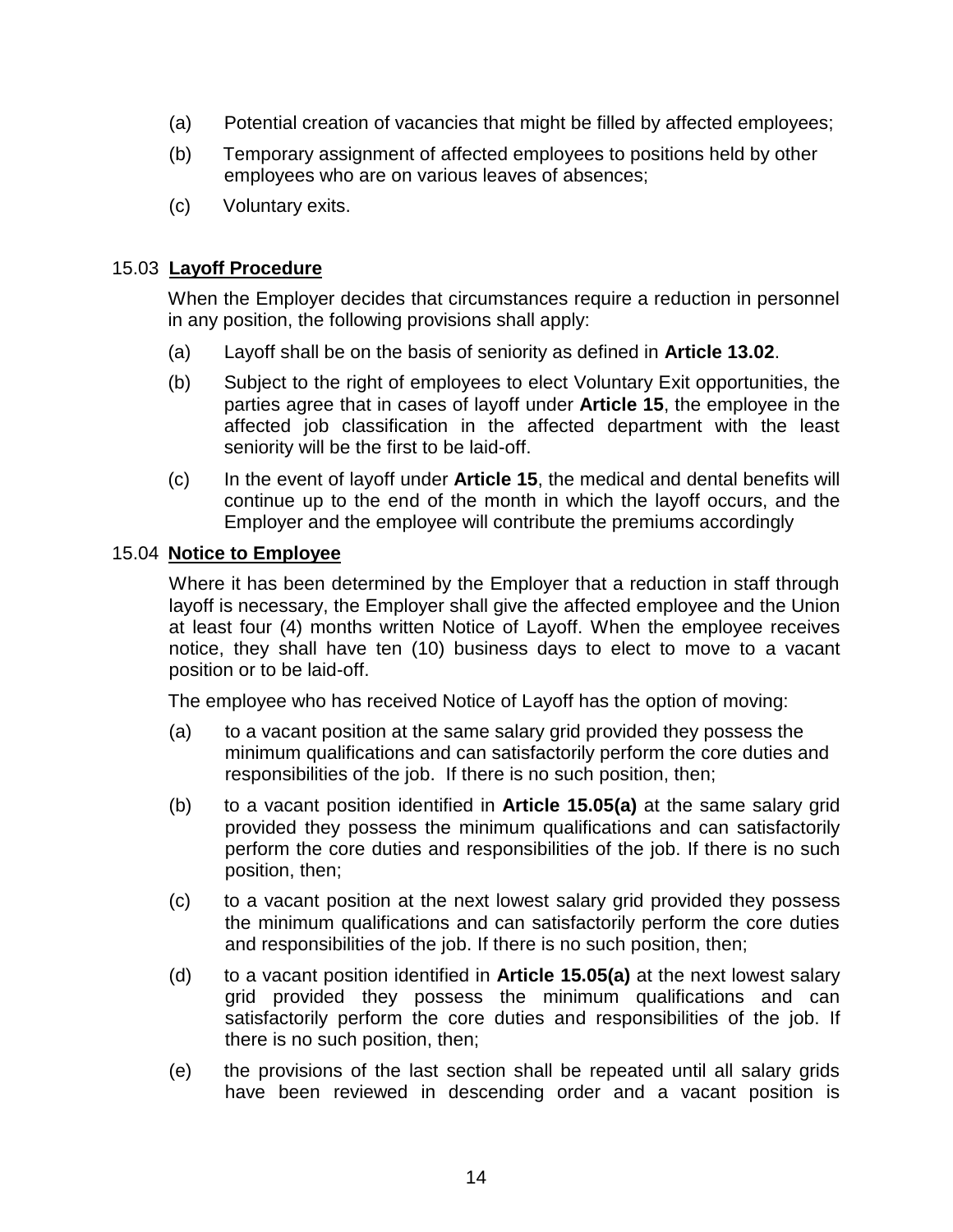identified and the employee affected possesses the minimum qualifications and can satisfactorily perform the core duties and responsibilities of the job. If no such position is identified the employee shall be laid-off.

#### 15.05 **Voluntary Exit Option**

a) Before any Notices of Layoff are issued, the Employer will identify potential vacancies by canvassing employees in the Bargaining Unit in the affected salary grid or below to determine whether any of those employees wish to voluntarily terminate employment with the Employer.

The Employer will provide an irrevocable Letter of Intent to any interested employee. Employees wishing to take Voluntary Exit shall sign the irrevocable Letter of Intent within five (5) business days. The Letter of Intent will be in effect for thirty (30) calendar days from the date of the letter.

- b) In the event that an employee(s) in the affected job classification in the affected department does wish to voluntarily terminate employment, the Employer will select that employee(s) for layoff and the employee(s) will receive Notice of Layoff and severance pay in accordance with **Article 15**. An employee may resign at any time during the notice period and receive severance pay in accordance with **Article 15**.
- c) In the event that the numbers of employees in an affected job classification in an affected department volunteering to be laid-off exceeds the number of employees to be laid-off, it is understood that the Employer will select the employees with the most seniority to be laid-off from among the volunteers.
- d) In the event that there are insufficient volunteers in the affected job classification in the affected department, the Employer shall go to the list of volunteers who have signed an irrevocable Letter of Intent.

The Employer will select for layoff the volunteer in the salary grid closest to the affected employee provided that the affected employee possesses the minimum qualifications and can satisfactorily perform the core duties and responsibilities of the volunteer's position. In the event there is more than one (1) volunteer in the closest salary grid, the Employer will select the most senior volunteer for voluntary layoff.

- e) If no potential vacancies in the affected job classification in the affected department can be identified through the Voluntary Exit process, then notice of layoff will be given to the least senior employee in the affected job classification in the affected department as per **Articles 15.03** and **15.04**.
- f) To the extent permitted by law, the Employer will cooperate with an employee receiving severance pay with respect to the timing and direction of payment of severance to minimize income tax liability.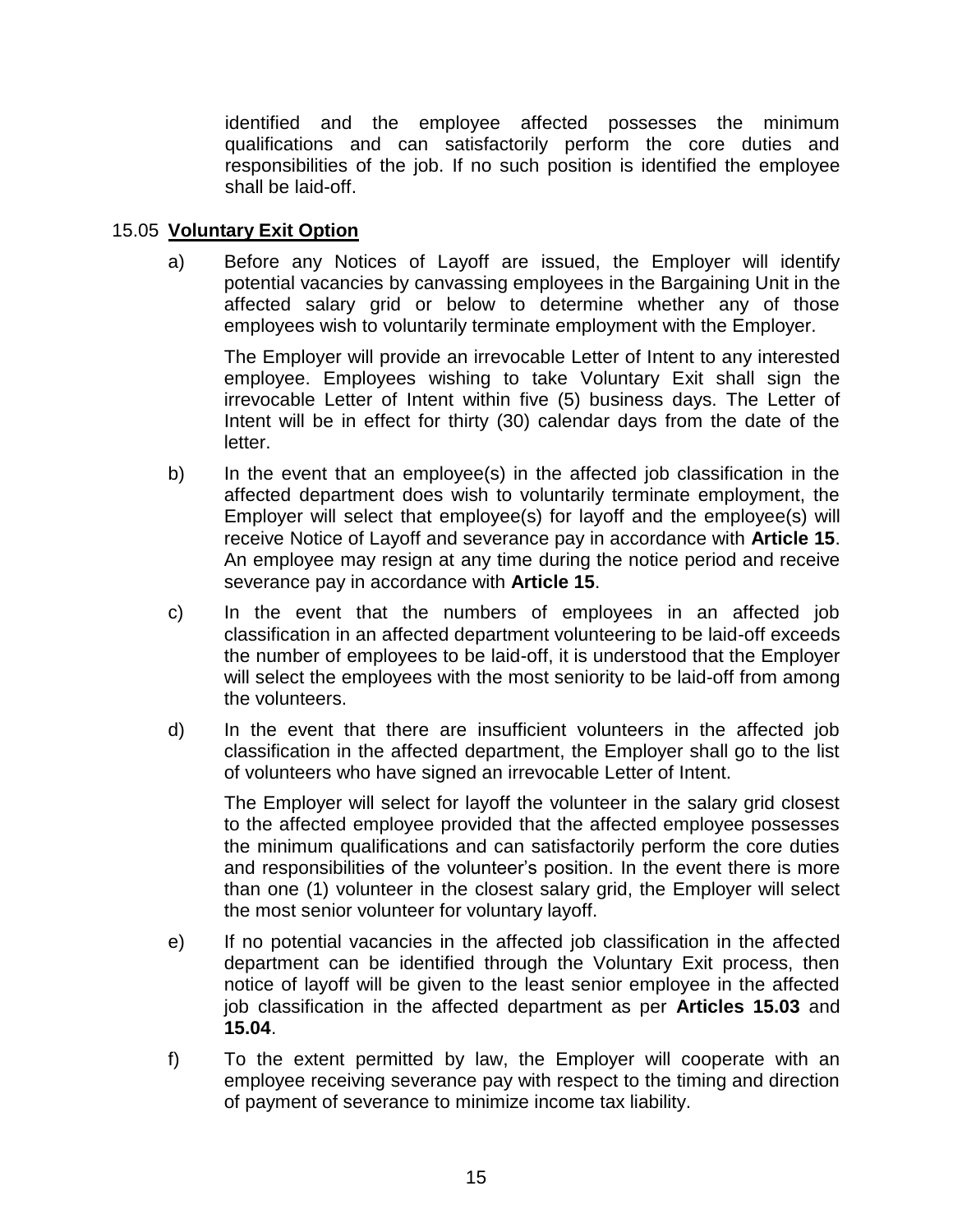#### 15.06 **Severance Pay**

The Employer shall provide severance as follows:

- **(a)** Employees will be provided with severance pay equivalent to two (2) weeks' of pay per year of service calculated to the date worked in the final year of service to a maximum of sixty-eight (68) weeks;
- **(b)** Upon layoff, in accordance with **Article 15**, or termination under the Voluntary Exit provisions, the employee will be reimbursed to a maximum of three thousand dollars (\$3,000.00) for retraining and/or outplacement counselling services, upon receipt of invoices. Invoices for training and/or outplacement counselling services must be received by Legal Aid Ontario no later than twelve (12) months from the employee's last day of work with LAO.

#### 15.07 **Recall**

No new employee shall be hired in the Bargaining Unit until those laid-off and placed on the recall list have had the opportunity to be recalled, as set out below:

- (a) Employees laid-off under **Article 15** who retain recall rights shall be recalled on the basis of seniority to the first available new position, or vacancy, in the same, or lower, hourly rate to their last held classification, providing they possess the minimum qualifications and can satisfactorily perform the core duties and responsibilities of the job, and provided such vacancy occurs within one (1) year of their layoff.
- (b) Employees with recall rights will also be entitled to apply for vacancies as per **Article 14 (Job Postings)**. The Employer will provide copies of the job postings, within the appropriate geographic area, to those employees on layoff within the job posting period, with sufficient time for the employee to respond.
- (c) The Employer will provide an up-to-date copy of the current recall list to the Employer/Employee Relations Committee and to the Unit Steward within one (1) week of any changes or adjustments made to the list.
- (d) When recalling an employee after layoff, she/he shall be notified by registered mail, or personally by telephone, and allowed ten (10) working days to report for work from the date of the signed receipt of delivery of the Notice of Registered Mail, or receipt of the telephone notice, whichever occurs first.
- (e) An employee to whom a registered letter is sent, or who is notified by telephone in accordance with this Article, must contact the Employer within forty-eight (48) hours of the time of signed receipt of the delivery of the Notice of Registered Mail, or receipt of the telephone notice, whichever occurs first, if she/he wishes the Employer to hold the job open for her/him for the full ten (10) working day period.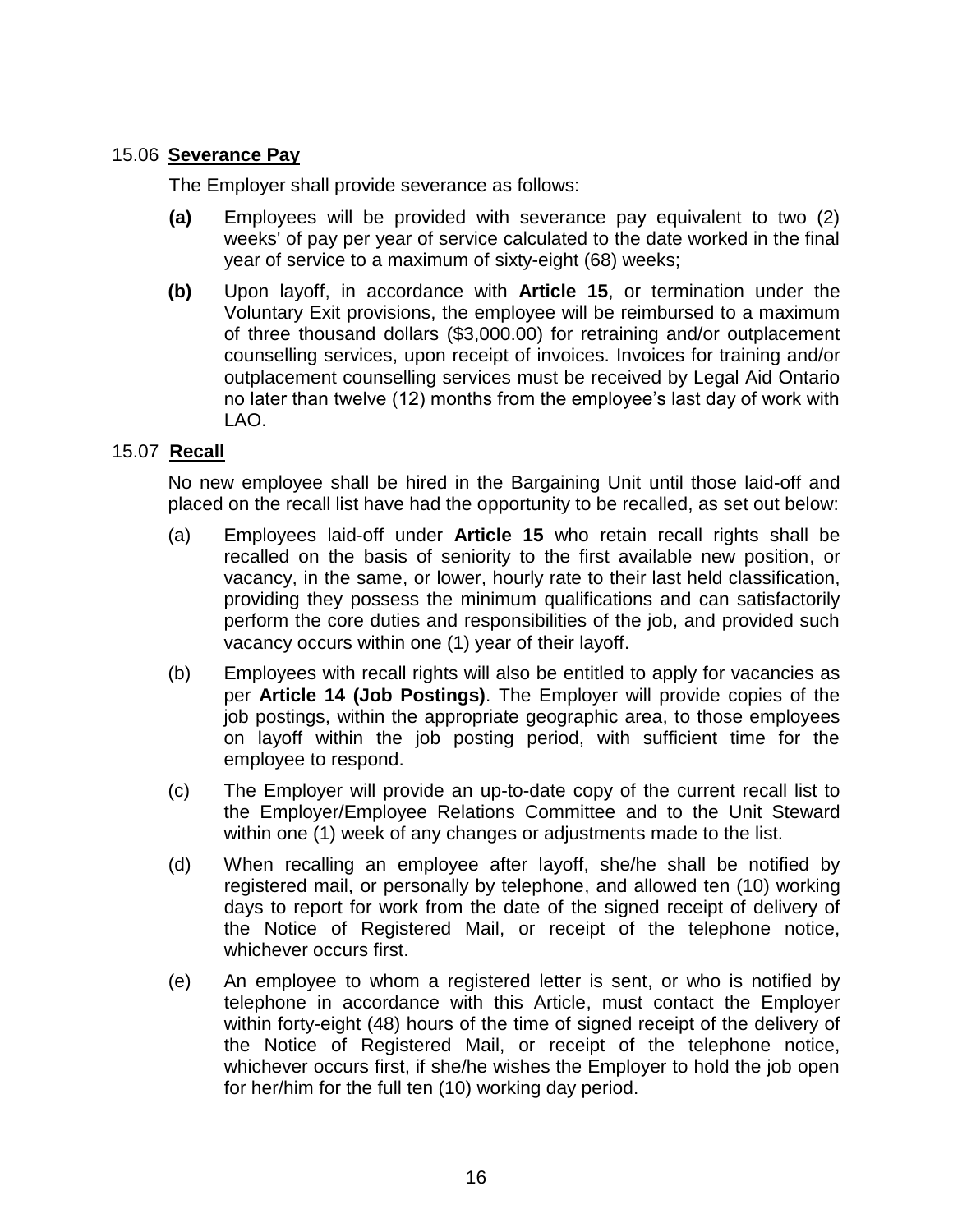- (f) It shall be the employee's responsibility to keep the Employer notified as to any change of their address or telephone number so that they will be up-to-date at all times.
- (g) An employee may not refuse recall. Should an employee refuse recall, they will be terminated from the recall list and shall be paid severance in accordance with **Article 15.06**.
- (h) If the employee is recalled, the employee's service and seniority from the original date of hire shall be counted as unbroken, but there shall be no accrual for service or seniority for the period on recall.
- (i) If an employee chooses to retain recall rights, the employee's severance entitlement shall be paid out when their recall rights have expired, or at any time the employee chooses to waive recall rights.
- (j) If an employee who has chosen to retain recall rights is subsequently recalled and the employee chooses to return to the workplace, the severance payment is retained by the Employer. If within three (3) months either the employee is dissatisfied with the position or the Employer determines that the employee is unable to satisfactorily perform the requirements of the job, then the employee can resign, or be terminated, with their severance package as per **Article 15.06**.

# **ARTICLE 16 – TECHNOLOGICAL AND ORGANIZATIONAL CHANGE**

- 16.01 The Employer undertakes to notify the Employee/Employer Relations Committee, or representative of the Union, at least thirty (30) days in advance of any planned technological or organizational change which will affect the employment conditions of Bargaining Unit employees.
- 16.02 The Employer agrees to discuss with the Employee/Employer Relations Committee, or a representative of the Union, as far in advance as practical, the technological and/or organizational changes that will affect Bargaining Unit employees. The Employer will discuss how the changes will affect Bargaining Unit staff and to explore ways to minimize the adverse impact, including discussion regarding training of employees.
- 16.03 Where new or greater skills are required, the training to support technological changes will be fully provided by the Employer, including the cost of the training program and all materials related to the training. Training will be conducted during the normal work day and employees will continue to receive their normal earnings during training-time.
- 16.04 An employee whose job is changed, or who is laid-off from their job by virtue of technological and organizational change, will be red-circled and will suffer no reduction in normal earnings.
- 16.05 An employee who is rendered redundant, or laid-off from their job as a result of technological or organizational change, shall be given an opportunity to fill any vacancy for which they have seniority and for which they possess the minimum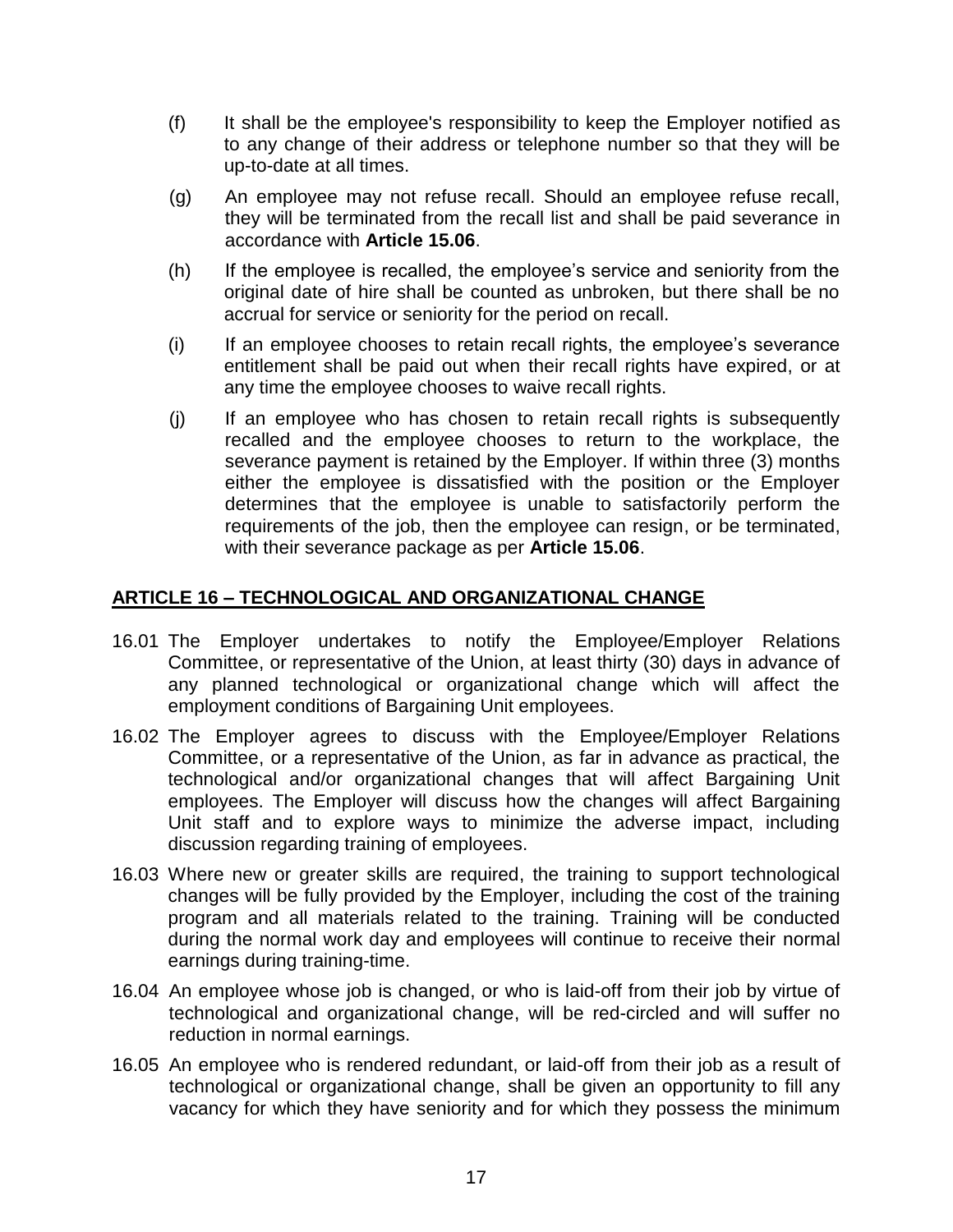qualifications and can satisfactorily perform the core duties and responsibilities of the job.

16.06 No additional employees shall be hired by the Employer into Bargaining Unit positions until employees affected by the change, or employees on layoff, have been notified of the proposed technological or organizational change and allowed a training period of three (3) months to acquire the necessary qualifications and core skills to retain their employment.

# **ARTICLE 17 – RESIGNATION**

17.01 An employee's resignation from their employment with the Employer shall be in writing and shall be delivered to the employee's immediate supervisor at least two (2) weeks prior to the date of termination.

#### **ARTICLE 18 – SICK LEAVE – INCIDENTAL ILLNESSES**

18.01 An Incidental Illness is defined as a personal absence of a short and episodic nature that is tracked and recorded within LAO's Short-Term Disability program. Incidental Illnesses are days missed that are of four (4) or less consecutive days.

An employee who has completed three (3) months of employment and who is unable to attend to their duties due to sickness or injury is;

- (a) Allowed up to six (6) sick days per calendar year, to be used for incidental illness/injury unforeseen by the employee. The number of days available will be prorated based on normal working hours for Part-Time staff. The number of days will also be prorated for employees that are hired midyear.
- (b) Incidental absences up to the limits outlined in **Article 18.01 (a)** are paid at one hundred percent (100%) of salary as of the date last worked.
- (c) Incidental Illness days are not authorized or approved when they occur during the same time period as vacations, maternity or parental leaves, or any other leave, paid or unpaid which has already been scheduled.
- (d) Any Incidental Illness/injury absence beyond the limits established in **Article 18.01 (a)** will not be paid, unless the employee chooses to use vacation, discretionary days or lieu time.
- (e) This Article does not apply where absence is due to the illness or injury of a dependent/relative. Please refer to **Article 18.08** (Discretionary Days) for incidental absences outside of this Article.
- (f) An employee who becomes incapable by illness or injury will be employed in other work which she/he is capable of performing adequately. The Employer and the Union shall mutually agree upon the position to be filled by such an employee.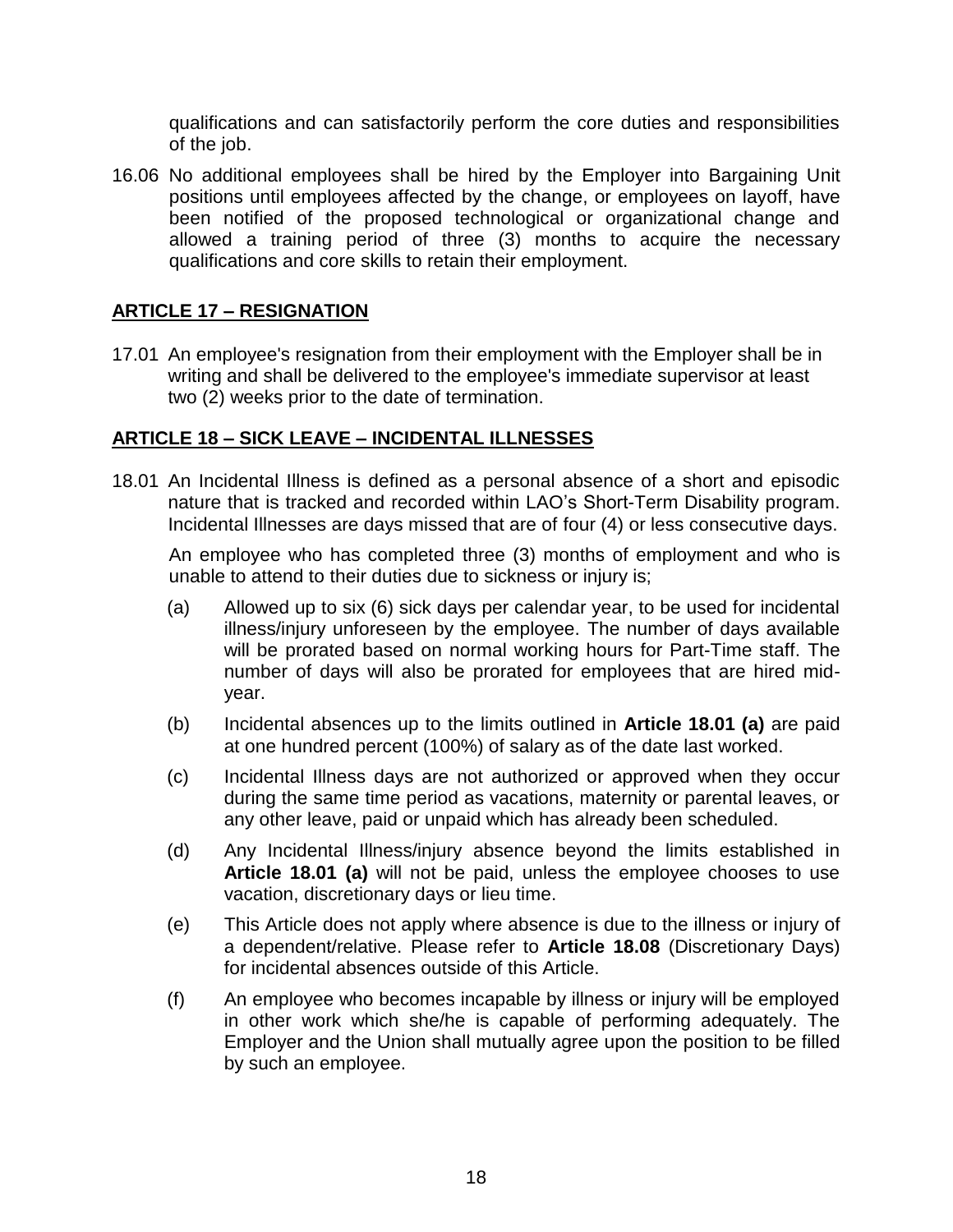(g) Should an employee be admitted to hospital while on vacation, such period of hospitalization may not be considered to be vacation, but may be considered to be sick leave, and paid accordingly. Employees must produce formal proof of admittance from the hospital, to be submitted to the Employer for consideration.

#### 18.02 **Sick Leave – Short-Term Disability**

Short-Term Disability is an Employer-insured program that supports employees who are disabled and unable to perform the normal duties of their own occupation.

On approval of STD leave, employees will be restored any Incidental Illness leave days that they may have used for this illness.

An employee who has completed three (3) months of employment and who is absent for more than four (4) consecutive working days due to illness or injury:

- (a) receives Short-Term Disability leave at one hundred percent (100%) of their salary, subject to **Article 18.02 (b)**, as of the date of the onset shortterm disability less any normal payroll deductions which would have been made had the leave not occurred.
- (b) must provide documentation suitable and satisfactory to substantiate the employee's absence to LAO's disability management specialist for adjudication. Should the claim be medically approved, LAO will pay the employee from the first  $(1<sup>st</sup>)$  work day absent due to this illness.
- (c) The cost of having a physician complete suitable and satisfactory documentation outlined in 18.02(b) will be paid by the Employer to a maximum of fifty dollars (\$50.00). In the event of a workplace injury or accident necessitating the completion of the documentation, LAO will incur the total cost.
- (d) The treating physician shall indicate the duration of short-term disability leaves in the documentation outlined in 18.02(b). Benefits paid for Short-Term Disability Leaves will not exceed seventeen (17) weeks (including weekends). If an employee returns to work and becomes totally disabled again from the same or related causes within ninety (90) days from the end of the period from which benefits were paid, it will be treated as a continuation of the previous disability and the remainder of the original benefit claim will be paid.

If an employee becomes totally disabled from the same or related causes after returning to work for more than ninety (90) days, the disability will be considered a new disability and a full benefit period will be reinstated. Short-Term Disability Benefits are reinstated in the current year for a new unrelated illness/injury, if the employee has returned to work for thirty (30) days. After seventeen (17) weeks in any twelve (12) month period, applicable Short-Term Disability Benefits for the same or related illness/injury will be paid at one hundred percent (100%) of salary.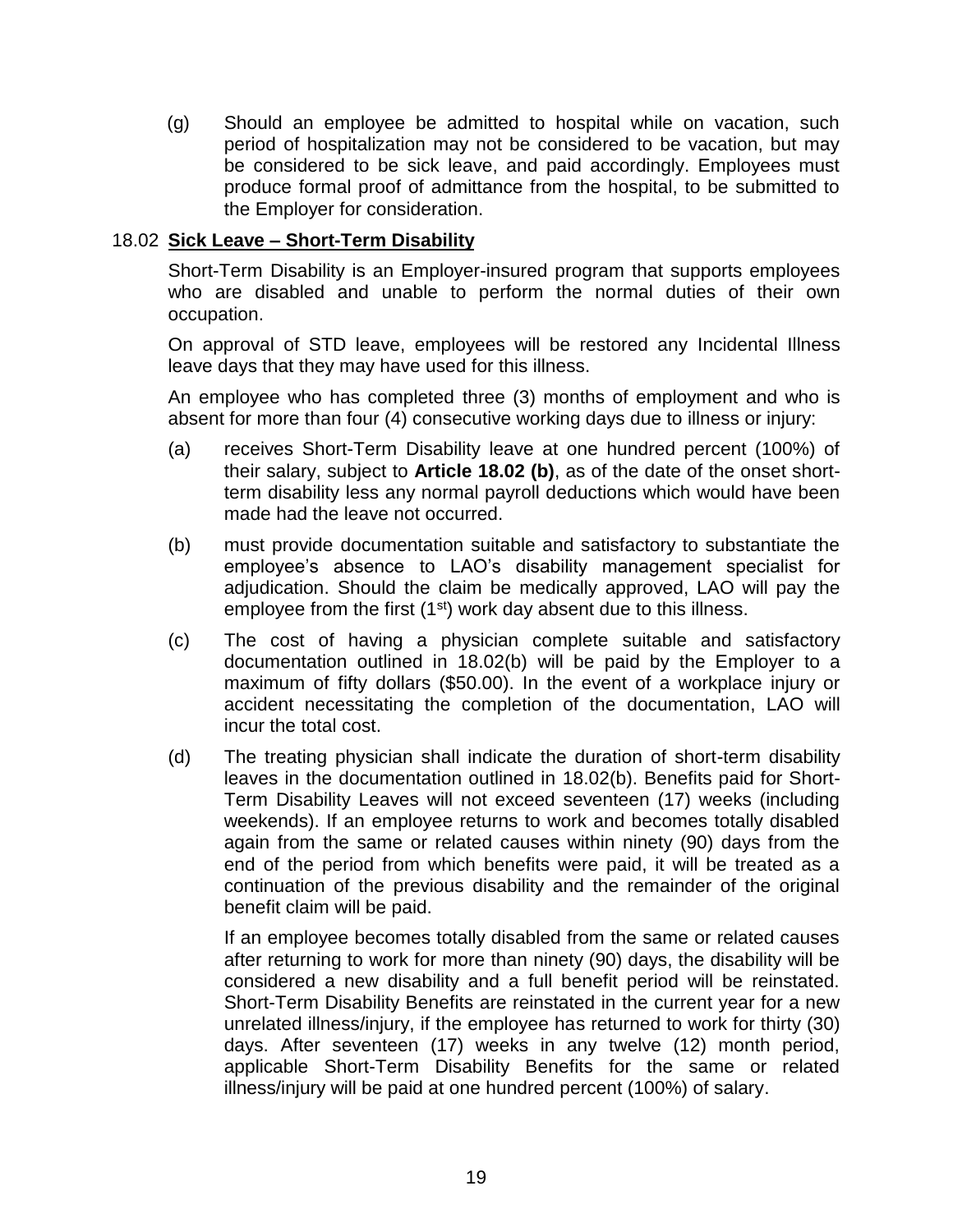- (e) In situations where an employee's treating physician does not provide satisfactory information with respect to an employee's prognosis, LAO may require that the short-term disability benefits are to be adjudicated by an independent medical practitioner and the employee will be required to be assessed by an independent medical practitioner to support the payment of benefits. Notwithstanding submissions from the employee's treating physician, the determination of duration made by the independent medical practitioner will be used by LAO to determine the duration of salary continuation.
- (f) An employee will receive credit for service while on approved short-term disability and will continue to accrue vacation.
- (g) All group benefits and company pension will continue for the duration of the approved short-term disability.
- (h) Notwithstanding terms outlined in **Articles 18.02 (e)** and **18.02 (f),** service and vacation will not accrue and benefits will not continue beyond the end date of an employee's contract, unless a contract extension has been authorized prior to the first working day immediately following the contract end date.

#### 18.03 **Long-Term Disability**

Long-term disability is an insured benefit through LAO's Group Insurer. The insurer is the sole party responsible in determining eligibility for LTD benefits. An employee must have a complete inability due to injury, disease, illness, pregnancy, or mental disorder to perform substantial duties of their regular occupation in order to qualify.

- (a) Subject to the terms of the long-term disability plan outlined in the group benefits booklet, the employee will be eligible for benefits at the expiry of the period listed in **Article 18.02 (d).**
- (b) When applying for long-term disability, the cost, if any, of having suitable and satisfactory documentation completed to substantiate the employee's eligibility for long-term disability will be paid by the employer to a maximum of fifty dollars (\$50.00). In the event of a workplace accident or injury necessitating the completion of the medical form, LAO will incur the total cost.
- (c) An employee on long-term disability will not receive credit for vacation purposes while on long-term disability. Any outstanding accrued vacation will be paid out to the employee on the first pay following the approval of their long-term disability claim.
- (d) An employee will remain a member of the LAO Pension Plan while on approved long-term disability subject to **Article 18.03 (f).**
- (e) For LTD, basic and employee optional life and AD&D premiums will be paid for by the insurance carrier as per the waiver provision of the LTD benefit plan. The Employer will assume the employee's portion of the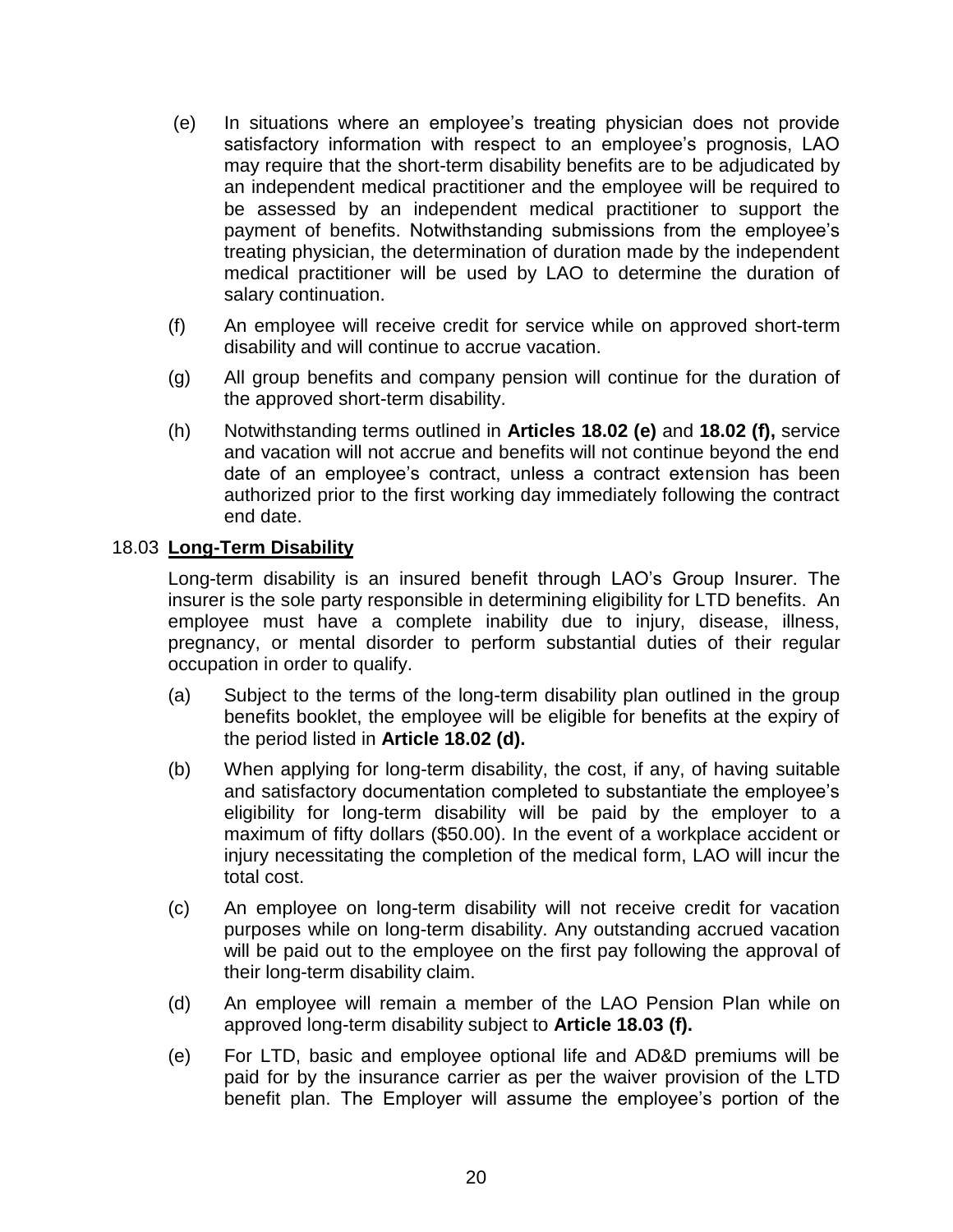premiums for health and dental for the duration of an approved long-term disability.

- (f) All group benefits will also be continued if an employee's STD benefits have exhausted and a decision on the long-term disability claim is pending and during the period of an appeal of a long-term disability decision. If through the appeal process, the claim for long-term disability is denied benefits will be terminated if the employee does not return to work.
- 18.04 After completing three (3) months of employment, a newly hired employee shall receive a sick leave allowance prorated in accordance with the number of months worked from the employee's starting date to December 31<sup>st</sup>. Any days absent because of illness or accident during the probationary period will be charged against this allowance and paid in full upon confirmation as a permanent (i.e. non-probationary) employee.
- 18.05 An employee absent as a result of incidental illness or accident is required to advise their manager by accessing a dedicated line for absenteeism where available, or by telephone or email as soon as practically possible. All reasons for absenteeism must be kept confidential between the Employer and the employee.
- 18.06 The sick leave policies stated above precludes an employee from making any claim under the *Employment Insurance Act* in the period during which salary is continued.
- 18.07 When requested by the employee, or their Union Steward, the Employer shall negotiate a return to work protocol where an employee is returning to work after illness or injury.

#### 18.08 **Discretionary Days**

The Employer recognizes the need for employees to balance obligation inside and outside the workplace. The use of Discretionary Days is designed to promote a healthy workforce by helping employees manage family, community, religious and social commitments outside the workplace.

- (a) An employee who has completed three (3) months of employment is allowed up to four (4) Discretionary Days per calendar year, to be used for personal or family obligations or religious holidays. The number of days available will be prorated based on normal working hours for part-time staff.
- (b) Discretionary Days up to the limits outlined **in Article 18.08 (a)** are paid at one hundred percent (100%) of salary.
- (c) Discretionary Days are not authorized or approved when they occur during the same time period as vacations, maternity or parental leaves or any other leave, paid or unpaid, which has already been scheduled.
- (d) Any personal, or family-related absence beyond the limits established in **Article 18.08 (a),** will not be paid, unless the Manager approves the use of vacation or lieu time.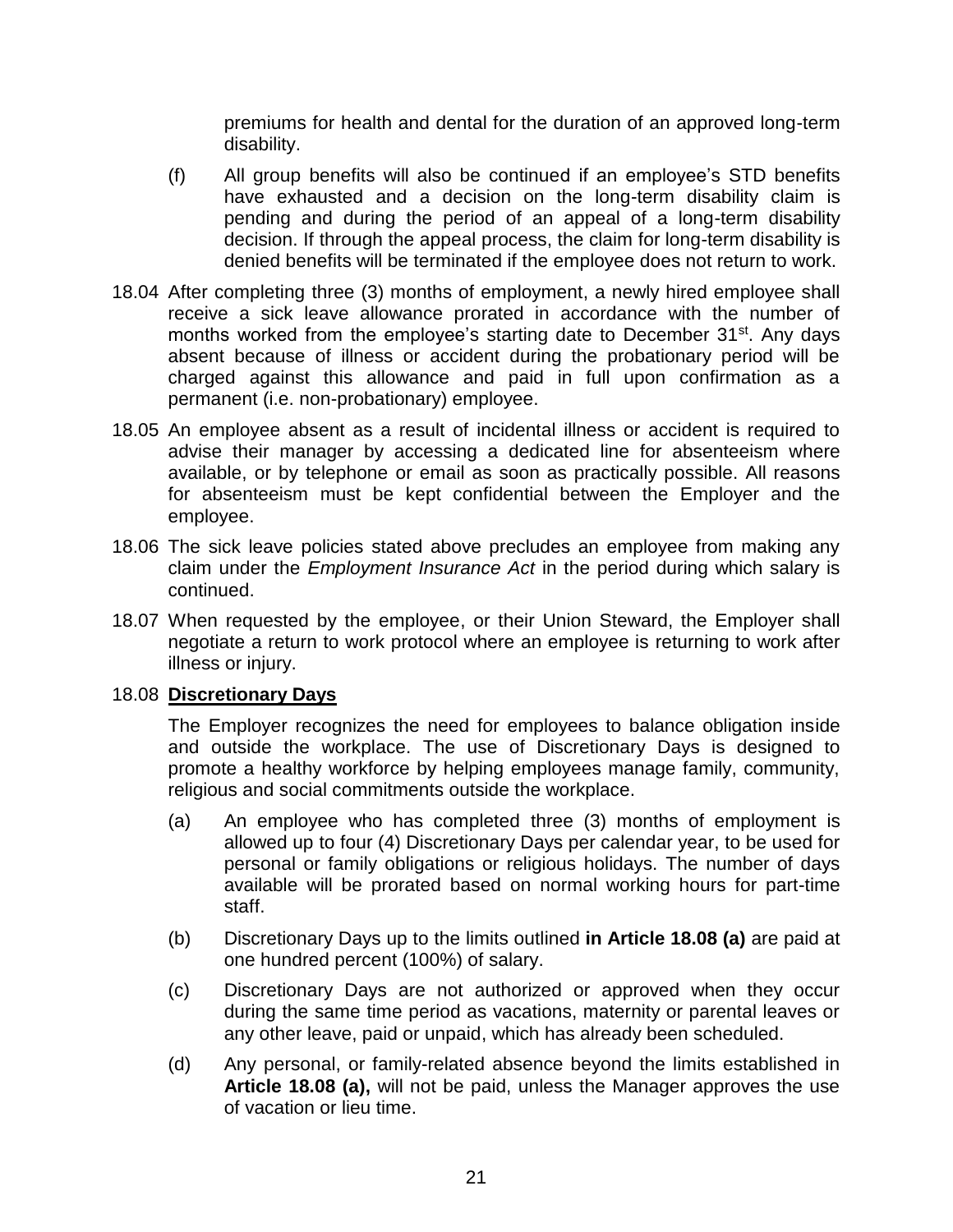- (e) An employee who wishes to use a Discretionary Day for reasons other than family illnesses or emergencies must advise their Supervisor at least five (5) days in advance.
- (f) Employees will not be permitted to use Discretionary Days other than for family illnesses or emergencies or religious holidays when operational requirements will be compromised. Employees are encouraged to give as much notice as possible for religious holidays.

# **ARTICLE 19 – PENSION PLAN**

19.01 The Employer agrees to contribute to the Defined Benefit Plan and/or Defined Contribution Plan in accordance with the chart below:

| <b>Effective Date</b> | <b>Employee Contribution</b> | <b>Employer Contribution</b> |
|-----------------------|------------------------------|------------------------------|
| January 4, 2019       | 9%                           | 9%                           |

The Employer agrees to make no changes or amendments to these plans without first giving the Union as much notice as is possible of the proposed changes in advance of the changes. Further, the Employer agrees to meet with the Union before any changes are made to explain the necessity of the changes and to consult with the Union regarding the implementation of the changes.

The Employer and the Union agree that up to four (4) members of the Union will participate on the Pension Advisory Committee as per **Article 6**.

#### **ARTICLE 20 - BENEFITS**

- 20.01 The Employer shall contribute to the premium cost of the following benefits plans, for all employees who have completed three (3) months of employment, during the term of this Agreement:
	- (a) Group Life Insurance 100%
	- (b) Accidental Death & Dismemberment Insurance 100%
	- (c) Long Term Disability Insurance 66-2/3%
	- (d) Extended Health Benefits 100% Prescription Drug Card No Cap

Ensure that services de-listed by OHIP – eye exams, physiotherapist, chiropractic – are covered by the Plan and that the portion of the costs which were previously covered by OHIP will now be covered by the Plan.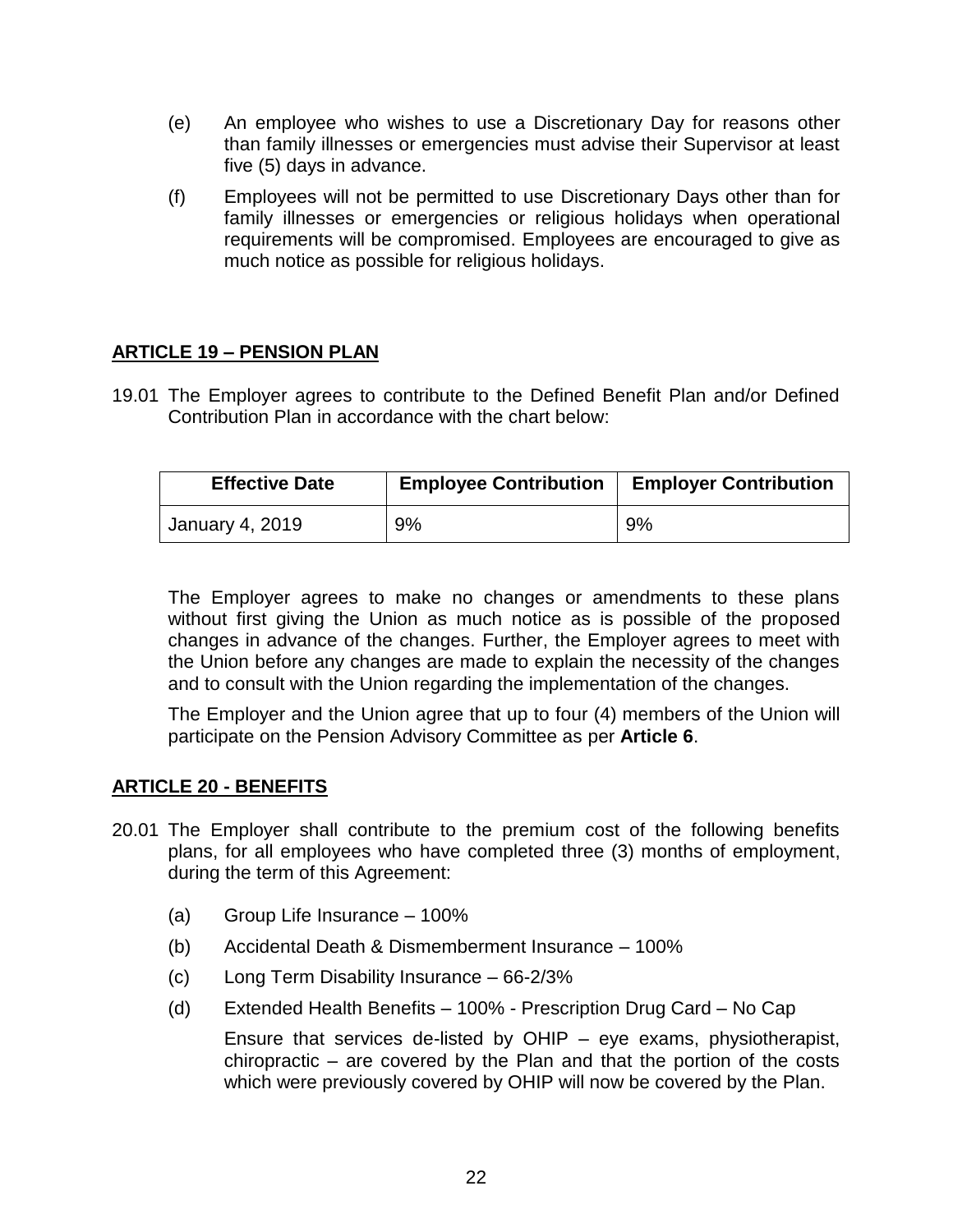Services of an ophthalmologist, or licensed optometrist, up to a maximum of one hundred dollars (\$100.00) per person over two (2) benefit years, commencing April 1, 2012.

- (e) As of April 1, 2013, Employees dental benefit will now cover Major Dental Benefits at fifty percent (50%) to an annual maximum of twenty-five hundred dollars (\$2500.00), in addition to their current Basic Dental coverage of fifteen hundred dollars (\$1500.00) per year. Dental Care Insurance – eighty-five percent (85%) employer premium – fifteen percent (15%) employee paid premium.
	- $\triangleright$  Current ODA Fee Guide will be applied to services covered.
- (f) Vision Care one hundred percent (100%) three-hundred and fifty dollars (\$350.00) every two (2) years for each employee and their covered dependent(s).
- (g) Combined Paramedical services to a maximum of one thousand dollars (\$1000.00) annually.
- (h) Optional life insurance for spouse at \$10,000 units to \$500,000 maximum, full cost of which to be borne by the employee.
- (i) Optional life insurance for dependent spouse at \$5,000 and child at \$2500 or for dependent spouse at \$10,000 and child at \$5000, full cost of which to be borne by the employee.
- 20.02 The Employer will have the right to select the carrier of its choice in respect of any of the above benefits provided that in the event that any carrier is changed, an equivalent level of benefits will be maintained. A Benefits Advisory Group (BAG) with up to four (4) Bargaining Unit Representatives will be established for the purpose of reviewing health, dental and vision care benefit-plans design issues. BAG may make recommendations to the Employer regarding the design of the benefit plans.
- 20.03 An employee is entitled to use up to ten (10) Personal Emergency Leave (PEL) days per year where two (2) PEL days are paid and eight (8) PEL days are unpaid in accordance with the Employment Standards Act, as amended. PEL days may be used for personal illness, injury or medical emergency or urgent matter relating to the following family members:
	- Spouse (includes both married and unmarried couples, of the same or opposite genders)
	- Parent, step-parent, foster parent, child, step-child, foster child, grandparent, step-grandparent, grandchild or step-grandchild of the employee or the employee's spouse
	- Spouse of the employee's child
	- Brother or sister of the employee
	- Relative of the employee who is dependent on the employee for care or assistance.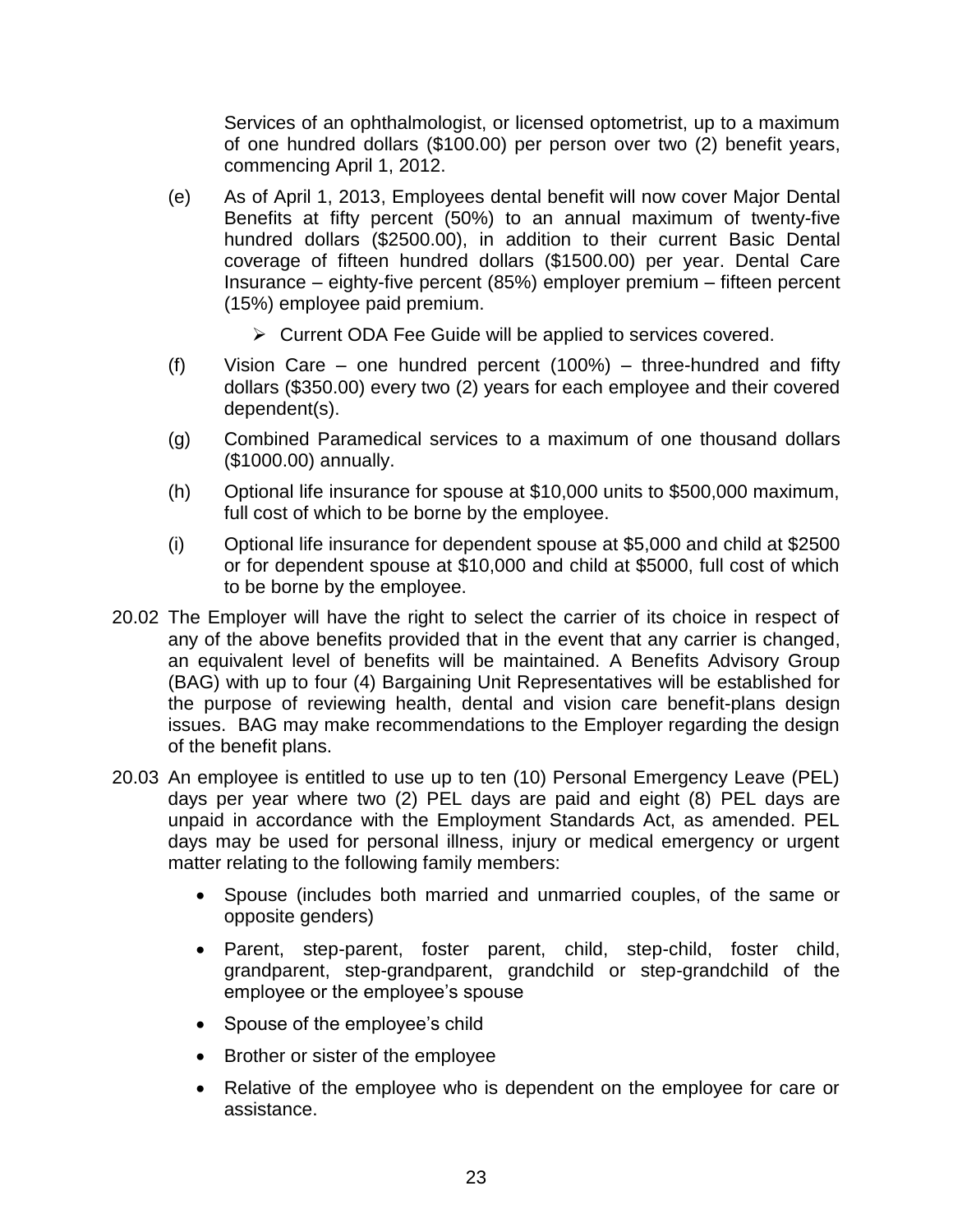- 20.04 All of the benefits mentioned in this Article shall be more particularly described and set forth in the respective plan documents or policies of insurance. It shall be the obligation of the employee to resolve any dispute concerning payment of benefits under any plan or policy directly with the insurer. However, the Employer will use its best efforts to adjust and settle any such dispute.
- 20.05 A brief description of the benefits provided, including without limitation, claims procedures, eligibility requirements, waiting periods, exclusions, and level of benefits can be found in the booklet published by Legal Aid Ontario, copies of which will be provided to each employee.
- 20.06 Employees who have completed three (3) months of employment may claim spousal benefits for same-sex spouses under the Group Insurance Plan, specified in **Article 20.01**. A same-sex spouse is eligible for benefits under our Group Insurance Plan if cohabitation has existed for a minimum of the previous twelve (12) consecutive months from the time the claim is made.

# **ARTICLE 21 – BEREAVEMENT LEAVE**

- 21.01 (a) An employee who would have otherwise been at work shall be allowed up to four (4) days' leave of absence with pay in the event of the death of their spouse, common law spouse, same-sex spouse, mother, father, stepmother, stepfather, child or step child, brother, sister, grandparent, grandchild.
	- (b) An employee who would have otherwise been at work shall be allowed up to three (3) days' leave of absence with pay in the event of the death of their mother-in-law, father-in-law, son-in-law, daughter-in-law, sister-inlaw, brother-in-law, grandparent-in-law, ward or guardian, niece, nephew, aunt and uncle.
	- (c) The Manager, in consultation with Human Resources, may grant an employee leave of absence with pay for up to three (3) days upon special and compassionate grounds in the event of a death of a person not specified in **Articles 21.01 (a)** or **(b)**.
	- (d) An employee may be granted an additional three (3) days, on special and compassionate grounds, if required for the purpose of travel to attend a funeral of a relative described in **Article 21.01**. It is agreed that such leave will not be unreasonably withheld.

# **ARTICLE 22 – SPECIAL AND COMPASSIONATE LEAVE**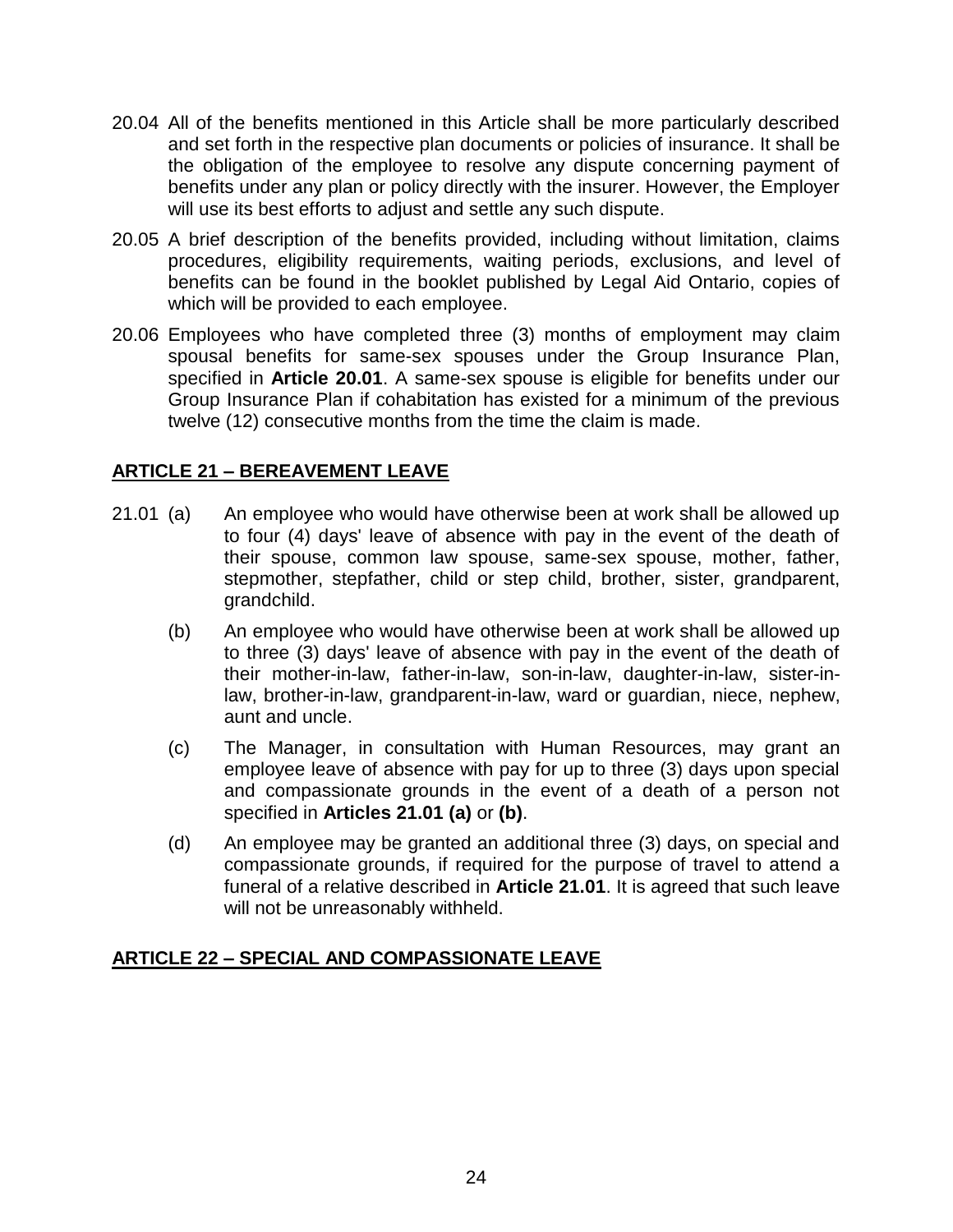22.01 The Department Manager, in consultation with Human Resources may grant an employee leave of absence with pay for up to three (3) days in a year upon special or compassionate grounds for reasons other than those specified in **Article 21**. It is agreed that such leave will not be unreasonably withheld.

#### 22.02 **Family Medical Leave**

- (a) Family Medical Leave is a leave of absence without pay for a period of up to eight (8) weeks to provide care and support to a specified family member who has a serious medical condition with a significant risk of death occurring within a period of twenty-six (26) weeks.
- (b) The leave of absence shall be in accordance with the provisions of the *Employment Standards Act, 2000*.
- (c) An employee who is entitled to Compassionate Care Benefits and who provides the Employer with proof that they will receive compassionate care benefits pursuant to the *Employment Insurance Act (Canada)* shall be paid by the Employer an allowance for the first two (2) weeks of the leave equal to the amount that they would receive from Employment Insurance.
- (d) During Family Medical Leave, an employee's seniority, vacation entitlement and membership in benefit plans will be as follows:

**Seniority**: Seniority shall continue to accumulate for the eight (8) week period of Family Medical Leave.

**Vacation**: Vacation entitlements shall accumulate for the eight (8) week period of Family Medical Leave.

**Benefit/Pension Plans**: Coverage under the plans outlined in **Article 20** will continue, unless the employee has advised the Employer, in writing, that she/he does not wish to continue to make the employee contributions to the Benefit Plan and/or Pension Plans.

#### 22.03 **Personal Days**

Personal days are to cover personal circumstances that require the employee to be absent from work.

Subject to operational requirements, the employee may take up to three (3) personal days in each calendar year for which equivalent time is made up in advance.

The employee must provide at least two (2) weeks' notice of their intent to take personal days and will work with their manager to determine how the time will be made up in advance, with the least disruption to the effective functioning of the department.

In compelling circumstances, the manager may waive the two (2) week notice requirement.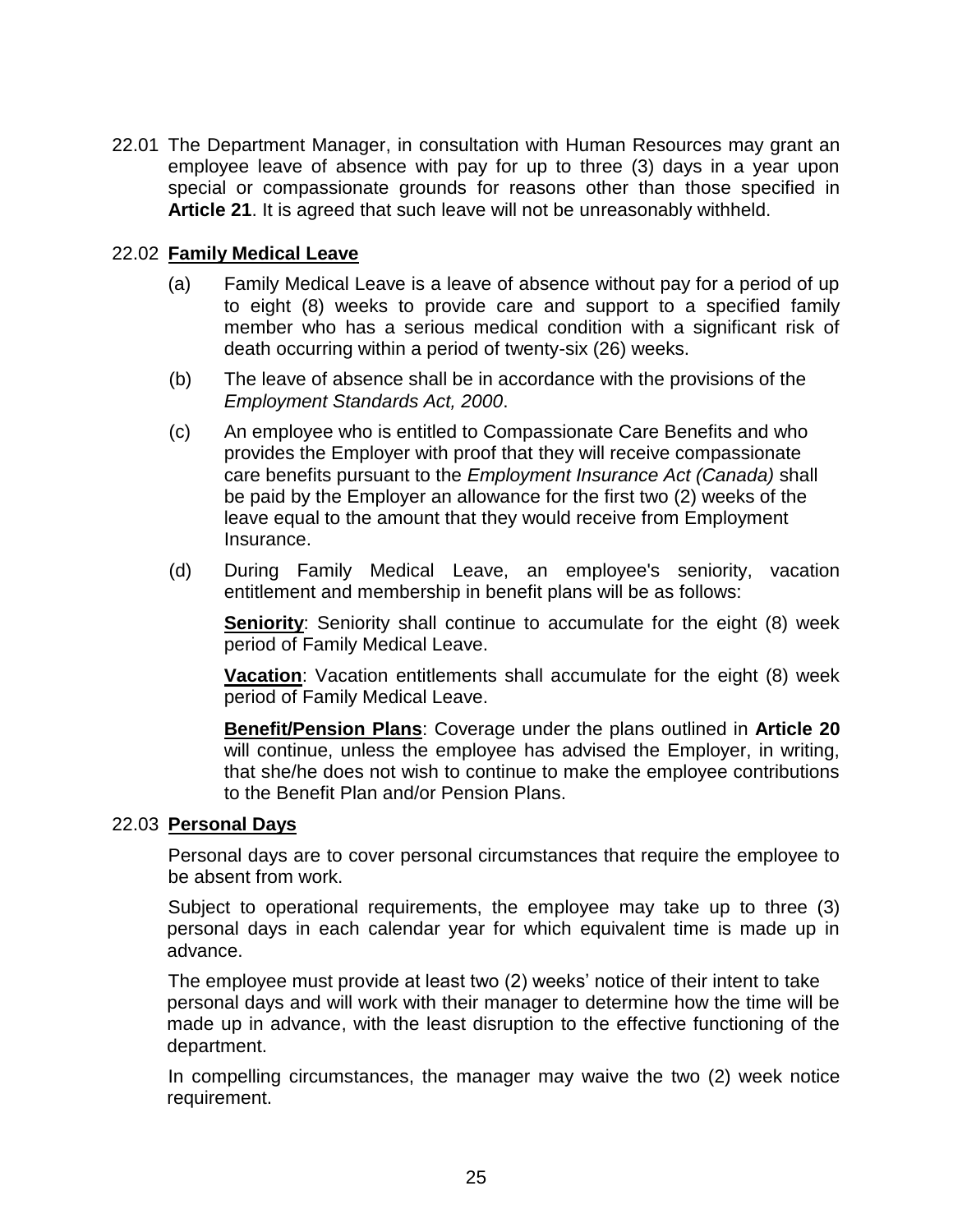This request shall not be unreasonably withheld.

# **ARTICLE 23 – LEAVE FOR UNION ACTIVITIES**

- 23.01 The Employer, on receiving one (1) weeks' notice in writing from the Union, will grant leave of absence without pay to not more than two (2) employees at any one (1) time to attend Union conventions or conferences. Such leaves inclusively shall not exceed an accumulated total of ten (10) days per year and shall be permitted only if the operations of the Employer permit, but shall not be unreasonably withheld.
- 23.02 When an employee is elected or appointed to a full-time position with OPSEU, the Employer shall grant a leave of absence without pay and continuation of benefit coverage paid by OPSEU and without loss of seniority for the durations of such leave. At the end of the assignment, the employee shall, upon two (2) weeks' notice be returned to the position held immediately prior to the commencement of the leave or to a comparable position with no decrease in pay should the original position be eliminated.
- 23.03 Leave of absence with no loss of pay and with no loss of credits shall be granted to an employee elected as an Executive Board Member of the Union. The Union will reimburse the Employer for the salary and benefits paid to the employee.

# **ARTICLE 24 – LEAVE OF ABSENCE**

- 24.01 A leave of absence in excess of vacation entitlement, not to exceed four (4) months, may be granted at the discretion of the department manager. Such a leave of absence will be without pay, and employees may be required to take the remainder of their vacation time for the calendar year prior to taking a leave of absence.
- 24.02 Leave of absence in excess of four (4) months duration may be granted at the discretion of the department manager.
- 24.03 Any leave of absence granted by the Employer shall be in writing and shall set out the length of leave of absence granted, the purpose of the leave and the terms, if any, on which it is granted.
- 24.04 During a leave of absence an employee's vacation entitlement and membership in benefit plans will be as follows:
	- **(a) Vacations:** earned vacation time does not accrue during leave of absence under this Article;
	- **(b) Benefit Plans:** coverage under the Plans outlined in **Article 20** will continue during the leave of absence. The employee's share of these premiums, where applicable, will be deducted from the last pay cheque prior to the commencement of leave or, alternatively, may be remitted in the form of post-dated cheques.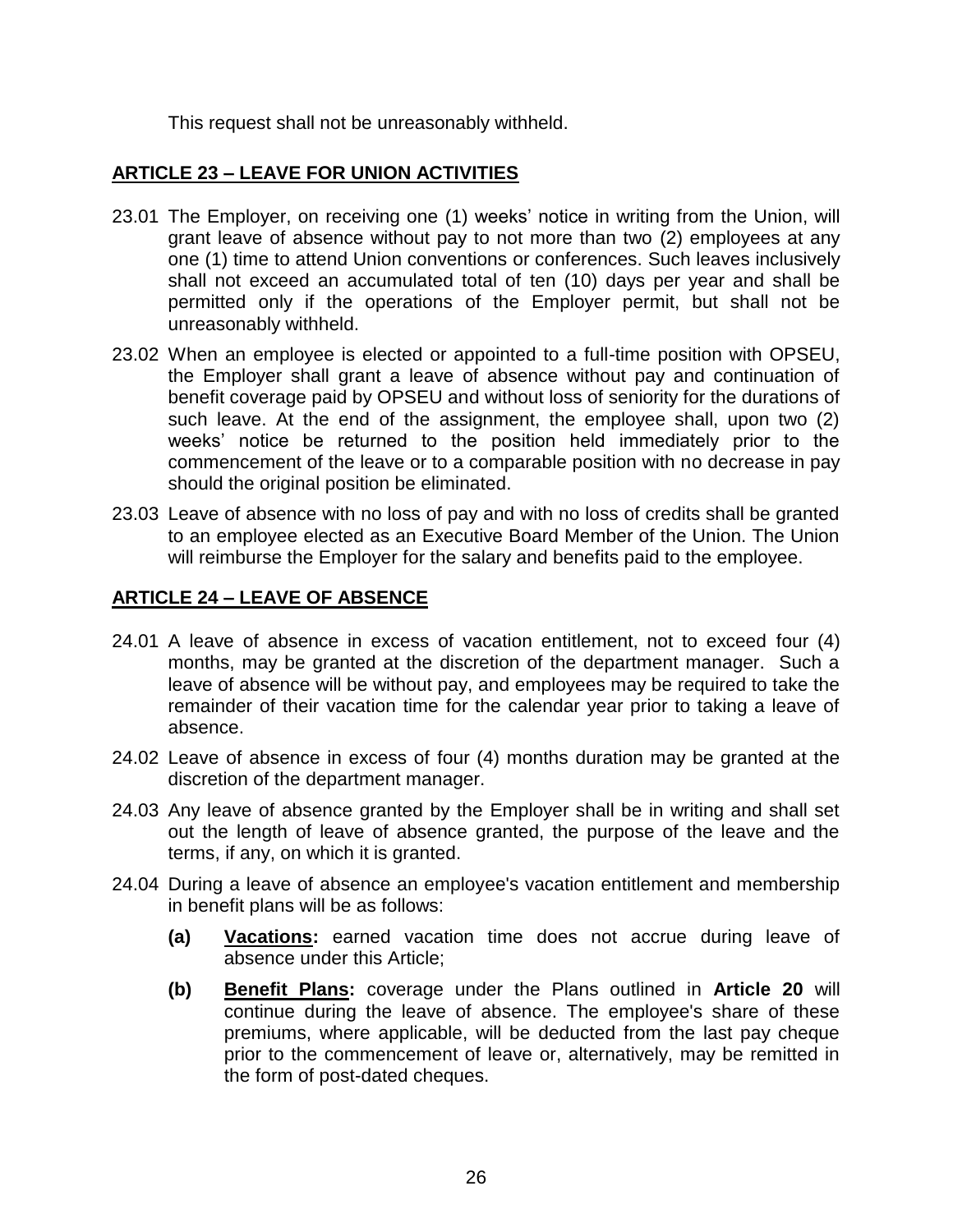24.05 Coverage under the Benefit Plans outlined in **Article 20** shall not continue during layoff.

#### **ARTICLE 25 – JURY OR WITNESS DUTY**

- 25.01 An employee of the Employer, who is summoned to serve as a juror, or is subpoenaed to attend as a witness, shall be granted the necessary leave of absence with pay. The employee must turn over to the Employer any fee received as a juror or as a witness.
- 25.02 An employee who is summoned to serve as a juror, or is subpoenaed to attend as a witness, must show written proof of the summons or subpoena. Written proof in the form of the summons or subpoena must be provided to the Department Manager or Supervisor at the earliest possible opportunity.

#### **ARTICLE 26 – PREGNANCY/PARENTAL LEAVE**

#### 26.01 **Purpose**

Employees who become parents are entitled to leave in accordance with the *Employment Standards Act*.

An employee who is entitled to take a pregnancy, or parental leave, cannot be terminated or laid off, disciplined or suspended because they are so entitled, or have, in fact, applied for or taken such leave.

#### 1. **Benefits**

While an employee is on pregnancy or parental leave LAO will continue to make the employer contributions to life insurance, accidental death, LTD, medical and dental plans. An employee on leave is still responsible for their share of benefits premiums, should they wish to continue with their benefits coverage during their leave. These premiums will be collected from any sub-plan payments made to the employee. Once the sub-plan payments cease, Payroll will make arrangements with the employee to debit any ongoing premium costs through a bank account of the employee's choice until they are reactivated on payroll after the leave.

During the period where sub-plan payments are being paid, the employee will have an option to contribute to the LAO Pension Plan based either on the sub-plan earnings paid or based on their normal salary. The employee is not required to contribute to the LAO Pension Plan during the period where sub-plan payments do not apply, however they will still maintain membership in the plan. If an employee chooses to continue to contribute to the plan during this period, they may choose to contribute at any amount up to their regular contribution amount. LAO will match all employee contributions.

Allocations for sick time and vacation entitlements will not be affected during the absence for pregnancy and parental leave. Vacation carry-over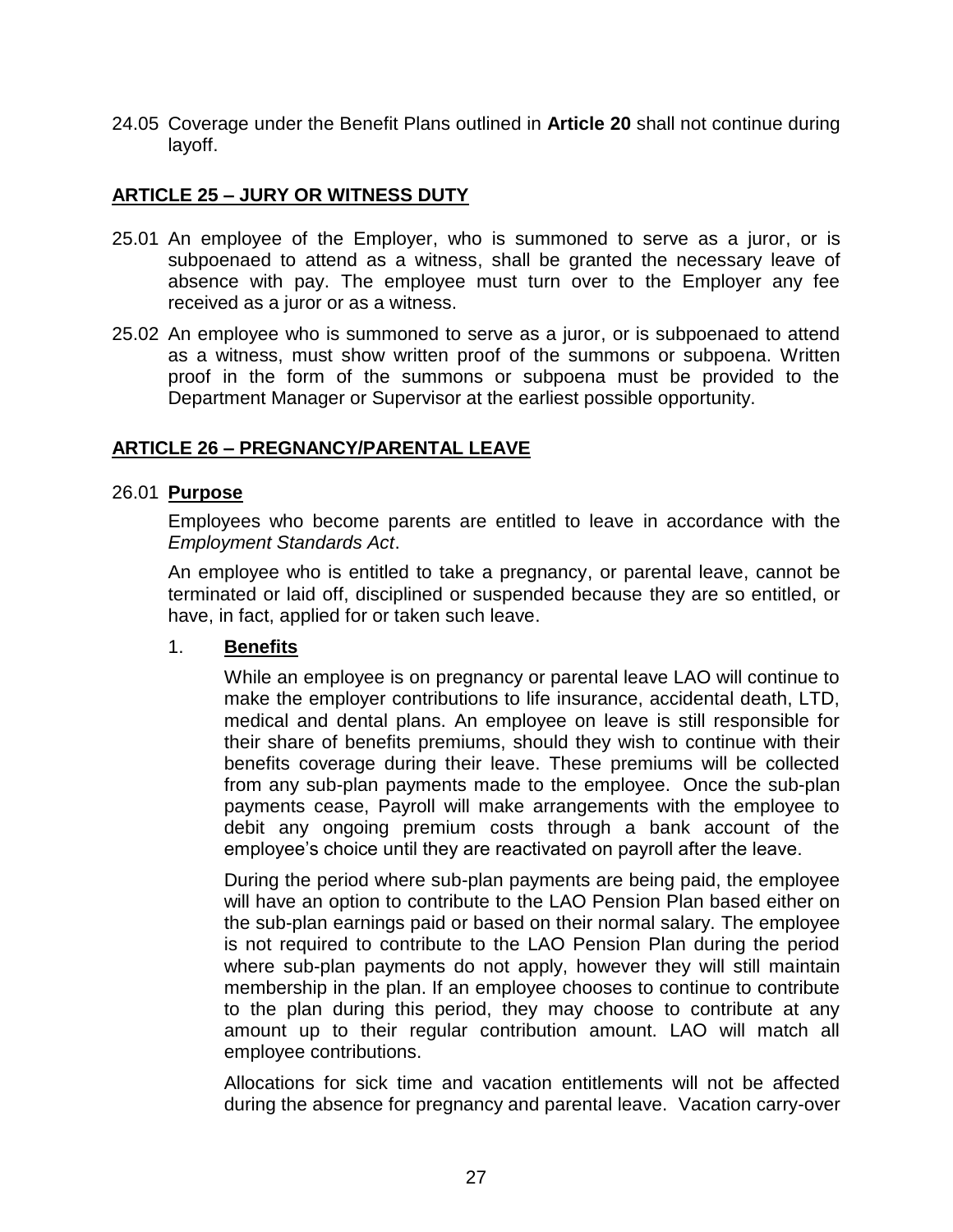forms should be submitted to Human Resources in the event that vacation entitlements from a particular year cannot be taken in the same calendar year.

# 2. **Payment During Two Week Waiting Period and LAO Sub-Plan**

An employee entitled to pregnancy and/or parental leave who provides the employer with proof that she/he has applied for, and is eligible to receive, employment insurance benefits pursuant to **Section 30** of the *Employment Insurance Act, 1971,* shall be paid an allowance for the two (2) week waiting period in accordance with the Supplementary Employment Benefit Plan (sub plan – see Section 2) as determined by the Employment Insurance Commission (EIC).

# 3. **Pregnancy Leave – Eligibility**

A Full-Time or Part-Time employee is entitled to seventeen (17) weeks of unpaid leave of absence for pregnancy, if she has been employed by LAO for at least (13) thirteen weeks preceding the estimated day of delivery. The leave may commence up to eight (8) weeks before the expected date of delivery.

# 4. **Provisions Regarding Pregnancy Leave**

Upon receipt of a doctor's certificate confirming the pregnancy and specifying the estimated date of delivery, a leave of absence without pay (except as noted under [Two Week Waiting Period\)](http://thesource/Human_Resources/HR_Policies/parentalleave.asp?printable=1) not to exceed seventeen (17) weeks, will be granted at the written request of the employee, submitted no later than four (4) weeks prior to the commencement of the leave of absence.

# 5. **Notice from Employee (Pregnancy)**

If pregnancy-related complications force the employee to stop work before she has arranged her pregnancy leave, she has two (2) weeks from that date to give the Employer written notice. The Employer will require a physician's certificate, which confirms the expected or actual date of birth and will require the employee to go through the short-term disability process. This process requires documentation suitable and satisfactory to substantiate the absence. Please refer to the [Absence Management](http://thesource.lao.on.ca/Human_Resources/HR_Policies/absencemanagement.asp#Absence Management Policy)  [Policy](http://thesource.lao.on.ca/Human_Resources/HR_Policies/absencemanagement.asp#Absence Management Policy) for more information.

# 6. **Parental Leave – Eligibility**

An employee who is a parent of a child, who has been employed with LAO for at least thirteen (13) weeks is entitled to a thirty-seven (37) week unpaid parental leave following the birth of the child, or the coming of the child into a parent's custody, care and control for the first time. If the employee is the birth mother and has already completed a seventeen (17) week pregnancy leave, the employee is entitled to a thirty-five (35) week unpaid parental leave.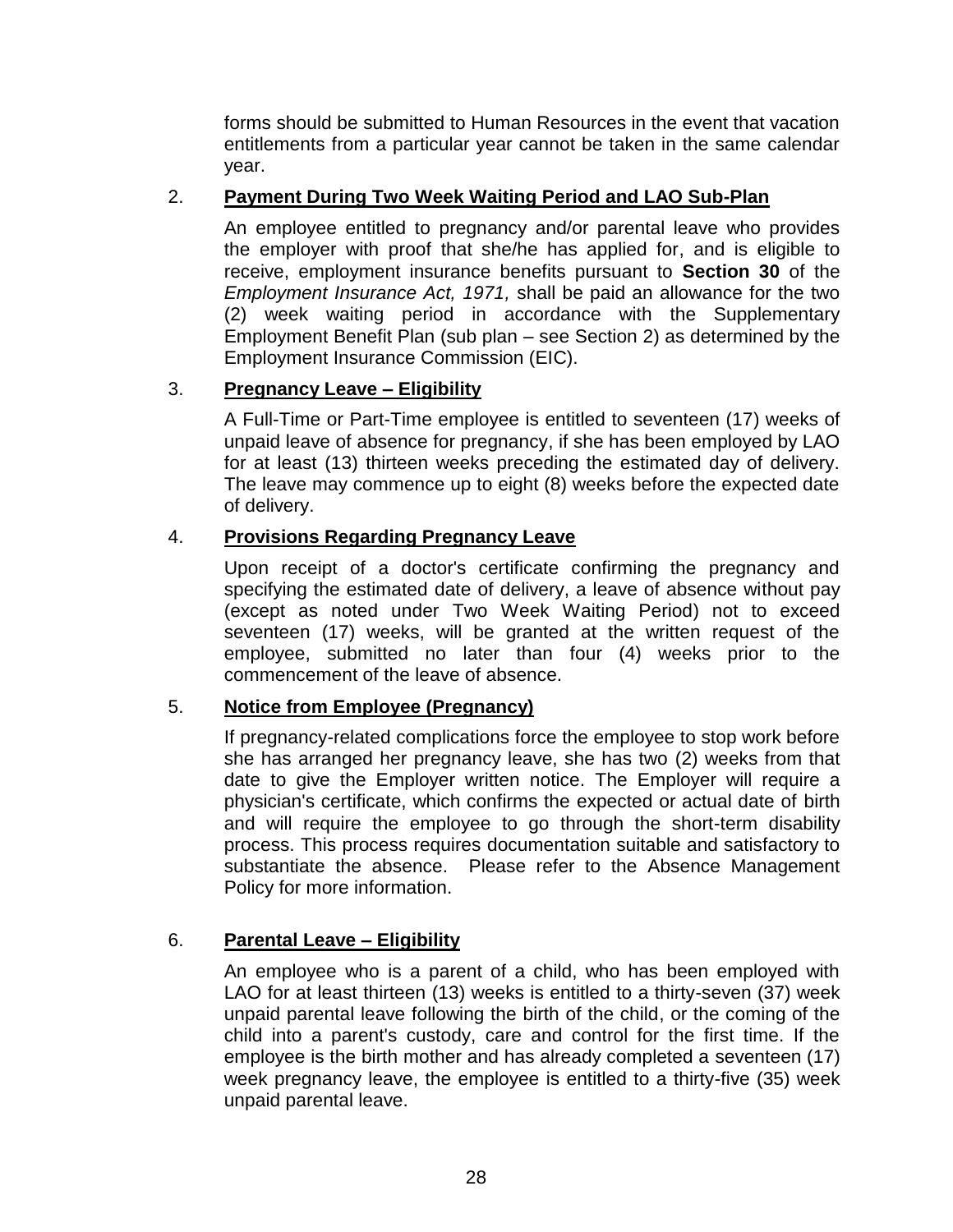# 7. **Commencement of Parental Leave**

For a birth mother, parental leave commences when her pregnancy leave ends. For fathers and/or adoptive parents, parental leave commences when the baby first comes into custody, care and control of a parent.

8. For fathers and adoptive parents, parental leave must commence within fifty-two (52) weeks after the birth, or after the child first comes into the custody, care and control of a parent.

# 9. **Notice from Employee (Parental)**

An employee who is entitled to a parental leave is required to give their manager/supervisor four (4) weeks' written notice prior to the commencement of the leave. If they do not specify when the leave will end, it will be assumed that they wish to take the maximum thirty-seven (37) week leave (thirty-five (35) weeks if the birth mother).

However, an employee may request a postponement of their parental leave as long as it begins within fifty-two (52) weeks of the birth of the child. Such a request must be submitted to the manager/supervisor in writing for approval at least four (4) weeks prior to the end of the pregnancy leave.

# 10. **Return to Work**

If an employee on parental leave wishes to change the date of their return to work to an earlier or later (but subject to the thirty-seven (37) week maximum length of leave) date, the employee must give the Employer four (4) weeks' written notice before the date the leave was to end.

# 26.02 **LAO Sub-Plan**

- **1.** LAO pays supplementary benefits to employees who are on pregnancy/parental leave through our Employment Insurance Sub-plan, provided the employee can show they are eligible for and receiving EI Benefits.
- **2.** The LAO plan gives employees a choice as to how they receive their benefits. An employee can elect to receive a higher percentage of their income for a shorter period or a lower percentage for a longer period.

Sub-plan options cannot be changed once the employee starts to receive payment. The options are outlined below.

- **3.** For employees on contract, any sub-plan payments may not extend beyond an employee's contract end date.
- **4.** All benefits will be determined after the employee has provided evidence of their eligibility and receipt of EI Benefits and provides payroll with a copy of their benefits advice and their sub plan selection.

# 26.03 **Pregnancy/Parental Leave Options**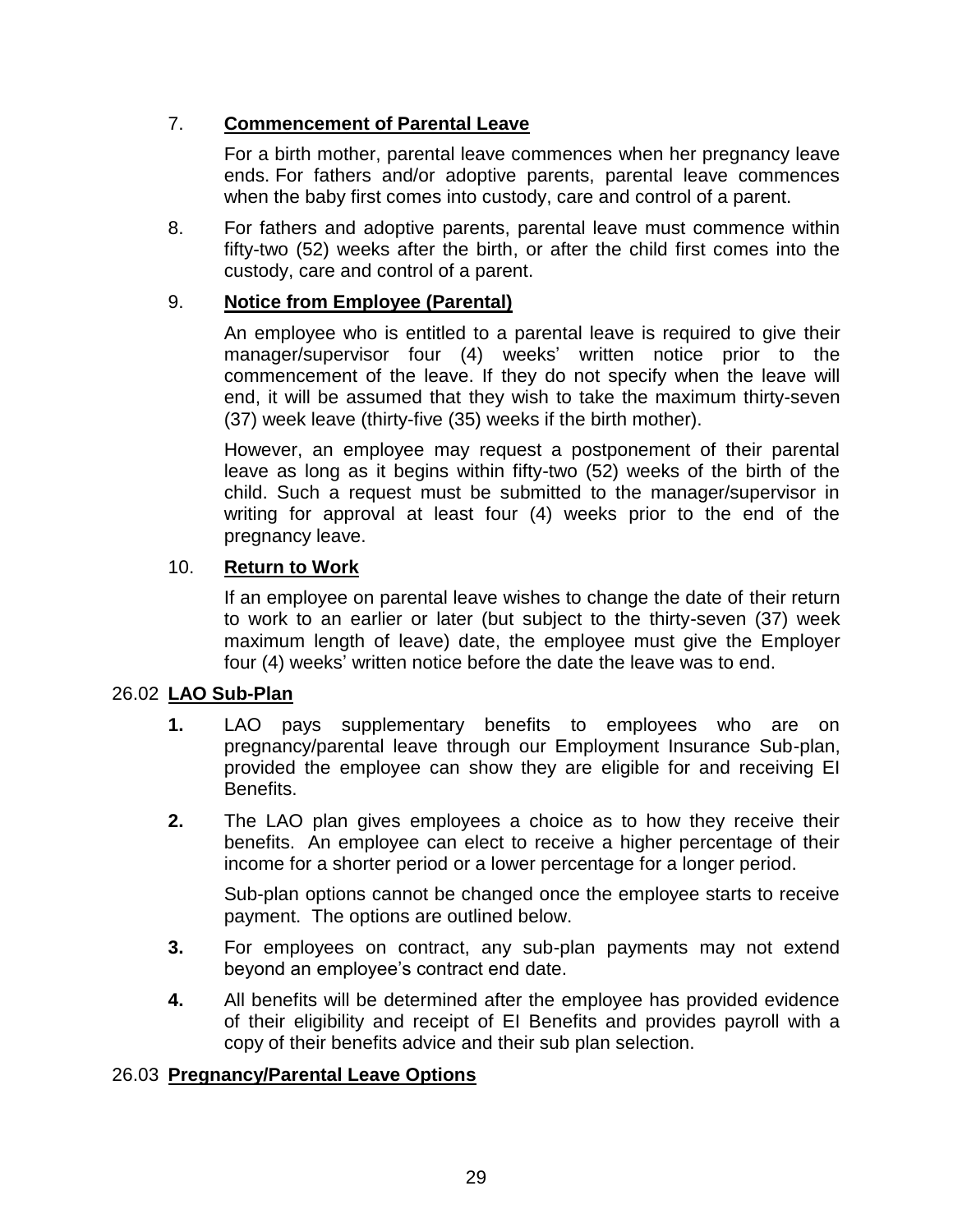For employees taking a combined pregnancy/parental leave, the options (including the two (2) week waiting period) are:

- $\triangleright$  Ninety-three percent (93%) of current salary for thirty-two (32) weeks
- $\triangleright$  Eighty-five percent (85%) of current salary for thirty-eight (38) weeks
- $\triangleright$  Eighty percent (80%) of current salary for forty-two (42) weeks

#### 26.04 **Parental Leave Options**

For employees taking a parental leave only, the options (including two (2) week waiting period, if applicable) are:

- $\triangleright$  Ninety-three percent (93%) of current salary for seventeen (17) weeks
- $\triangleright$  Eighty-five percent (85%) of current salary for twenty (20) weeks
- $\triangleright$  Eighty percent (80%) of current salary for twenty-two (22) weeks

# **ARTICLE 27 – PAID HOLIDAYS**

27.01 (a) The following shall be recognized as holidays to be paid for at the employee's regular rate of pay:

| New Year's Day          | <b>Good Friday</b>   | <b>Easter Monday</b>   |
|-------------------------|----------------------|------------------------|
| <b>Family Day</b>       | Canada Day           | <b>Remembrance Day</b> |
| <b>Victoria Day</b>     | <b>Labour Day</b>    |                        |
| <b>Civic Holiday</b>    | <b>Christmas Day</b> |                        |
| <b>Thanksgiving Day</b> | <b>Boxing Day</b>    |                        |

or any other statutory holiday that may be declared by Provincial or Federal Statute.

In the event that a holiday falls on a Saturday or Sunday, then the holiday is to be observed on the next working day.

- (b) Employees will receive half (.5) a day paid time-off on the last working day prior to Christmas Day. It is understood that this paid time-off represents the second half (.5) of their normal shift.
- (c) Employees will receive a quarter (.25) of a day paid time-off for the last quarter (.25) of their normal shift on the last working day before New Year's Day.

27.02 An employee will be paid for a holiday provided she/he,

(a) Works their last full working day immediately preceding, and their first full working day immediately following, such holiday, unless they are excused by the Employer; an employee will be excused: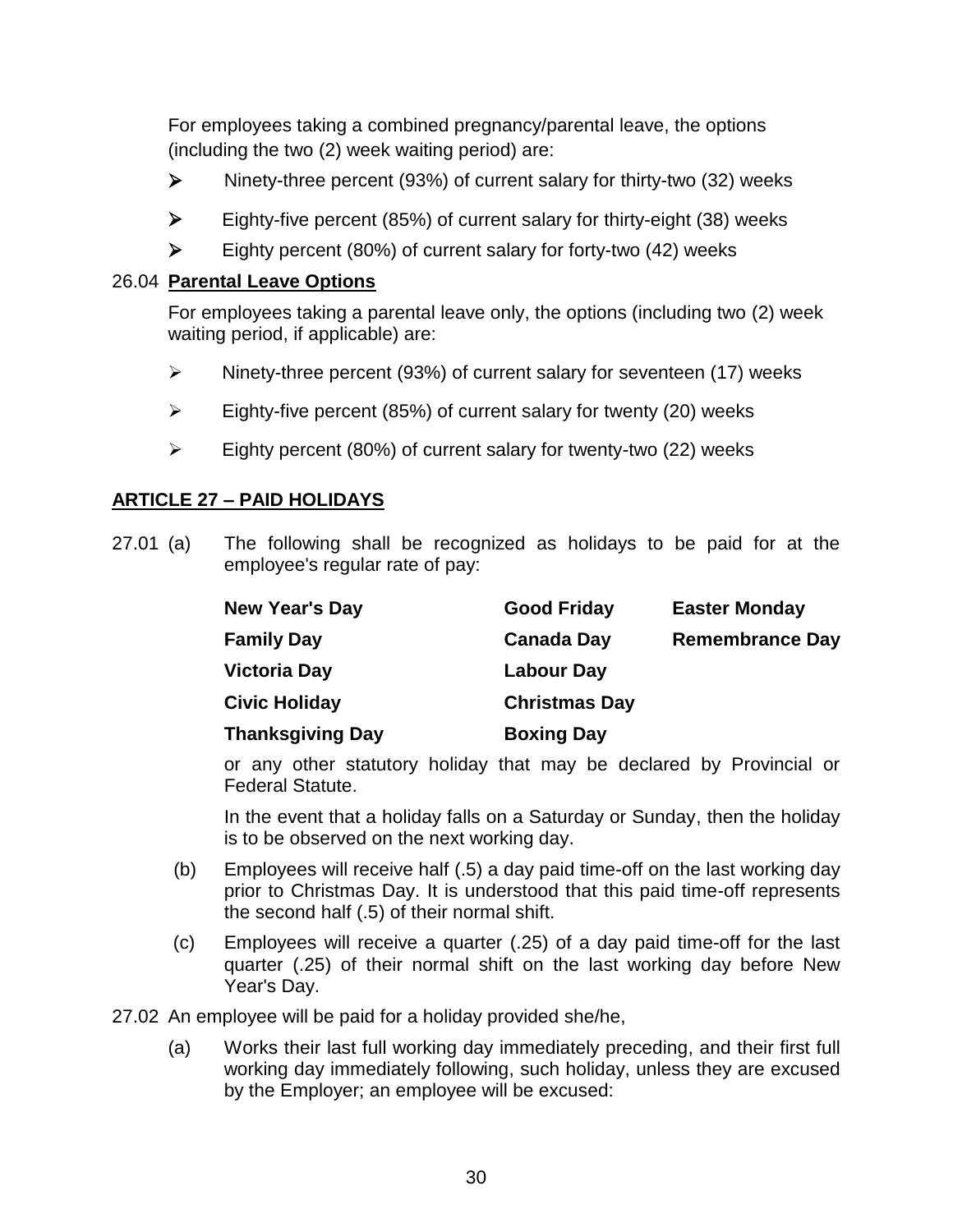- (I) if they were absent on paid vacation, or
- (ii) if they were absent by reason of a prolonged illness pursuant to **Article 18.01** or **18.02**, or
- (iii) if their absence was caused by illness and, when required, reasonably satisfactory evidence of that illness is produced to the Employer pursuant to **Article 18.02 (b).**
- (b) Is on the active payroll of the Employer and not on leave of absence without pay or layoff. An employee shall not receive holiday pay pursuant to this Article and sick pay pursuant to **Article 18** for the same day or portion thereof.
- 27.03 If any of the above holidays fall, or are observed, during an employee's vacation, she/he shall be entitled to an extra day's vacation, or portion thereof, or she/he may take the equivalent paid time at a later date mutually agreed upon by the employee and their department manager.

# **ARTICLE 28 – VACATIONS**

- 28.01 An employee who, effective on the 1st day of January 2003, and the  $1<sup>st</sup>$  of January in each year thereafter, has
	- (a) one (1) year or more continuous service, but less than four (4) years of continuous service with the Employer, shall receive seventeen (17) days' vacation with pay per year;
	- (b) four (4) years or more continuous service, but less than twelve (12) years of continuous service with the Employer, shall receive twenty-two (22) days' vacation with pay per year;
	- (c) twelve (12) years or more continuous service, but less than twenty-five (25) years of continuous service with the Employer, shall receive twentyeight (28) days' vacation with pay per year.
	- (d) Employees with twenty-five (25) years or more of continuous service with the Employer, shall receive thirty (30) days' vacation with pay per year.
- 28.02 New employees accrue vacation entitlement at the rate of one and one-quarter (1.25) days for each month of service from the date of hiring to the  $1<sup>st</sup>$  day of January on which one (1) year or more of continuous service has been completed.
- 28.03 A terminated employee is entitled to vacation pay based upon a percentage of the employee's earnings from January  $1<sup>st</sup>$  to the date of termination, minus the equivalent value of any vacation already taken in the calendar year. The
- 28.04 No employee shall receive vacation pay and sick pay for the same period of time.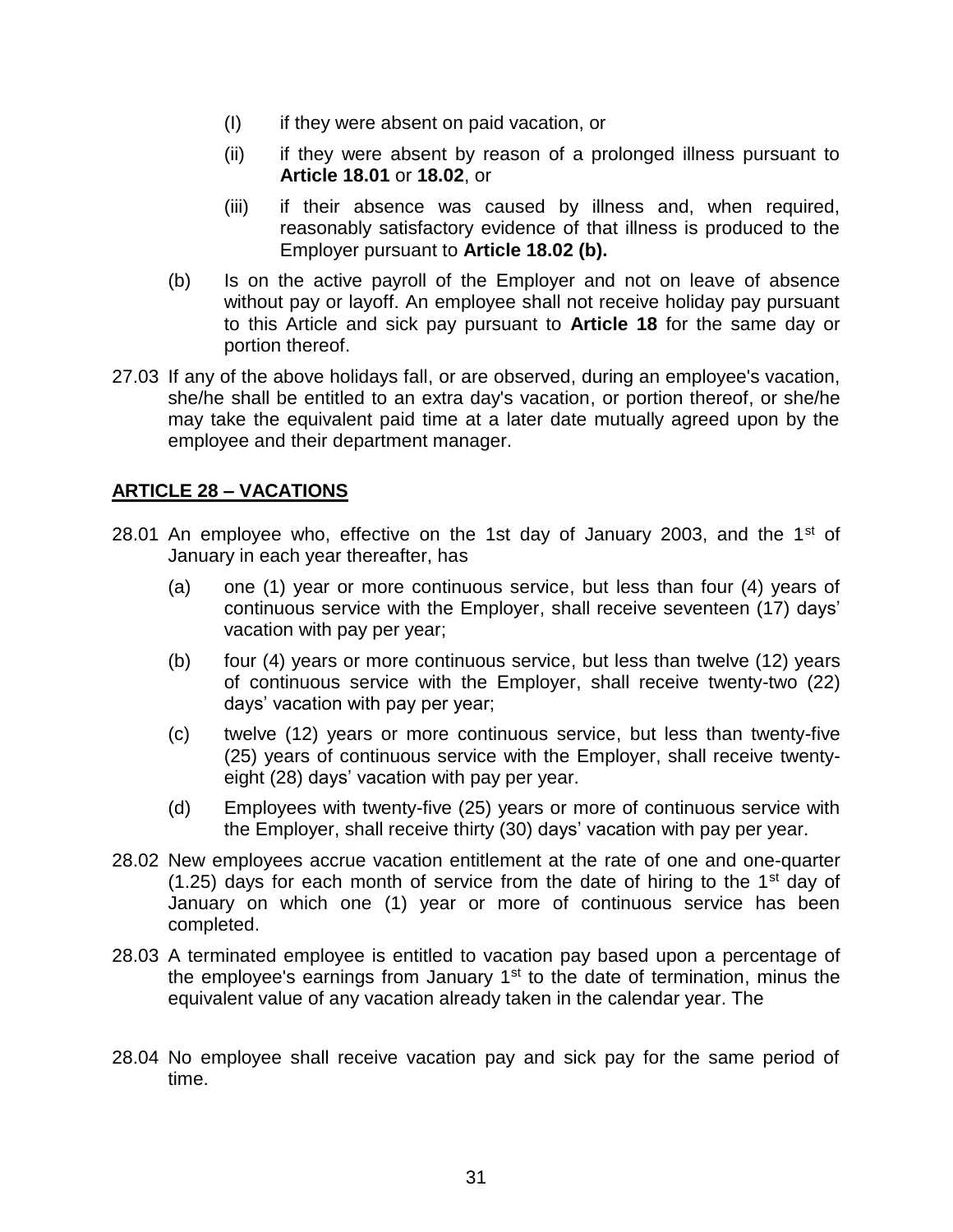28.05 Employees are expected and encouraged to utilize their vacation allotment in the year that it is earned. In situations where, for operational reasons, the full vacation allotment cannot be used and/or the employee is planning to be off for an extended period in the following year, the employee may carry-over up to one year's worth of their vacation allotment with the prior approval of the departmental manager. Such requests will not unreasonably be denied.

In exceptional circumstances, the President and CEO may approve that an employee can carry over more than one year's worth of vacation allotment. All vacation carry-over must be used by December 31<sup>st</sup> of the following year. The President & CEO may also approve the extension of this deadline.

- 28.06 In special circumstances vacation time may be carried forward into the next calendar year with the prior approval of the Department Manager.
- 28.07 Under no circumstances may vacation be "borrowed" from a following year.

#### 28.08 **Vacation Period May 1st to December 31st**

Employees will make every reasonable effort to submit their vacation requests in writing by March 1<sup>st</sup> each calendar year for consideration by the Department Manager. Managers will make every reasonable effort to accommodate all requests submitted by March 1<sup>st</sup>. However, if a conflict in vacation scheduling arises between employees, seniority, as set out in **Article 13**, shall be the governing factor in determining the scheduling. Approval for the above vacation request will be confirmed no later than March 15<sup>th</sup>.

Vacation requests submitted after March 1<sup>st</sup> will be granted on a first request priority basis and in consideration of the established vacation schedule and operational needs of the department. Once permission is granted, it cannot be rescinded.

#### **Vacation period January 1st to April 30th**

Employees will make every reasonable effort to submit their vacation requests in writing by November 1<sup>st</sup> each calendar year for consideration by the Department Manager. Managers will make every reasonable effort to accommodate all requests submitted by November 1<sup>st</sup>, however, if a conflict in vacation scheduling arises between employees, seniority, as set out in **Article 13**, shall be the governing factor in determining the scheduling. Approval for the above vacation request will be confirmed no later than November 15<sup>th</sup>.

Vacation requests submitted after November 1<sup>st</sup> will be granted on a first request priority basis and in consideration of the established vacation schedule and operational needs of the department. Once permission is granted, it cannot be rescinded.

28.09 Vacation entitlement may be approved as single days, or on a weekly or multiple-weeks basis as may be requested by the employee. Employees shall be entitled to at least two (2) consecutive weeks of vacation. Approval will be in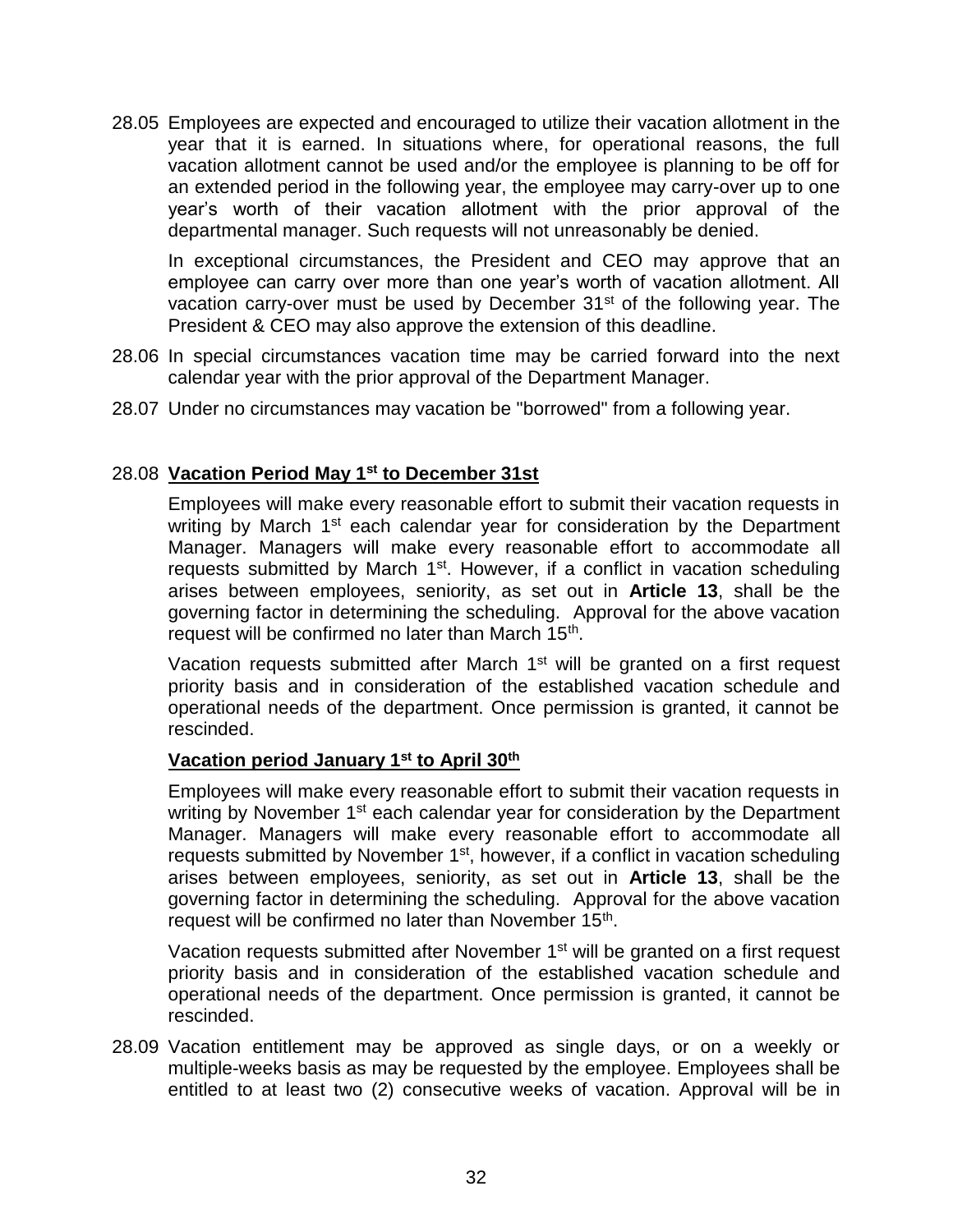accordance with employee's vacation entitlement and the operational needs of the department as determined by the department manager. Such approval shall not be unreasonably withheld.

28.10 While on vacation, employees are not required to be on on-call or call-back. If the Employer contacts an employee for any work-related matter while on vacation, or any approved leave, the employee shall be compensated with one full regular day-off per instance.

# **ARTICLE 29 – HOURS OF WORK**

- 29.01 The regular work week shall consist of thirty-six and one quarter (36.25) hours, worked in five (5) days, seven and one quarter (7.25) hours per day, Monday to Friday.
- 29.02 (a) Flextime is available to enable the employee to select the work schedule best suited to their personal preferences or needs, subject always to the particular requirements of an office or department, and subject to the approval of the department manager. Approval shall not be unreasonably denied.
	- (b) The employee may select the most convenient work schedule, provided that work is commenced no earlier than 7:30 a.m., or later than 10:00 a.m., and provided that work is finished no earlier than 3:30 p.m. and no later than 6:00 p.m. and subject to the approval of the department manager.
	- (c) There shall be a core period each day from 10:00 a.m. to 3:30 p.m. during which, with the exception of lunch break, all members of the staff must be present.
	- (d) The lunch break may be taken at any time between the hours of 11:00 a.m. and 2:00 p.m. The lunch break is mandatory for everyone and employees must take a minimum of (30) minutes each day for this purpose. Prior approval must be given by a supervisor for lunch breaks exceeding one (1) hour.
	- (e) Situations may arise which will result in a work attendance of less than thirty-six and one quarter (36.25) hours in any given week. This time must be made up as soon as possible and certainly no later than by the end of the succeeding week. Examples of such situations are medical and dental appointments, extended lunch hours and lateness. Absence because of illness cannot be made up under this Article. The foregoing does not in any way detract from the right of the Employer to take disciplinary action with respect to lateness.
	- (f) A reporting form must be filed with the employee's supervisor each week.
	- (g) Employees shall be entitled to an unpaid lunch period during each normal shift and shall be entitled to one (1) fifteen (15) minute paid rest period in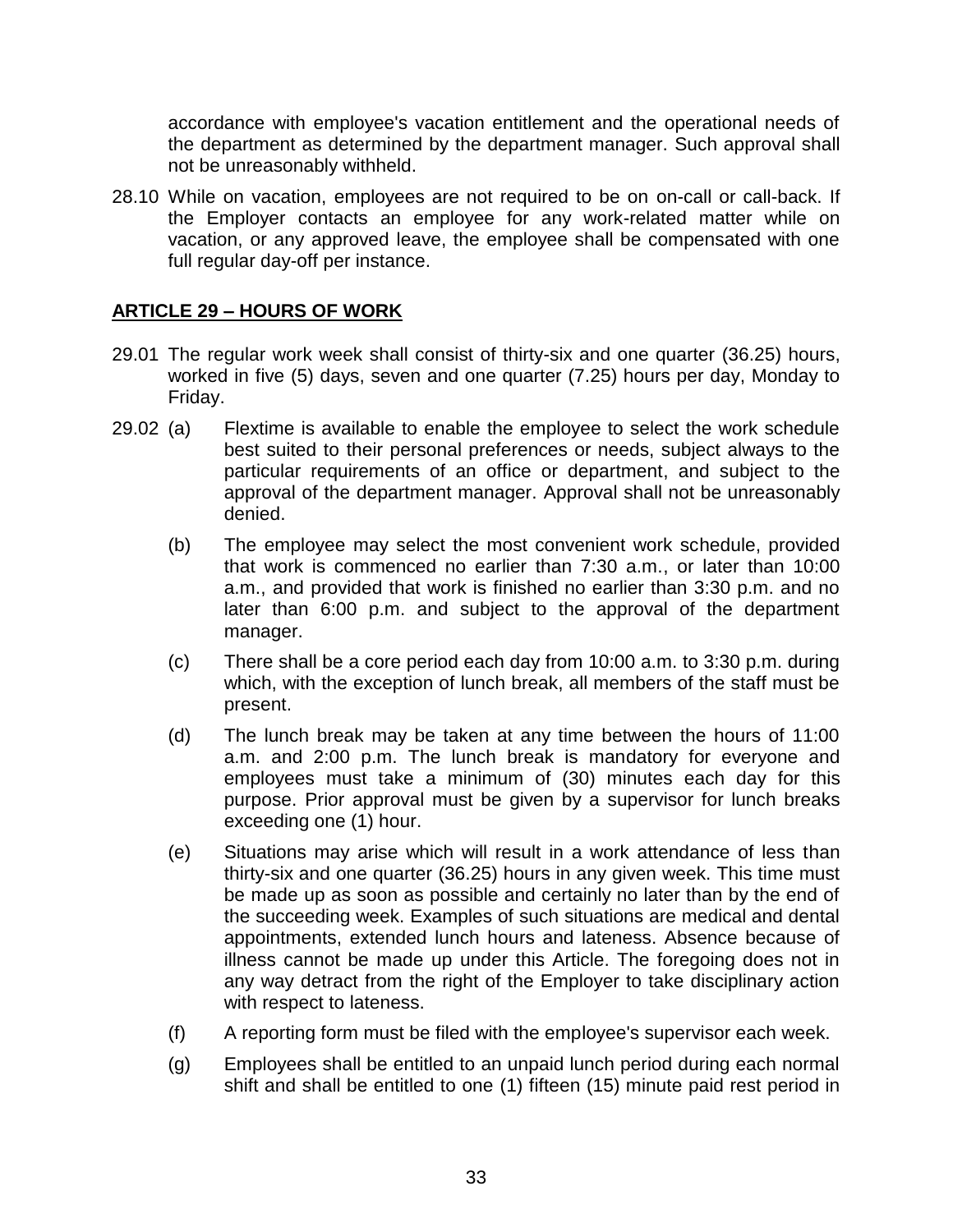each half (½) of a normal shift. The fifteen (15) minute rest period may not be used to make up time under **Article 29.02(e).**

- (h) In the interests of departmental efficiency, an employee may be requested by their supervisor to commence work earlier than 7:30 a.m. and finish earlier than 3:30 p.m. or later than 6:00 p.m.
- 29.03 It is understood that other arrangements regarding hours of work and overtime may be entered into between the parties with respect to variable work days or variable work weeks. The Employer encourages managers to be flexible in accommodating scheduling requests from staff.

#### 29.04 **On-Call**

- (a) "On-Call" means a period of time that is not a regular working period during which an employee is required to keep him or herself:
	- **(i)** available to receive a call to return to work, and
	- **(ii)** available to return to the workplace, if necessary.
- (b) No employee shall be required to be on-call for more than one (1) consecutive on-call period, Monday to Friday, or for more than two (2) consecutive on-call periods on Saturday, Sunday and paid holidays. An on-call period is defined as follows:

| Monday to Friday:         | 5:01 p.m. to midnight                                    |
|---------------------------|----------------------------------------------------------|
|                           | 12:01a.m. to 8 a.m.                                      |
| Weekends & Paid Holidays: | Each on-call period not to exceed twelve<br>$(12)$ hours |

- (c) On-call duty shall be rotated by skill-set by seniority.
- (d) No employee shall be required to be on-call for more than three (3) consecutive days.
- (e) When an employee is required to be on-call from Monday to Friday, they shall receive payment of three (3) hours of their basic hourly rate for each on-call period.

When an employee is required to be on-call on weekends or paid holidays, they shall receive payment of four and one-half (4.5) hours their basic hourly rate for each on-call period.

(f) While on vacation, or any approved leave, employees are not required to be on-call or call-back.

#### 29.05 **Call Back**

(a) An employee who leaves their place of work and is subsequently called back to work prior to the starting time of their next scheduled shift shall be paid a minimum of three (3) hours pay at one and one-half (1.5) times their basic hourly rate plus the on-call payments.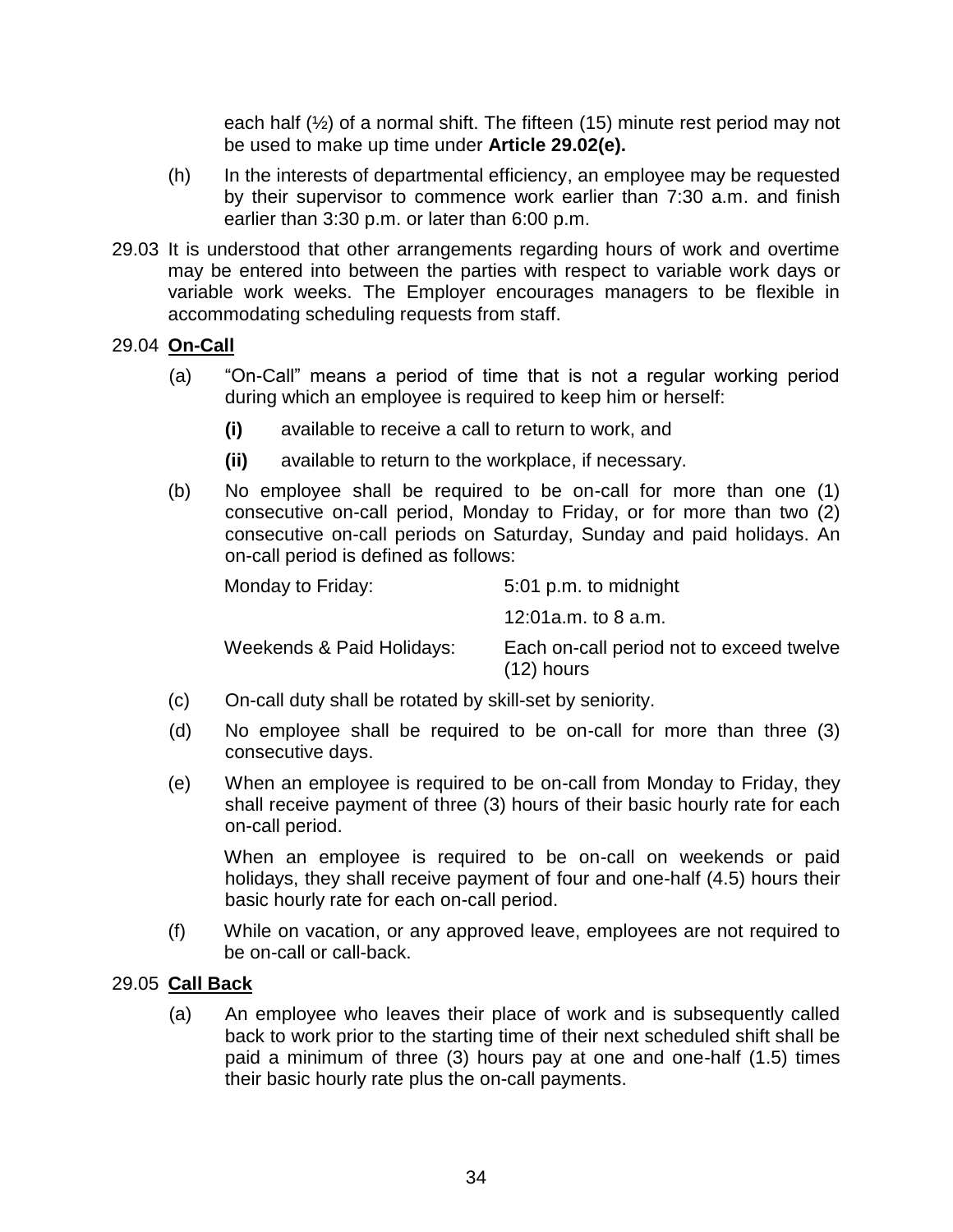- (b) Where an employee is contacted by the Employer outside the workplace prior to the starting time of their next scheduled shift, in circumstances where such contact is considered to be a "call back to work" but the employee is not required to physically attend at the workplace, the employee shall be paid a minimum of three (3) hours of pay at one and one-half (1.5) times their basic hourly rate, plus the on-call payments. The initial call, and any subsequent calls during the next three (3) hours, will be treated as a single "call back to work" for pay purposes. Where more than three (3) hours has elapsed between calls, each call will be treated as a new "call back to work" for pay purposes.
- (c) When an employee is called back on a statutory holiday, they shall be paid a minimum of three (3) hours pay at two (2) times their basic hourly rate plus the on-call payments.
- (d) In the event of an unforeseen emergency situation, an employee who is called back to work by the Employer, but who is not on-call, will not unreasonably refuse the call-back.

If the employee accepts the call-back, they will receive the on-call payments as per **Article 29.04**, as well as the call-back payments at time and a half (1.5) their basic hourly rate as set out in **Article 29.05**.

(e) While on vacation or any approved leave, employees are not required to be on call or call back.

# **ARTICLE 30 – OVERTIME**

- 30.01 Time and one-half (1.5) an employee's basic hourly rate, or time-off in lieu at one and one-half (1.5) shall be paid for all authorized hours worked in excess of seven and one quarter (7.25) hours in any one (1) day. The employee will make every effort to submit overtime sheets no later than four (4) weeks after having worked the overtime unless an extension is granted by the manager.
- 30.02 An employee who is required to physically attend the workplace to work overtime by their manager on a weekend will be paid a minimum of two and one half (2.5) hours at time and one half (1.5) the employee's basic hourly rate, or will be provided with time-off in lieu at time and one half (1.5) times the number of hours worked, or a minimum of three and three quarter (3.75) hours. An employee who is required to physically attend the workplace to work overtime by their manager on a paid holiday as specified in **Article 27** will be paid a minimum of two and one-half (2.5) hours at two (2) times the employee's basic hourly rate, or will be provided with time-off in lieu at two times (2) the number of hours worked, or a minimum of five (5) hours.

An employee who is required to work on the week-end or on a paid holiday, as specified in **Article 27**, will be reimbursed for reasonable travel expenses incurred in accordance with the Employer's travel policy.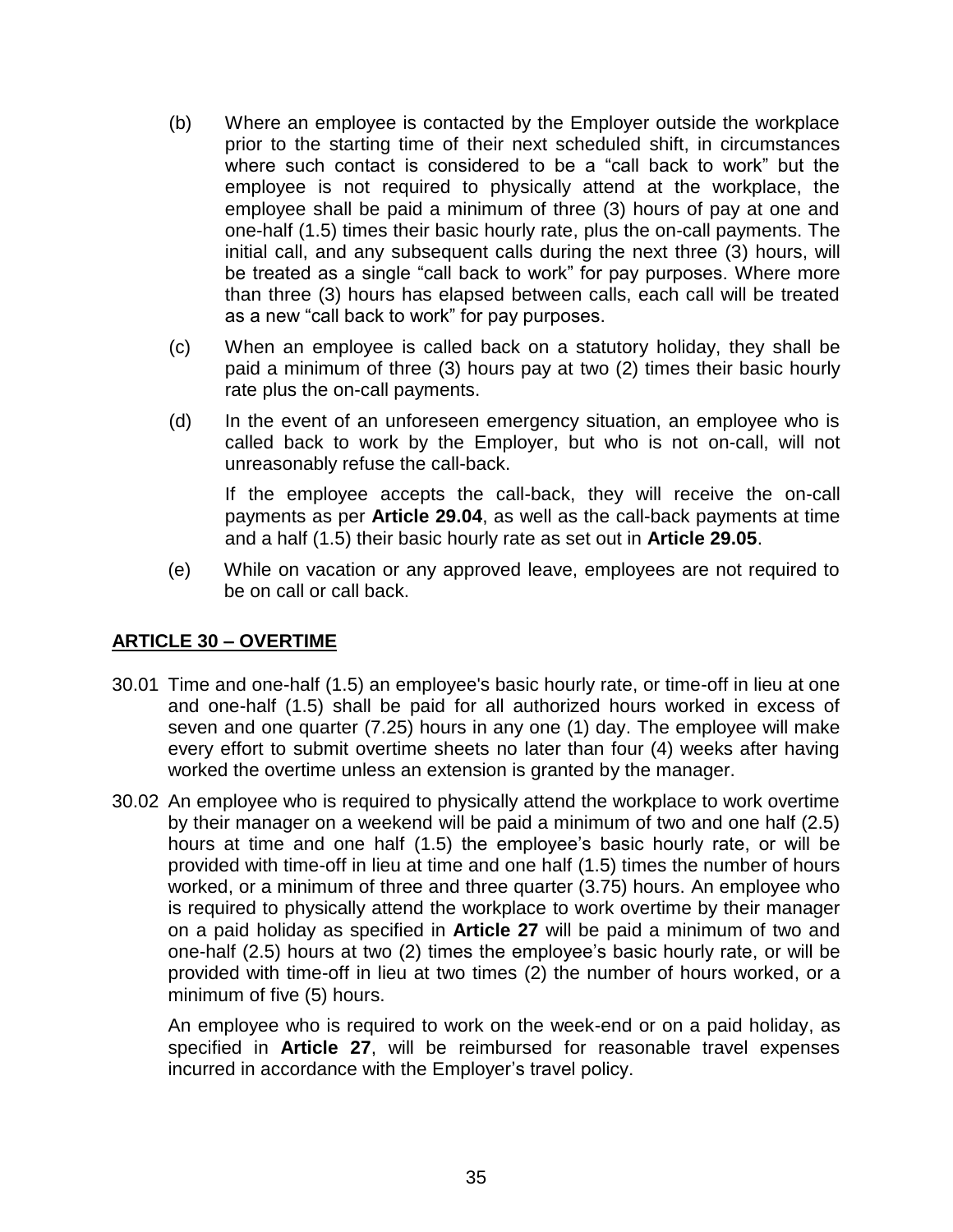Pre-approval is required by the manager (outside of the context of the Employer's travel policy) if using your own vehicle or public transportation is not possible, or available, or if accommodation is required. In situations where preapproval is not possible, the employee will travel using the most economic means available to them.

Employees must take a minimum of seven and one quarter (7.25) hours of lieutime at any one time. Lieu-time must be taken within the calendar year that it was earned. Failing agreement regarding the appropriate time, the Employer shall reasonably determine the time of the compensating leave. In the event that operational requirements prevent an employee from taking lieu-time within the calendar year in which it was earned, any lieu-time that has accumulated by December 31<sup>st</sup> of each year shall be carried over to the following year.

Prior to working the overtime hours, the Employer and employee will agree on the method of payment.

Where there is a requirement for overtime to be worked, it shall be first offered to full-time employees according to skill-set and seniority, on a rotational basis.

- 30.02 The Employer will extend to the employees' opportunity for overtime in situations where overtime is required by the Employer in accordance with the Collective Agreement.
- 30.03 All overtime must be approved in advance and must indicate the anticipated hours to be worked.
- 30.04 When an employee is required to work overtime beyond 8:30 p.m. she/he may request a taxi from the office to their home with the prior approval of the supervisor. The cost of the taxi to the boundaries of Metropolitan Toronto will be borne by the Employer.
- 30.05 A shift premium shall be paid to employees for all work performed by them while engaged on the Employer's regularly scheduled afternoon and evening shifts as follows:

One dollar (\$1.00) per hour for hours worked between 5:00 p.m. and midnight

One dollar and twenty-five cents (\$1.25) per hour for hours worked between midnight and 8.00 a.m.

When more than fifty percent (50%) of the hours worked fall within the period from 5:00 p.m. to 8:00 a.m., the shift premium shall be paid for all hours worked. This premium shall be paid only for actual hours worked and no overtime or premium shall be calculated thereon.

- 30.06 A shift premium shall not be considered a part of an employee's basic pay.
- 30.07 Where there is a requirement for overtime to be worked, it shall first be offered to full-time employees according to skill-set and seniority, on a rotational basis.
- 30.08 **Meal Allowance**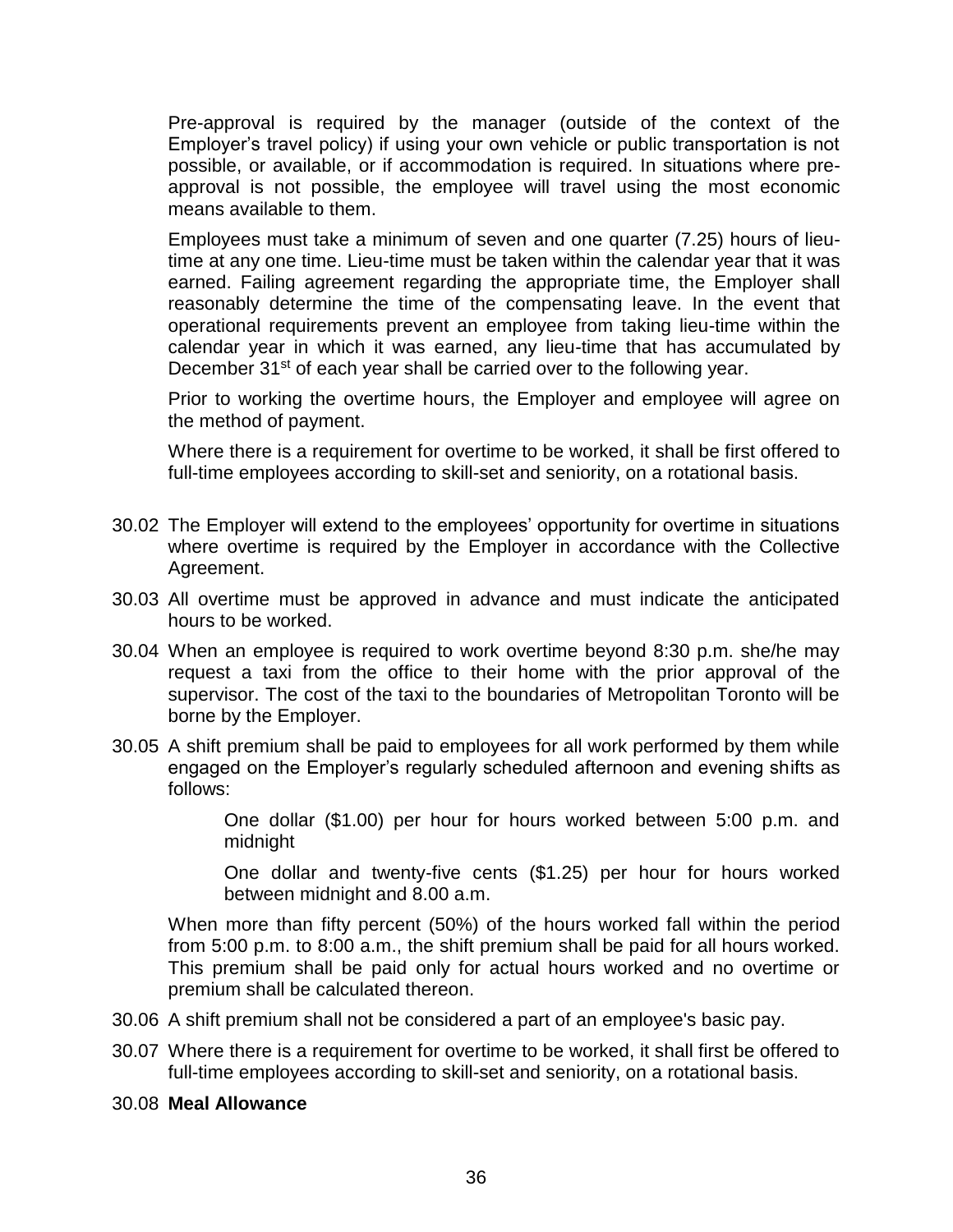The Employer will pay a meal allowance for overtime worked after 3:30 p.m., provided that a minimum of two and one-half (2.5) hours is worked. The amount of the allowance is seventeen dollars (\$17.00). In addition, a ten dollar (\$10.00) meal allowance shall be paid for each additional three and one half (3.5) hour period worked.

Where an employee is required to work overtime on a weekend or statutory holiday, a meal allowance shall be paid for each three and a half (3.5) hour period worked, to a maximum of three (3) meals per day.

Where the Employer provides the meal, no meal allowance will be paid for that three and a half (3.5) hour period.

Claims for meal allowances are to be submitted together with overtime sheets.

# **ARTICLE 31 – EMPLOYEE EDUCATION**

- 31.01 Legal Aid Ontario (LAO) shall pay the tuition fee for education courses taken by an employee subject to the following:
	- (a) The Employer will provide job-related training to staff as required. Most job-related training will be provided within the department, or through LAO sponsored training programs.
	- (b) Participation in LAO-sponsored training programs is at the discretion of the department manager. Employees will be permitted to participate based on the identification of a job-skills training need or the determination that the training will be of benefit to the employee's overall contribution to LAO and/or their understanding of LAO's business and its goals and objectives.
	- (c) Participation in courses provided by external institutions is at the discretion of the department manager. Employees will be permitted to participate based on the identification of a job-skills training need, or the determination that the training will be of benefit to the employee's overall contribution to LAO and/or their understanding of LAO's business and its goals and objectives. The course or courses must be offered by a recognized educational institution and not covered by courses already provided by LAO, or in development as a LAO training program.
	- (d) The Employer will pay the tuition fee for the educational course that has been approved by the department manager. The initial payment for an approved course or courses shall be shared fifty percent (50%) by the Employer and fifty percent (50%) by the employee. Upon successful completion of the approved courses or courses the employee's fifty percent (50%) of the initial payment shall be refunded by the Employer.
	- (e) The employer will recognize the Bargaining Unit TAG Committee, which will include up to four (4) Bargaining Unit members, and up to four (4)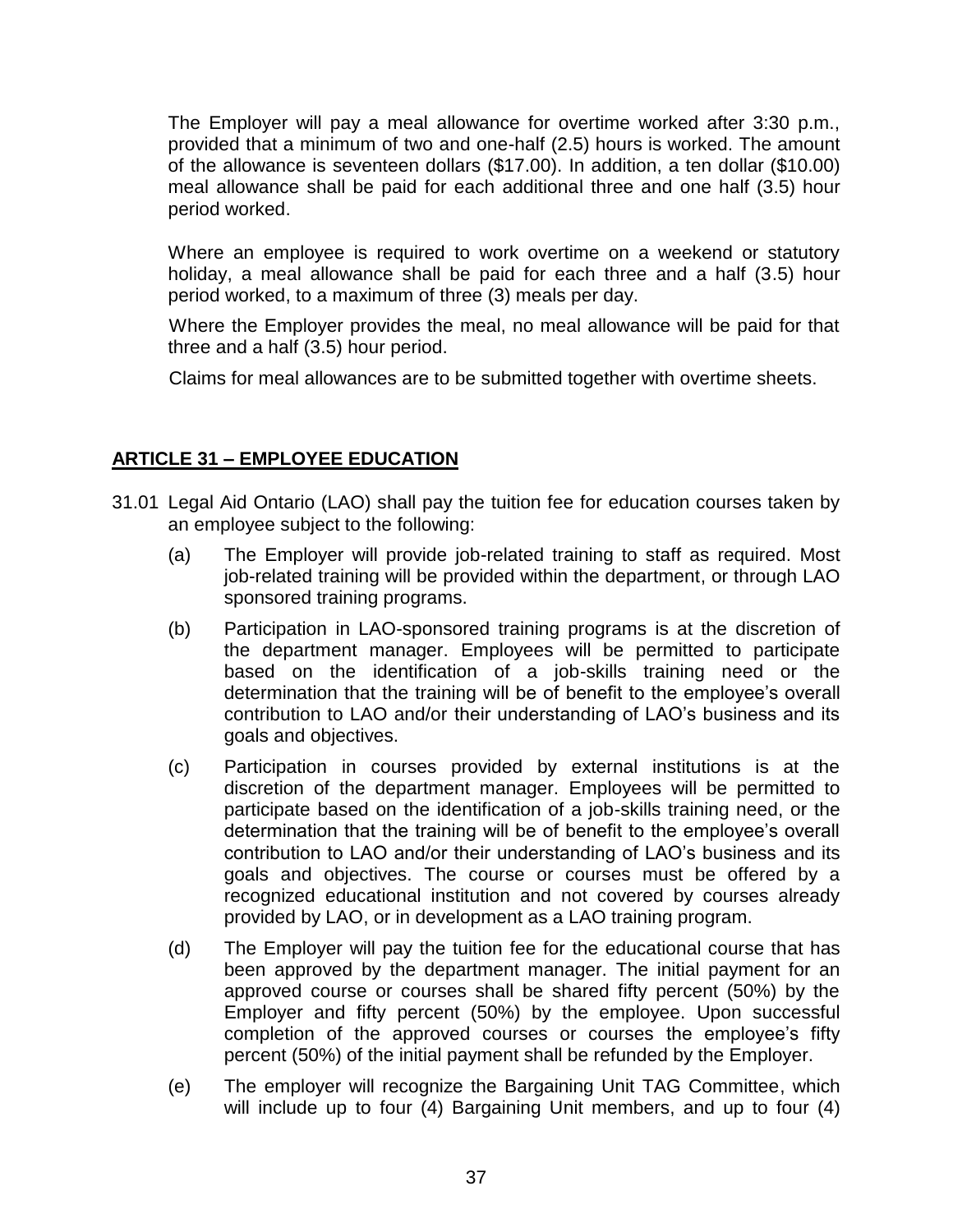employer representatives. The Bargaining Unit TAG Committee will ensure the Bargaining Unit members will not be disadvantaged with regard to access to educational opportunities.

# **ARTICLE 32 – PERSONNEL FILES**

- 32.01 Each employee shall have reasonable access to their personnel file for the purpose of reviewing its contents in the presence of a representative of Human Resources Department. A copy of any document in the file shall be provided to the employee at the employee's request.
- 32.02 If the Employer receives any written report that is negative in nature and is to be included in the employee's file, the employee is to receive a copy of the report. The employee will receive a copy from the department manager at such time that the report is being placed in the employee's file.
- 32.03 A letter of resolution will be placed in an employee's file once a disciplinary matter has been resolved. The letter will explain how and when the matter was resolved.
- 32.04 Any letter of discipline or document referenced in **Articles 32.02** or **32.03**, shall be removed from the employee's file after twelve (12) months from the date the most recent letter was filed provided no further disciplinary action has been taken.

# **ARTICLE 33 – OCCUPATIONAL CLASSIFICATIONS AND SALARY RATES**

33.01 Occupational Classifications and Salary Rates are set out in **Appendix "A",** which is attached hereto and forms part of this Agreement.

Bargaining Unit employees, as of April 1<sup>st</sup>, will automatically progress to the next position on their salary grid provided that they have commenced employment on or before the previous September 30<sup>th</sup> and have successfully completed their probationary period.

Progression from one (1) step to the next higher step within the job classification shall be based on merit. A progression resulting from a performance evaluation/review shall be effective on April 1<sup>st</sup> of each year. All employees are required to participate in the performance review and goal setting process. If the employee has not received a performance evaluation as of April 1<sup>st</sup>, the employee will be deemed meritorious for the purpose of the step increase noted above. A disagreement by an employee with their evaluation may be the subject of a grievance.

# 33.02 **Temporary Employees**

(a) A temporary employee shall be engaged for a fixed-term contract that is no longer than a one (1) year period, unless otherwise agreed to between the Union and the Employer (such an agreement must be confirmed in writing).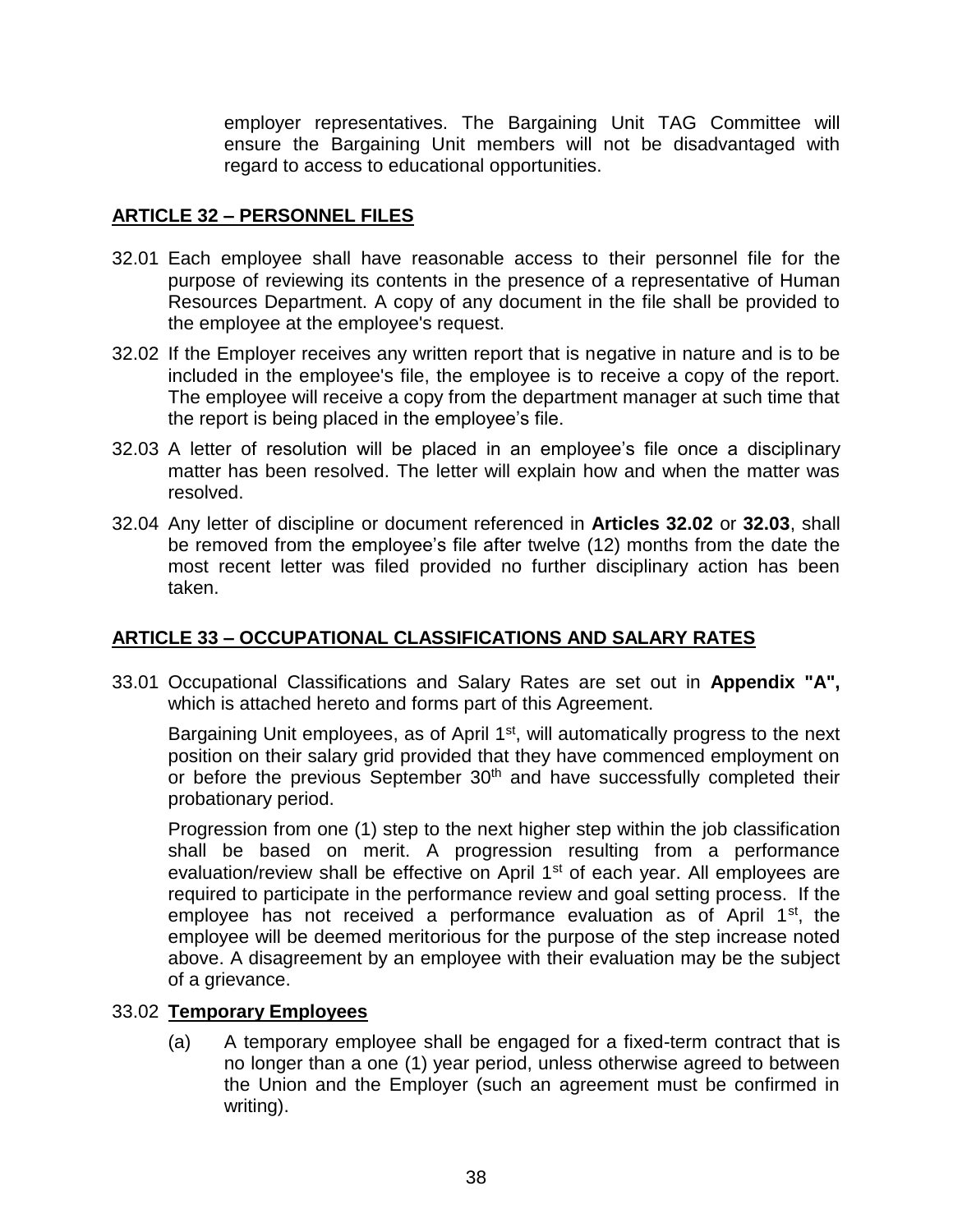(b) Temporary employment opportunities in Bargaining Unit positions of two (2) months or more, shall be posted, and hiring will be in accordance with the job posting provisions of **Article 14**, save for the provision regarding employees on layoff (**Article 33.02 (e)**).

The Employer and OPSEU agree that temporary employees newly hired into Bargaining Unit positions will pay Union Dues from the commencement of their employment and will be covered by the terms and conditions outlined in the Collective Agreement, save and except for: **Article 11, Article 15, Article 16, Article 17, Article 19, Article 20** and **Article 31**. All other terms of employment for temporary employees will be as per the terms of their employment contract. It is understood and agreed that temporary employees will have recourse to the grievance/arbitration procedure in the case of discipline.

Notwithstanding the above paragraph, temporary employees who are hired for a fixed-term contract of one (1) year or more will be entitled to the group benefits outlined in **Article 20**, with the exception of Long-Term Disability Insurance, after an initial waiting period of three (3) months.

Notwithstanding the above two (2) paragraphs, temporary employees who have been hired on short-term contracts of less than one (1) year and who subsequently have their contract(s) renewed will also be entitled to the group benefits outlined in **Article 20**, with the exception of Long-Term Disability Insurance, provided that the end-date of the new contract is in excess of twelve (12) months from their original date of hire. In such cases, employees will become eligible for benefits coverage on the first day of their new contract providing they have completed three (3) months of continuous service.

(c) It is the intention of the parties to this Agreement that no employee who has acquired seniority under this Agreement, and who is shown on the seniority list, will be laid-off as a direct result of the Employer hiring personnel under this Article.

Temporary Bargaining Unit employees will not accrue seniority during the term of their employment contract. Should such temporary employees ever become permanent Bargaining Unit members, they will be given credit for their seniority retroactive to their original date of hire provided they have no break in service.

- (d) The Employer agrees to provide to the Union, on a monthly basis, the names of all temporary employees, their hire date, their term of employment and positions they are filling.
- (e) Employees on layoff shall be notified of the temporary work opportunity and the laid-off employees who apply, and have the necessary qualifications, will be considered for the job prior to all other candidates.
- (f) Where a temporary employee in LAO has been performing the same work for twenty-four (24) months in a temporary position, the temporary position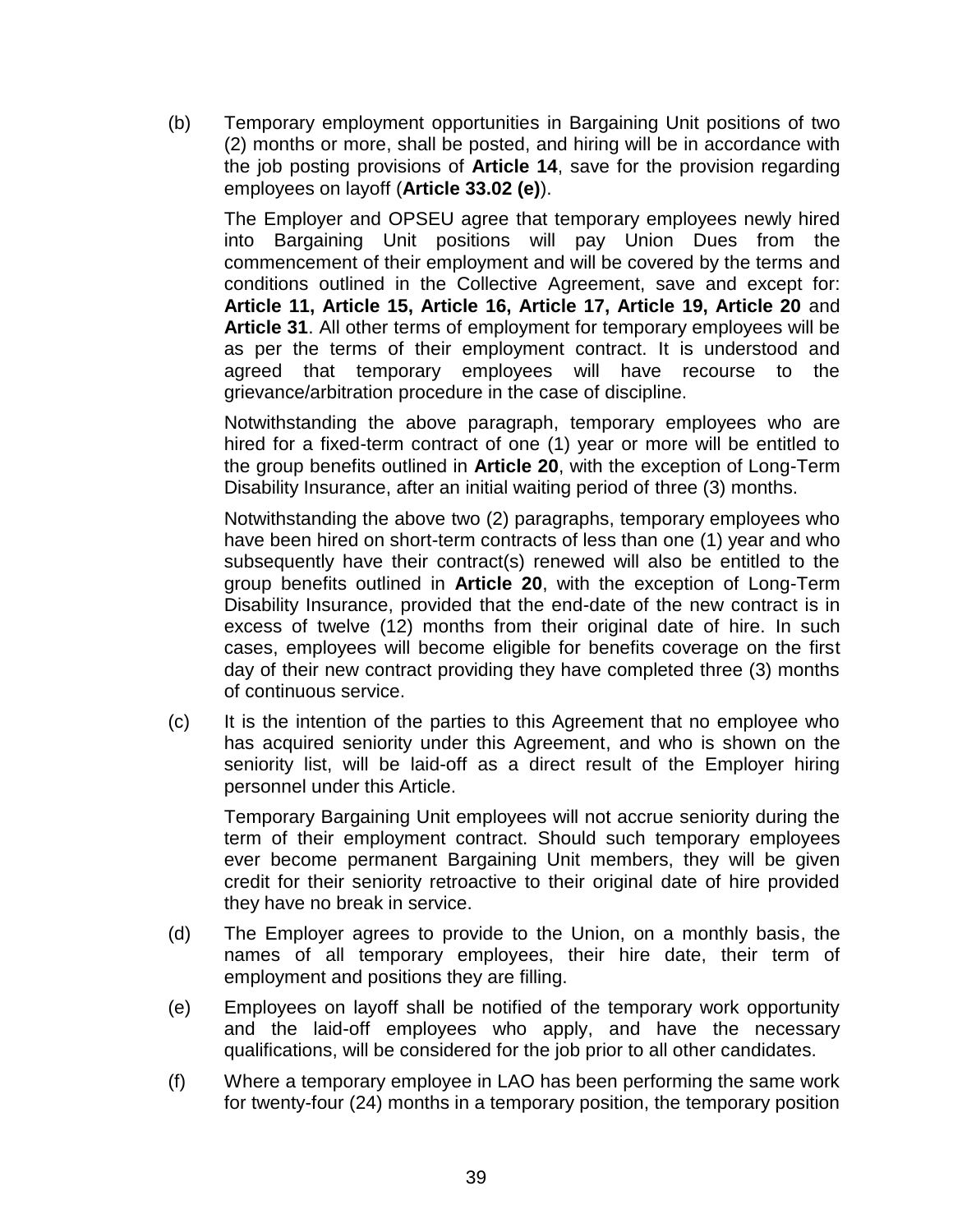will be converted at that time to a permanent full-time position and shall be posted as per **Article 14** in the Collective Agreement.

A temporary employee, who occupies a position for a specific project with a known end-date that exceeds twenty-four (24) months, is exempt. For any extension(s) to the exempt position, the Employer will consult with the Union.

Any interruption of less than ninety (90) days will not affect the determination of the twenty-four (24) month end-date.

#### (g) **Work of the Bargaining Unit**

Employees not covered by the terms of this Agreement will not perform duties normally assigned to those employees who are covered by the Agreement, except as provided for under **Article 33.02** and for the purpose of instruction.

It is understood that summer students and/or co-op students may perform work of the Bargaining Unit during their defined placement terms and that this, in no way, will impact the job of Bargaining Unit members.

#### 33.03 **Red Circle Clause**

Where the position is reassessed and is reclassified to a class with a lower maximum salary, any employee who occupies the position at the time of the reclassification shall continue to be entitled to a salary progression based on merit to the maximum salary of the higher classification, including any revision of the maximum salary of the higher classification that takes effect during the salary cycle in which the reclassification takes place.

#### 33.04 **Impact of Salary Upon Reclassification**

Where a position is re-assessed and classified to a class with a higher maximum salary, any active employee who occupies the position at the time of the reclassification will be paid in accordance with the salary scale for the higher classification. An employee who is already earning more than the minimum of the new classification shall be provided with a three percent (3%) increase and will be assigned to a step on the new grid that is closest to, but not lower than, this amount

# **ARTICLE 34 – HEALTH AND SAFETY**

- 34.01 The Employer and the Union mutually agree that they share a concern for the safety and health of the employees and the employees are encouraged to make suggestions to the Employer respecting safety.
	- (a) Recognizing their responsibilities under the *Health & Safety Act*, the parties agree to establish and maintain a Health & Safety Committee comprised of up to four (4) Union Representatives and four (4) Employer Representatives.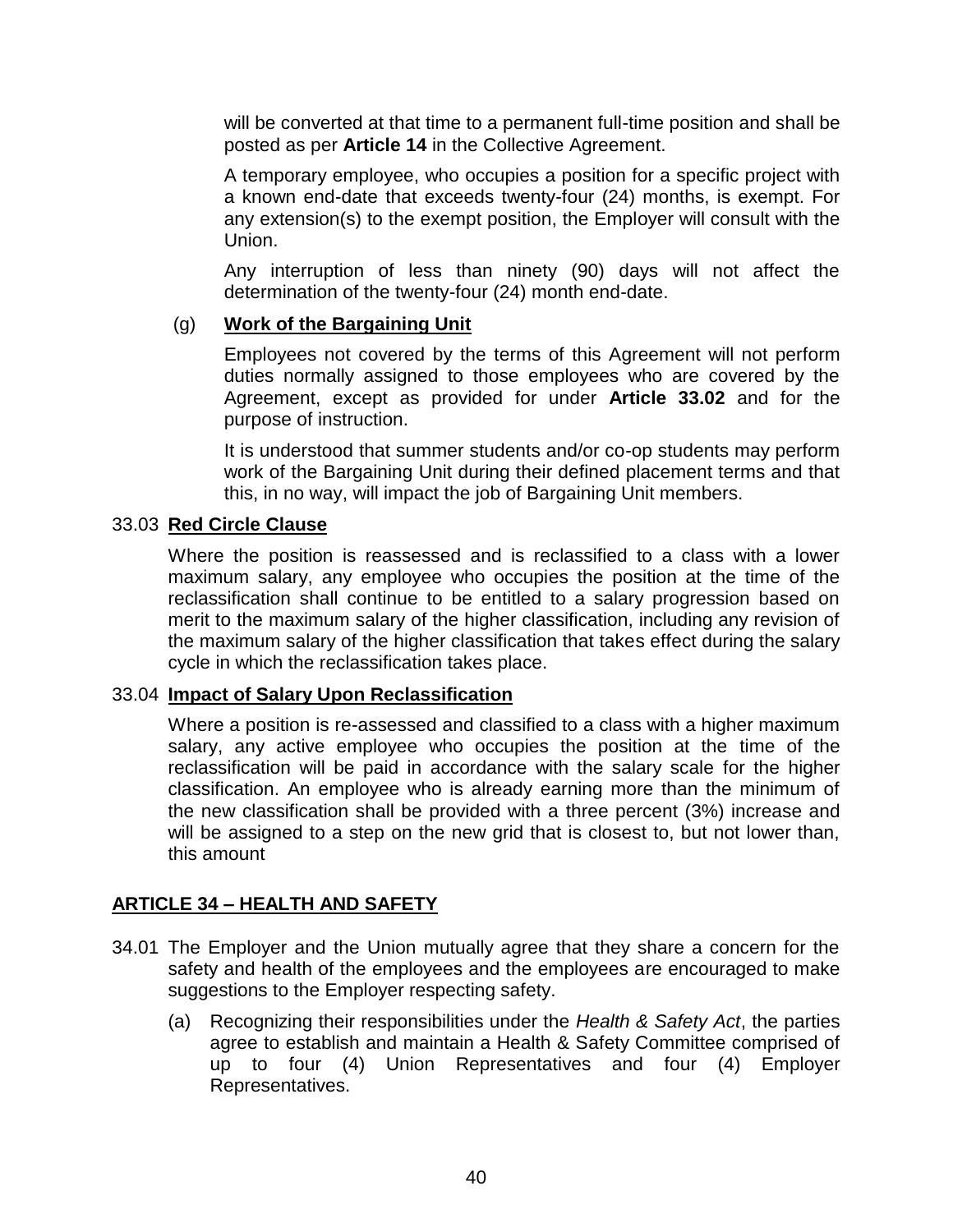- (b) Such committee shall identify potential dangers and hazards, including, but not limited to, ergonomics and computer safety issues, and will institute means of improving health and safety programs and recommend actions to be taken to improve conditions related to health and safety.
- (c) The Employer agrees to cooperate in providing necessary training and information to enable the Committee to fulfill its requirements under the Act.
- (d) Committee members, and any other staff members required by the Committee to attend such meetings, shall not suffer loss of wages or benefits while attending such meetings, including preparation time as prescribed under the Act.
- (e) The Union agrees to endeavour to obtain the full cooperation of its membership in the observance of all safety rules and practices.
- 34.02 (a) The Employer commits to giving priority during the term of this Agreement to the development of policies and procedures with respect to violence in the workplace.
	- (b) The harassment and bullying prevention and control measures, procedures, practices, equipment and training shall be reviewed and revised in light of current knowledge and practice and legislations.
	- (c) The Employer will provide training on harassment and bullying prevention and control measures, policy, procedures, practices, equipment and training for the health and safety of workers. The Employer shall provide this training during regular working hours, with no loss of pay or benefits to employees.
- 34.03 At the beginning of assignment to a computer and annually thereafter, a computer operator who is regularly required to operate a terminal for two (2) hours or more per day shall be entitled to undergo an eye examination by a qualified optometrist. The cost of the eye examination shall be borne by the Employer to the maximum set out in the benefits provisions of this agreement and the computer operator shall authorize the release of a copy of the examination report to the Employer.
- 34.04 A pregnant employee may request re-assignment from computer duties for the remainder of her pregnancy by forwarding a written request to her immediate supervisor, together with a certificate from a legally qualified medical practitioner certifying that she is pregnant.
- 34.05 Upon receipt of a written request pursuant to **Article 34.04**, the Employer shall, where possible, temporarily assign the employee to a vacancy in the Bargaining Unit, provided that she/he is able and qualified to perform the required duties and the salary maximum of the vacancy is not greater than the salary maximum of the classification of their position.
- 34.06 Where an employee is assigned under **Article 34.05** to a position in a classification with a lower salary maximum than the salary maximum of the classification of the position from which she/he was assigned, she/he shall be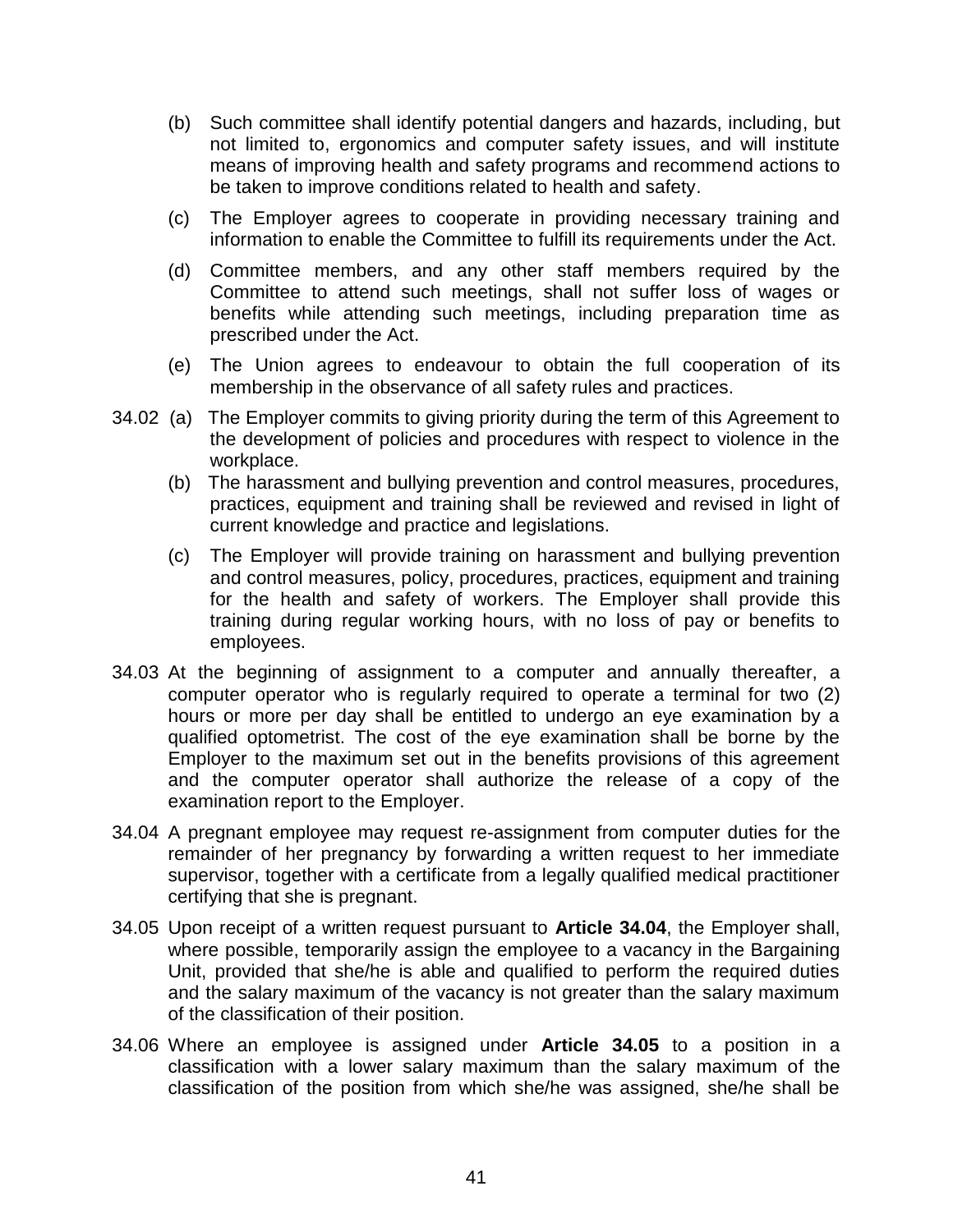paid at the rate within the salary range of the classification of the position to which she/he has been assigned which is the closest to, but not more than, the rate she/he was receiving immediately prior to the assignment.

- 34.07 Where it is not possible to assign an employee in accordance with **Article 34.05**, the employee shall, upon written request, be granted a leave of absence without pay to cover the period preceding the date on which she would be entitled to commence maternity leave of absence.
- 34.08 An employee who does not accept an assignment made in accordance with this Article may elect either to continue work in their original position or request leave of absence without pay.
- 34.09 Where an employee is assigned to a vacancy in accordance with this Article the provisions of **Article 14** (Job Posting) shall not apply.
- 34.10 An inspection of computer equipment will be ordered upon ratification of this Agreement and annually thereafter.
- 34.11 A copy of the annual inspection findings will be provided to the Unit Steward within two (2) weeks of the inspection.

#### **ARTICLE 35 – TERM OF AGREEMENT**

35.01 This Agreement shall be for a term of four  $(4)$  years, commencing on the 1<sup>st</sup> day of April, 2018, and ending on 31st day of March, 2022, subject to the Letter of Understanding appended to this agreement.

The Agreement shall continue from year to year thereafter unless either party gives notice in writing to the other not less than thirty (30) days, nor more than ninety (90) days prior to the expiry date hereof of that party's intention to terminate this Agreement or to negotiate revisions thereto.

| Dated at Toronto this _____________ day of ___________________, 2018                                                 |                       |  |
|----------------------------------------------------------------------------------------------------------------------|-----------------------|--|
| <b>FOR THE EMPLOYER:</b>                                                                                             | <b>FOR THE UNION:</b> |  |
| <u> 1989 - Johann John Stone, markin amerikan bisa di sebagai pertama dan personal dan personal dan personal dan</u> |                       |  |
|                                                                                                                      |                       |  |
|                                                                                                                      |                       |  |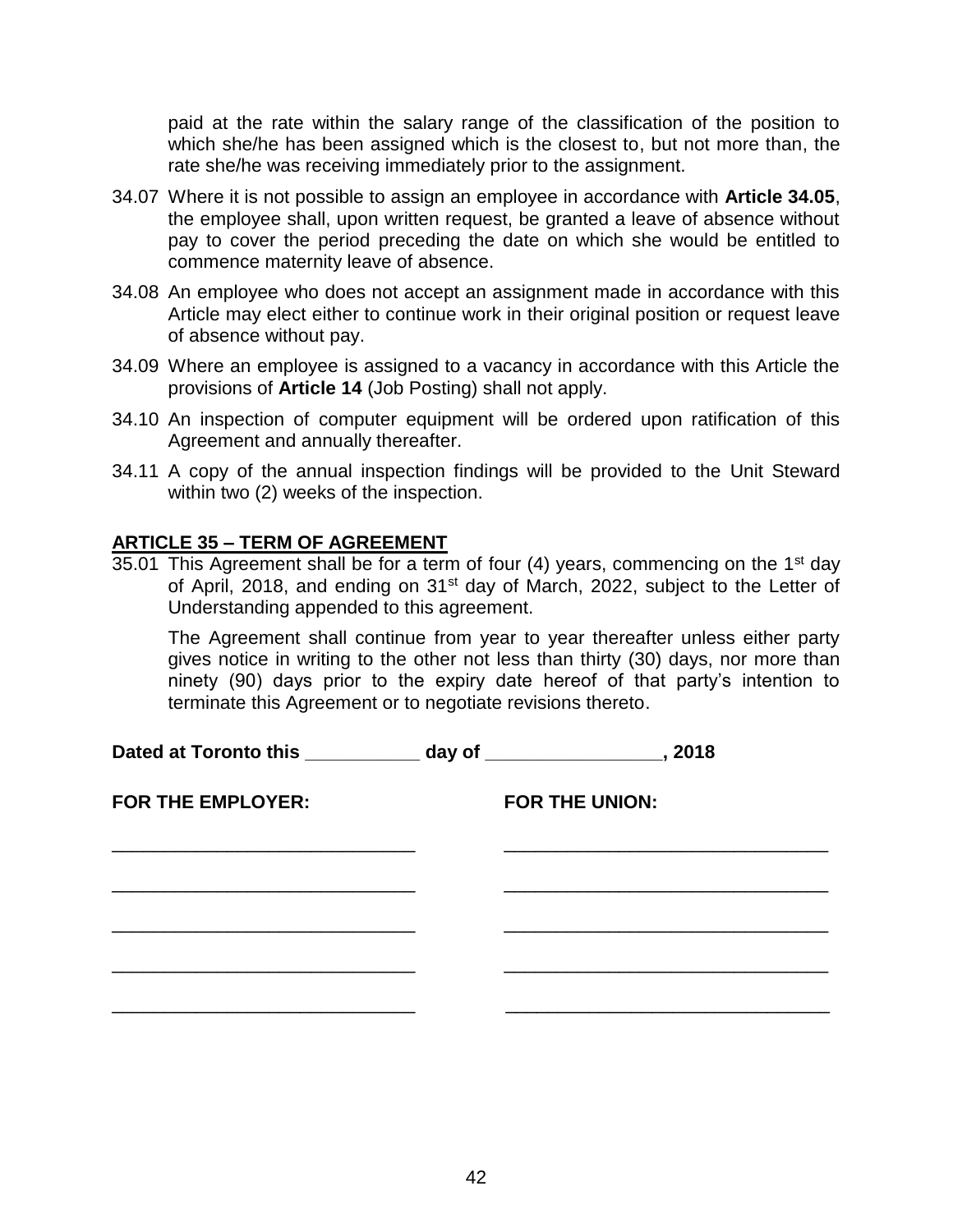# **APPENDIX "A" – OCCUPATIONAL CLASSIFICATIONS AND SALARY RATES**

#### **SALARY RATES**

#### **OPSEU Salary Grid - April 1, 2018**

|                                   | <b>STEP A</b> | <b>STEP B</b> | <b>STEP C</b> | <b>STEP D</b> | <b>STEP E</b> | <b>STEPF</b> |
|-----------------------------------|---------------|---------------|---------------|---------------|---------------|--------------|
| <b>Office Administration 1</b>    | \$38,186.20   | \$39,331.79   | \$40,511.73   | \$41,727.09   | \$42,978.90   | \$44,268.26  |
| <b>Office Administration 2</b>    | \$41,017.59   | \$42,248.13   | \$43,515.57   | \$44,821.05   | \$46,165.66   | \$47,550.64  |
| Office Administration 3           | \$43,002.91   | \$44,293.01   | \$45,621.79   | \$46,990.46   | \$48,400.16   | \$49,852.16  |
| Office Administration 4           | \$45,756.56   | \$47,129.24   | \$48,543.12   | \$49,999.41   | \$51,499.40   | \$53,044.38  |
| Office Administration 5           | \$48,311.75   | \$49,761.10   | \$51,253.94   | \$52,791.55   | \$54,375.30   | \$56,006.54  |
| Office Administration 6           | \$54,615.34   | \$56,253.84   | \$57,941.42   | \$59,679.66   | \$61,470.05   | \$63,314.14  |
|                                   |               |               |               |               |               |              |
| Fin & Policy 1                    | \$41,017.59   | \$42,248.13   | \$43,515.57   | \$44,821.05   | \$46,165.66   | \$47,550.64  |
| Fin & Policy 2                    | \$43,002.91   | \$44,293.01   | \$45,621.79   | \$46,990.46   | \$48,400.16   | \$49,852.16  |
| Fin & Policy 3                    | \$45,657.06   | \$47,026.78   | \$48,437.58   | \$49,890.70   | \$51,387.43   | \$52,929.05  |
| Fin & Policy 4                    | \$48,311.75   | \$49,761.10   | \$51,253.94   | \$52,791.55   | \$54,375.30   | \$56,006.54  |
| Fin & Policy 5                    | \$57,977.99   | \$59,717.33   | \$61,508.86   | \$63,354.12   | \$65,254.77   | \$67,212.38  |
| Fin & Policy 6                    | \$69,180.34   | \$71,255.75   | \$73,393.41   | \$75,595.23   | \$77,863.11   | \$80,198.99  |
| Fin & Policy 7                    | \$72,820.81   | \$75,005.44   | \$77,255.62   | \$79,573.27   | \$81,960.47   | \$84,419.29  |
|                                   |               |               |               |               |               |              |
| <b>Technical Administration 1</b> | \$50,974.90   | \$52,504.13   | \$54,079.26   | \$55,701.64   | \$57,372.68   | \$59,093.87  |
| <b>Technical Administration 2</b> | \$58,398.63   | \$60,150.58   | \$61,955.12   | \$63,813.78   | \$65,728.21   | \$67,700.03  |
| <b>Technical Administration 3</b> | \$66,753.19   | \$68,755.79   | \$70,818.46   | \$72,943.02   | \$75,131.30   | \$77,385.25  |
| <b>Technical Administration 4</b> | \$72,821.33   | \$75,005.98   | \$77,256.17   | \$79,573.83   | \$81,961.06   | \$84,419.88  |
| <b>Technical Administration 5</b> | \$76,449.09   | \$78,742.56   | \$81,104.85   | \$83,537.99   | \$86,044.12   | \$88,625.45  |
| <b>Technical Administration 6</b> | \$84,958.16   | \$87,506.88   | \$90,132.10   | \$92,836.05   | \$95,621.14   | \$98,489.76  |
| <b>Technical Administration 7</b> | \$97,095.46   | \$100,008.34  | \$103,008.58  | \$106,098.85  | \$109,281.80  | \$112,560.26 |

**Range Adjustment 1.50%**

NOTE: \$1,000.00 (gross) lump sum payment to employees at the top of their band (Step F) whose annual salary is less than \$70,000; \$1,500.00 (gross) lump sum payment to employees at the top of their band (Step F) whose annual salary is \$70,000 or more.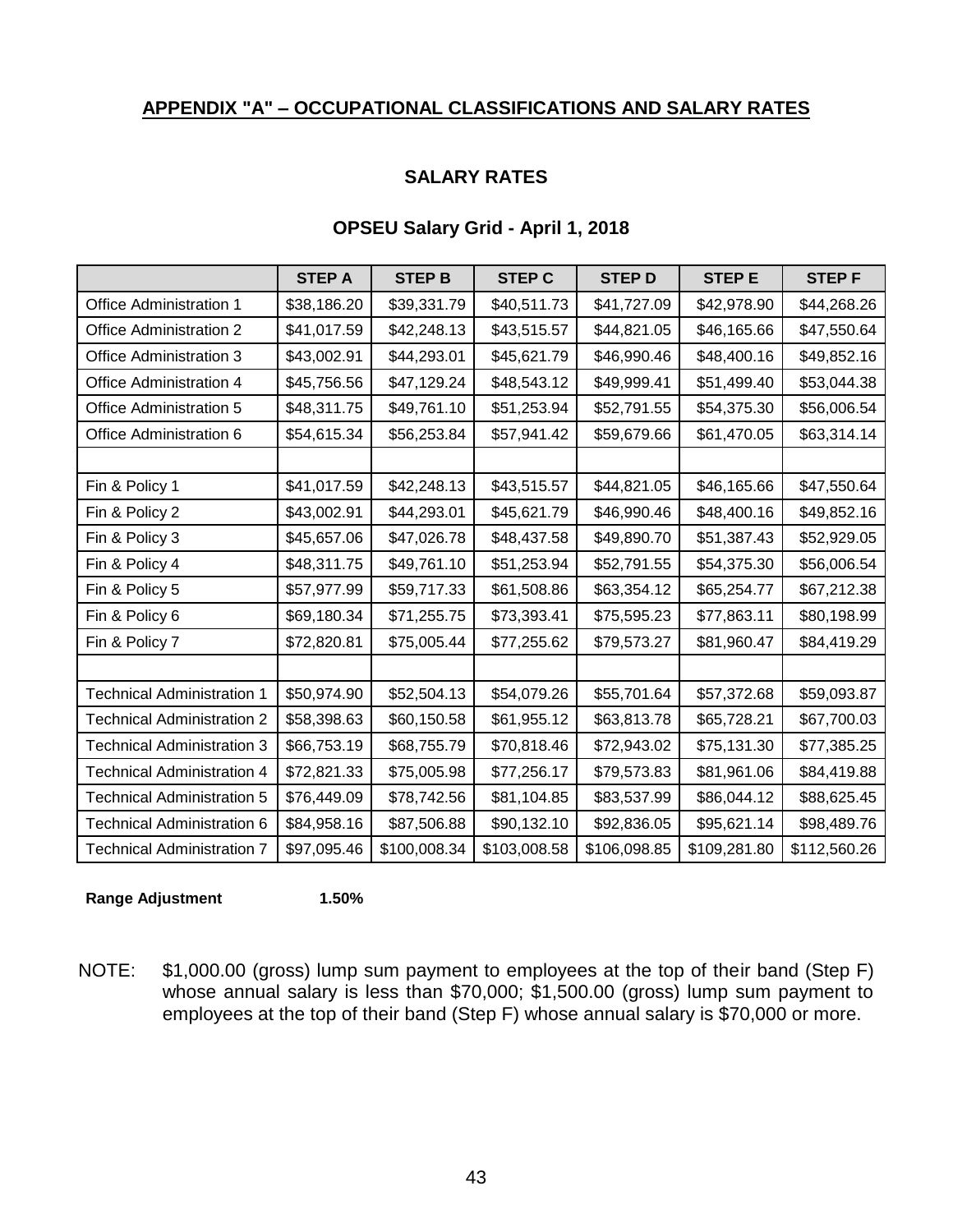# **OPSEU Salary Grid - April 1, 2019**

|                                   | <b>STEP A</b> | <b>STEP B</b> | <b>STEP C</b> | <b>STEP D</b> | <b>STEP E</b> | <b>STEPF</b> |
|-----------------------------------|---------------|---------------|---------------|---------------|---------------|--------------|
| <b>Office Administration 1</b>    | \$38,568.06   | \$39,725.11   | \$40,916.84   | \$42,144.36   | \$43,408.69   | \$44,710.94  |
| <b>Office Administration 2</b>    | \$41,427.77   | \$42,670.61   | \$43,950.72   | \$45,269.26   | \$46,627.32   | \$48,026.15  |
| Office Administration 3           | \$43,432.94   | \$44,735.94   | \$46,078.01   | \$47,460.36   | \$48,884.16   | \$50,350.68  |
| Office Administration 4           | \$46,214.12   | \$47,600.53   | \$49,028.55   | \$50,499.40   | \$52,014.40   | \$53,574.82  |
| <b>Office Administration 5</b>    | \$48,794.86   | \$50,258.71   | \$51,766.48   | \$53,319.47   | \$54,919.05   | \$56,566.61  |
| Office Administration 6           | \$55,161.50   | \$56,816.38   | \$58,520.83   | \$60,276.45   | \$62,084.75   | \$63,947.28  |
|                                   |               |               |               |               |               |              |
| Fin & Policy 1                    | \$41,427.77   | \$42,670.61   | \$43,950.72   | \$45,269.26   | \$46,627.32   | \$48,026.15  |
| Fin & Policy 2                    | \$43,432.94   | \$44,735.94   | \$46,078.01   | \$47,460.36   | \$48,884.16   | \$50,350.68  |
| Fin & Policy 3                    | \$46,113.64   | \$47,497.04   | \$48,921.95   | \$50,389.61   | \$51,901.30   | \$53,458.34  |
| Fin & Policy 4                    | \$48,794.86   | \$50,258.71   | \$51,766.48   | \$53,319.47   | \$54,919.05   | \$56,566.61  |
| Fin & Policy 5                    | \$58,557.77   | \$60,314.51   | \$62,123.95   | \$63,987.66   | \$65,907.31   | \$67,884.50  |
| Fin & Policy 6                    | \$69,872.14   | \$71,968.31   | \$74,127.35   | \$76,351.18   | \$78,641.74   | \$81,000.98  |
| Fin & Policy 7                    | \$73,549.02   | \$75,755.50   | \$78,028.17   | \$80,369.00   | \$82,780.07   | \$85,263.48  |
|                                   |               |               |               |               |               |              |
| <b>Technical Administration 1</b> | \$51,484.65   | \$53,029.17   | \$54,620.05   | \$56,258.65   | \$57,946.41   | \$59,684.81  |
| <b>Technical Administration 2</b> | \$58,982.62   | \$60,752.09   | \$62,574.67   | \$64,451.92   | \$66,385.50   | \$68,377.03  |
| <b>Technical Administration 3</b> | \$67,420.72   | \$69,443.34   | \$71,526.64   | \$73,672.45   | \$75,882.62   | \$78,159.11  |
| <b>Technical Administration 4</b> | \$73,549.54   | \$75,756.04   | \$78,028.73   | \$80,369.57   | \$82,780.67   | \$85,264.08  |
| <b>Technical Administration 5</b> | \$77,213.58   | \$79,529.99   | \$81,915.90   | \$84,373.37   | \$86,904.56   | \$89,511.70  |
| <b>Technical Administration 6</b> | \$85,807.74   | \$88,381.94   | \$91,033.42   | \$93,764.41   | \$96,577.35   | \$99,474.66  |
| <b>Technical Administration 7</b> | \$98,066.41   | \$101,008.42  | \$104,038.67  | \$107,159.84  | \$110,374.62  | \$113,685.86 |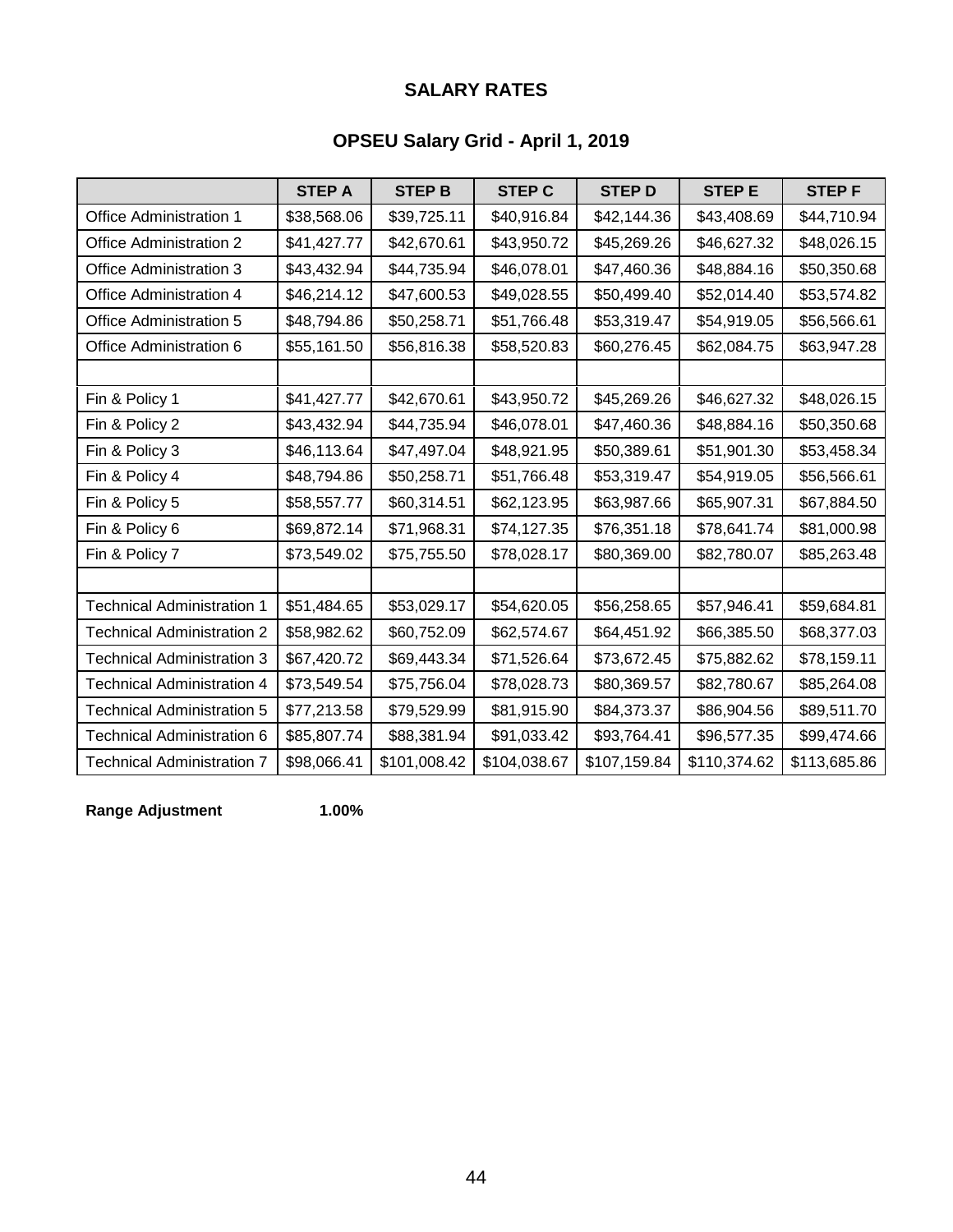# **OPSEU Salary Grid - October 1, 2019**

|                                   | <b>STEP A</b> | <b>STEP B</b> | <b>STEP C</b> | <b>STEP D</b> | <b>STEP E</b> | <b>STEPF</b> |
|-----------------------------------|---------------|---------------|---------------|---------------|---------------|--------------|
| <b>Office Administration 1</b>    | \$38,953.74   | \$40,122.36   | \$41,326.01   | \$42,565.80   | \$43,842.77   | \$45,158.05  |
| Office Administration 2           | \$41,842.04   | \$43,097.31   | \$44,390.23   | \$45,721.95   | \$47,093.59   | \$48,506.41  |
| Office Administration 3           | \$43,867.27   | \$45,183.30   | \$46,538.79   | \$47,934.97   | \$49,373.01   | \$50,854.19  |
| Office Administration 4           | \$46,676.26   | \$48,076.54   | \$49,518.83   | \$51,004.40   | \$52,534.54   | \$54,110.57  |
| <b>Office Administration 5</b>    | \$49,282.81   | \$50,761.29   | \$52,284.14   | \$53,852.66   | \$55,468.24   | \$57,132.27  |
| Office Administration 6           | \$55,713.11   | \$57,384.54   | \$59,106.04   | \$60,879.22   | \$62,705.60   | \$64,586.75  |
|                                   |               |               |               |               |               |              |
| Fin & Policy 1                    | \$41,842.04   | \$43,097.31   | \$44,390.23   | \$45,721.95   | \$47,093.59   | \$48,506.41  |
| Fin & Policy 2                    | \$43,867.27   | \$45,183.30   | \$46,538.79   | \$47,934.97   | \$49,373.01   | \$50,854.19  |
| Fin & Policy 3                    | \$46,574.77   | \$47,972.02   | \$49,411.17   | \$50,893.50   | \$52,420.32   | \$53,992.93  |
| Fin & Policy 4                    | \$49,282.81   | \$50,761.29   | \$52,284.14   | \$53,852.66   | \$55,468.24   | \$57,132.27  |
| Fin & Policy 5                    | \$59,143.35   | \$60,917.65   | \$62,745.19   | \$64,627.54   | \$66,566.39   | \$68,563.35  |
| Fin & Policy 6                    | \$70,570.86   | \$72,687.99   | \$74,868.62   | \$77,114.70   | \$79,428.15   | \$81,810.99  |
| Fin & Policy 7                    | \$74,284.51   | \$76,513.05   | \$78,808.46   | \$81,172.69   | \$83,607.87   | \$86,116.11  |
|                                   |               |               |               |               |               |              |
| <b>Technical Administration 1</b> | \$51,999.50   | \$53,559.47   | \$55,166.25   | \$56,821.24   | \$58,525.87   | \$60,281.66  |
| <b>Technical Administration 2</b> | \$59,572.45   | \$61,359.61   | \$63,200.42   | \$65,096.44   | \$67,049.35   | \$69,060.80  |
| <b>Technical Administration 3</b> | \$68,094.93   | \$70,137.78   | \$72,241.91   | \$74,409.17   | \$76,641.44   | \$78,940.70  |
| <b>Technical Administration 4</b> | \$74,285.04   | \$76,513.60   | \$78,809.02   | \$81,173.26   | \$83,608.47   | \$86,116.72  |
| <b>Technical Administration 5</b> | \$77,985.72   | \$80,325.29   | \$82,735.06   | \$85,217.11   | \$87,773.60   | \$90,406.82  |
| <b>Technical Administration 6</b> | \$86,665.82   | \$89,265.76   | \$91,943.76   | \$94,702.06   | \$97,543.13   | \$100,469.41 |
| <b>Technical Administration 7</b> | \$99,047.08   | \$102,018.50  | \$105,079.06  | \$108,231.44  | \$111,478.37  | \$114,822.72 |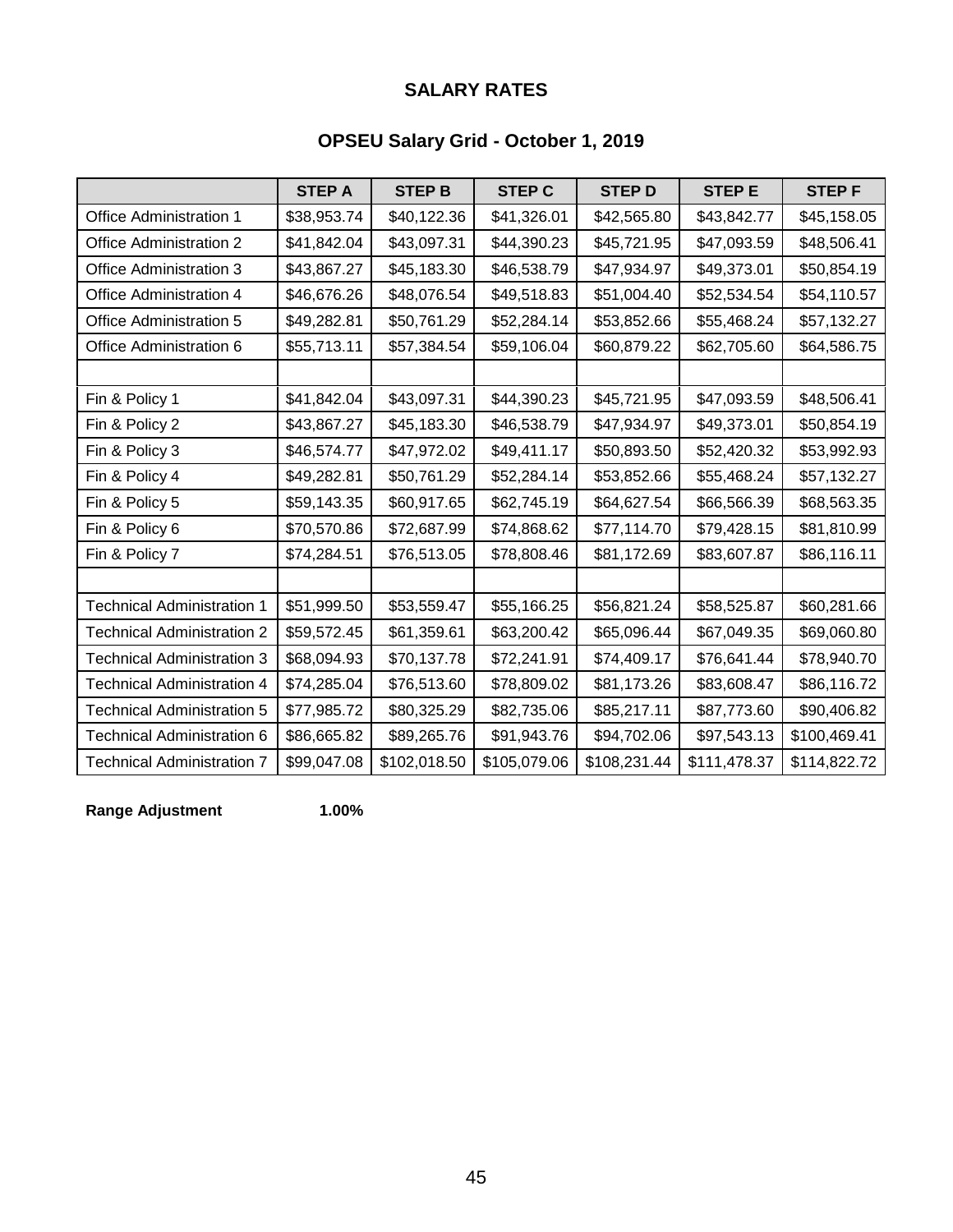# **OPSEU Salary Grid - April 1, 2020**

|                                   | <b>STEP A</b> | <b>STEP B</b> | <b>STEP C</b> | <b>STEP D</b> | <b>STEP E</b> | <b>STEPF</b> |
|-----------------------------------|---------------|---------------|---------------|---------------|---------------|--------------|
| <b>Office Administration 1</b>    | \$39,343.28   | \$40,523.58   | \$41,739.27   | \$42,991.46   | \$44,281.20   | \$45,609.63  |
| <b>Office Administration 2</b>    | \$42,260.47   | \$43,528.29   | \$44,834.13   | \$46,179.17   | \$47,564.53   | \$48,991.47  |
| Office Administration 3           | \$44,305.94   | \$45,635.13   | \$47,004.18   | \$48,414.32   | \$49,866.74   | \$51,362.73  |
| Office Administration 4           | \$47,143.02   | \$48,557.30   | \$50,014.02   | \$51,514.44   | \$53,059.89   | \$54,651.67  |
| <b>Office Administration 5</b>    | \$49,775.64   | \$51,268.91   | \$52,806.98   | \$54,391.19   | \$56,022.92   | \$57,703.60  |
| Office Administration 6           | \$56,270.24   | \$57,958.39   | \$59,697.10   | \$61,488.01   | \$63,332.66   | \$65,232.62  |
|                                   |               |               |               |               |               |              |
| Fin & Policy 1                    | \$42,260.47   | \$43,528.29   | \$44,834.13   | \$46,179.17   | \$47,564.53   | \$48,991.47  |
| Fin & Policy 2                    | \$44,305.94   | \$45,635.13   | \$47,004.18   | \$48,414.32   | \$49,866.74   | \$51,362.73  |
| Fin & Policy 3                    | \$47,040.52   | \$48,451.74   | \$49,905.28   | \$51,402.44   | \$52,944.52   | \$54,532.86  |
| Fin & Policy 4                    | \$49,775.64   | \$51,268.91   | \$52,806.98   | \$54,391.19   | \$56,022.92   | \$57,703.60  |
| Fin & Policy 5                    | \$59,734.78   | \$61,526.83   | \$63,372.64   | \$65,273.81   | \$67,232.05   | \$69,248.98  |
| Fin & Policy 6                    | \$71,276.57   | \$73,414.87   | \$75,617.31   | \$77,885.84   | \$80,222.44   | \$82,629.10  |
| Fin & Policy 7                    | \$75,027.35   | \$77,278.18   | \$79,596.54   | \$81,984.42   | \$84,443.95   | \$86,977.27  |
|                                   |               |               |               |               |               |              |
| <b>Technical Administration 1</b> | \$52,519.49   | \$54,095.06   | \$55,717.92   | \$57,389.45   | \$59,111.13   | \$60,884.47  |
| <b>Technical Administration 2</b> | \$60,168.17   | \$61,973.21   | \$63,832.43   | \$65,747.40   | \$67,719.84   | \$69,751.41  |
| <b>Technical Administration 3</b> | \$68,775.88   | \$70,839.15   | \$72,964.33   | \$75,153.26   | \$77,407.86   | \$79,730.11  |
| <b>Technical Administration 4</b> | \$75,027.89   | \$77,278.74   | \$79,597.11   | \$81,984.99   | \$84,444.56   | \$86,977.89  |
| <b>Technical Administration 5</b> | \$78,765.57   | \$81,128.54   | \$83,562.41   | \$86,069.28   | \$88,651.34   | \$91,310.89  |
| <b>Technical Administration 6</b> | \$87,532.48   | \$90,158.42   | \$92,863.19   | \$95,649.08   | \$98,518.56   | \$101,474.10 |
| <b>Technical Administration 7</b> | \$100,037.55  | \$103,038.69  | \$106,129.85  | \$109,313.75  | \$112,593.15  | \$115,970.95 |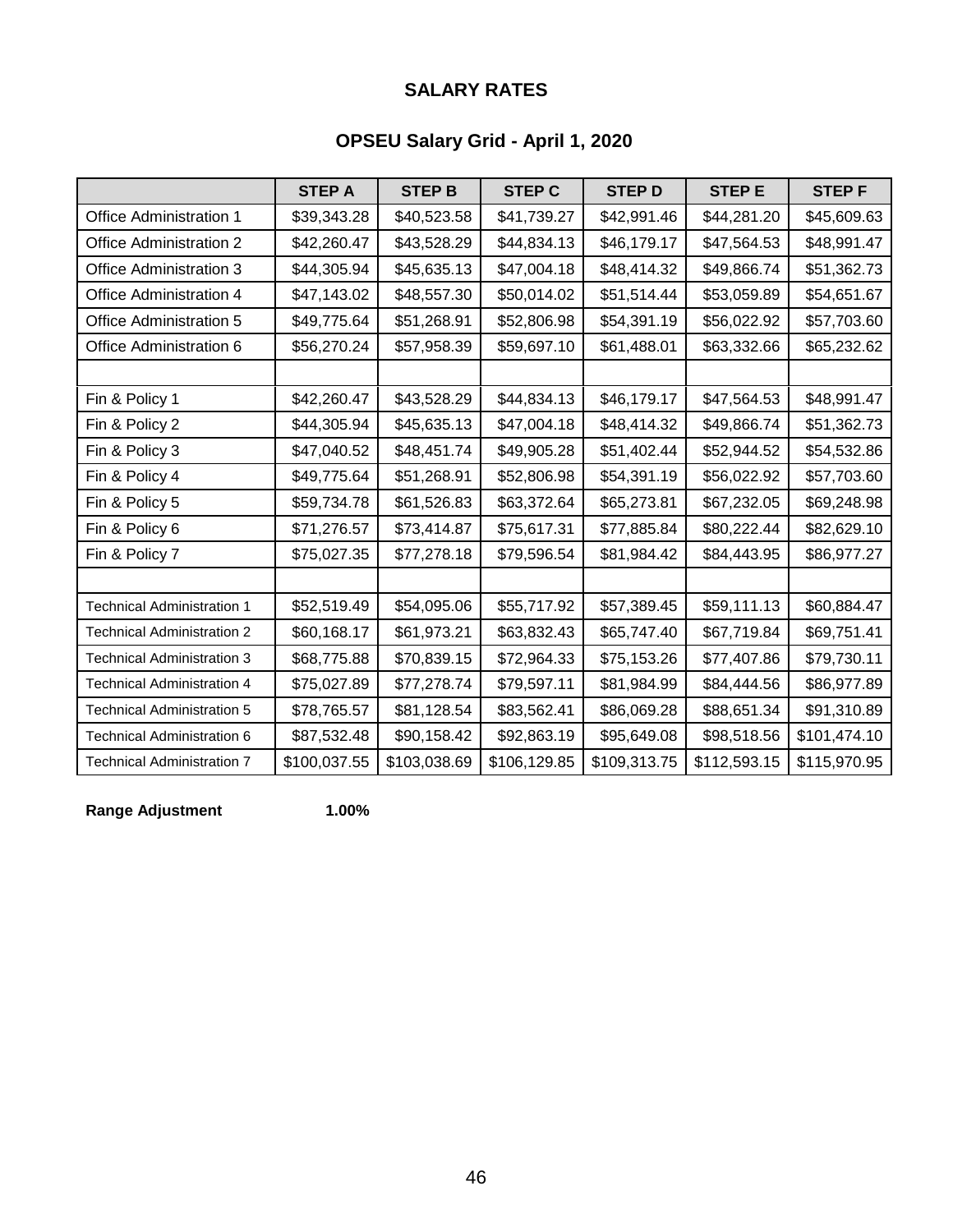# **OPSEU Salary Grid - October 1, 2020**

|                                   | <b>STEP A</b> | <b>STEP B</b> | <b>STEP C</b> | <b>STEP D</b> | <b>STEP E</b> | <b>STEPF</b> |
|-----------------------------------|---------------|---------------|---------------|---------------|---------------|--------------|
| <b>Office Administration 1</b>    | \$39,736.71   | \$40,928.82   | \$42,156.66   | \$43,421.37   | \$44,724.01   | \$46,065.73  |
| <b>Office Administration 2</b>    | \$42,683.07   | \$43,963.57   | \$45,282.47   | \$46,640.96   | \$48,040.17   | \$49,481.39  |
| Office Administration 3           | \$44,749.00   | \$46,091.48   | \$47,474.22   | \$48,898.46   | \$50,365.40   | \$51,876.36  |
| <b>Office Administration 4</b>    | \$47,614.45   | \$49,042.88   | \$50,514.16   | \$52,029.58   | \$53,590.49   | \$55,198.19  |
| <b>Office Administration 5</b>    | \$50,273.40   | \$51,781.60   | \$53,335.05   | \$54,935.10   | \$56,583.15   | \$58,280.63  |
| Office Administration 6           | \$56,832.95   | \$58,537.97   | \$60,294.07   | \$62,102.89   | \$63,965.99   | \$65,884.94  |
|                                   |               |               |               |               |               |              |
| Fin & Policy 1                    | \$42,683.07   | \$43,963.57   | \$45,282.47   | \$46,640.96   | \$48,040.17   | \$49,481.39  |
| Fin & Policy 2                    | \$44,749.00   | \$46,091.48   | \$47,474.22   | \$48,898.46   | \$50,365.40   | \$51,876.36  |
| Fin & Policy 3                    | \$47,510.92   | \$48,936.25   | \$50,404.34   | \$51,916.46   | \$53,473.97   | \$55,078.18  |
| Fin & Policy 4                    | \$50,273.40   | \$51,781.60   | \$53,335.05   | \$54,935.10   | \$56,583.15   | \$58,280.63  |
| Fin & Policy 5                    | \$60,332.13   | \$62,142.10   | \$64,006.36   | \$65,926.55   | \$67,904.37   | \$69,941.47  |
| Fin & Policy 6                    | \$71,989.34   | \$74,149.02   | \$76,373.48   | \$78,664.70   | \$81,024.66   | \$83,455.39  |
| Fin & Policy 7                    | \$75,777.63   | \$78,050.97   | \$80,392.51   | \$82,804.26   | \$85,288.39   | \$87,847.05  |
|                                   |               |               |               |               |               |              |
| <b>Technical Administration 1</b> | \$53,044.69   | \$54,636.01   | \$56,275.10   | \$57,963.35   | \$59,702.24   | \$61,493.32  |
| <b>Technical Administration 2</b> | \$60,769.85   | \$62,592.94   | \$64,470.75   | \$66,404.88   | \$68,397.04   | \$70,448.93  |
| <b>Technical Administration 3</b> | \$69,463.64   | \$71,547.55   | \$73,693.97   | \$75,904.79   | \$78,181.94   | \$80,527.41  |
| <b>Technical Administration 4</b> | \$75,778.17   | \$78,051.53   | \$80,393.08   | \$82,804.84   | \$85,289.00   | \$87,847.67  |
| <b>Technical Administration 5</b> | \$79,553.23   | \$81,939.83   | \$84,398.04   | \$86,929.97   | \$89,537.85   | \$92,223.99  |
| Technical Administration 6        | \$88,407.80   | \$91,060.01   | \$93,791.83   | \$96,605.57   | \$99,503.74   | \$102,488.84 |
| <b>Technical Administration 7</b> | \$101,037.92  | \$104,069.08  | \$107,191.15  | \$110,406.89  | \$113,719.08  | \$117,130.66 |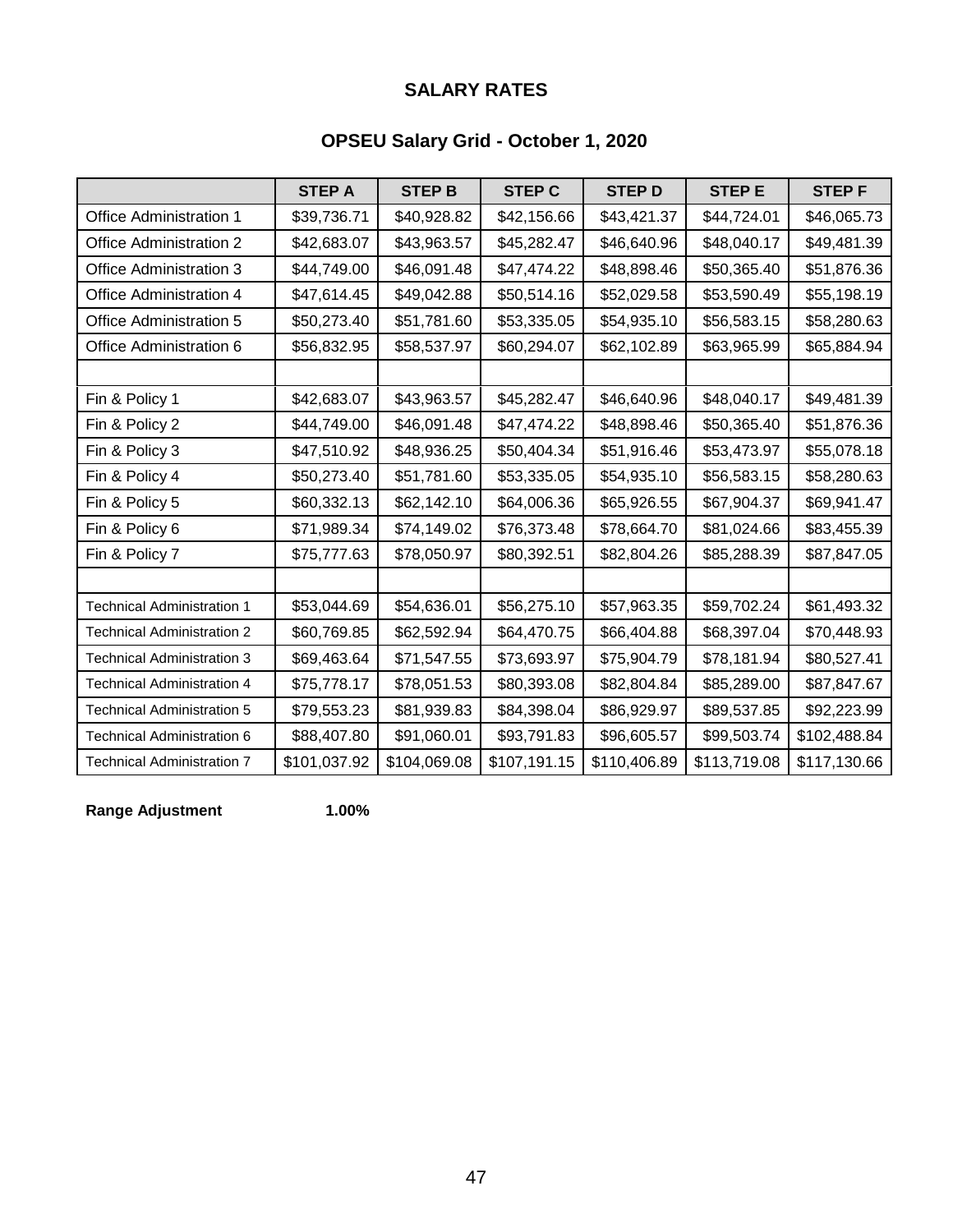# **OPSEU Salary Grid - April 1, 2021**

|                                   | <b>STEP A</b> | <b>STEP B</b> | <b>STEP C</b> | <b>STEP D</b> | <b>STEP E</b> | <b>STEPF</b> |
|-----------------------------------|---------------|---------------|---------------|---------------|---------------|--------------|
| <b>Office Administration 1</b>    | \$40,134.08   | \$41,338.10   | \$42,578.23   | \$43,855.59   | \$45,171.25   | \$46,526.39  |
| <b>Office Administration 2</b>    | \$43,109.90   | \$44,403.21   | \$45,735.30   | \$47,107.37   | \$48,520.57   | \$49,976.20  |
| Office Administration 3           | \$45,196.49   | \$46,552.39   | \$47,948.96   | \$49,387.45   | \$50,869.06   | \$52,395.12  |
| Office Administration 4           | \$48,090.60   | \$49,533.31   | \$51,019.30   | \$52,549.88   | \$54,126.39   | \$55,750.17  |
| <b>Office Administration 5</b>    | \$50,776.13   | \$52,299.41   | \$53,868.40   | \$55,484.45   | \$57,148.98   | \$58,863.44  |
| Office Administration 6           | \$57,401.27   | \$59,123.35   | \$60,897.01   | \$62,723.92   | \$64,605.65   | \$66,543.79  |
|                                   |               |               |               |               |               |              |
| Fin & Policy 1                    | \$43,109.90   | \$44,403.21   | \$45,735.30   | \$47,107.37   | \$48,520.57   | \$49,976.20  |
| Fin & Policy 2                    | \$45,196.49   | \$46,552.39   | \$47,948.96   | \$49,387.45   | \$50,869.06   | \$52,395.12  |
| Fin & Policy 3                    | \$47,986.03   | \$49,425.62   | \$50,908.38   | \$52,435.63   | \$54,008.71   | \$55,628.97  |
| Fin & Policy 4                    | \$50,776.13   | \$52,299.41   | \$53,868.40   | \$55,484.45   | \$57,148.98   | \$58,863.44  |
| Fin & Policy 5                    | \$60,935.45   | \$62,763.52   | \$64,646.43   | \$66,585.81   | \$68,583.42   | \$70,640.88  |
| Fin & Policy 6                    | \$72,709.23   | \$74,890.51   | \$77,137.21   | \$79,451.35   | \$81,834.91   | \$84,289.94  |
| Fin & Policy 7                    | \$76,535.40   | \$78,831.48   | \$81,196.43   | \$83,632.31   | \$86,141.28   | \$88,725.52  |
|                                   |               |               |               |               |               |              |
| <b>Technical Administration 1</b> | \$53,575.14   | \$55,182.37   | \$56,837.85   | \$58,542.98   | \$60,299.27   | \$62,108.25  |
| <b>Technical Administration 2</b> | \$61,377.55   | \$63,218.87   | \$65,115.46   | \$67,068.92   | \$69,081.01   | \$71,153.42  |
| <b>Technical Administration 3</b> | \$70,158.27   | \$72,263.02   | \$74,430.91   | \$76,663.84   | \$78,963.76   | \$81,332.68  |
| <b>Technical Administration 4</b> | \$76,535.95   | \$78,832.04   | \$81,197.01   | \$83,632.89   | \$86,141.89   | \$88,726.15  |
| <b>Technical Administration 5</b> | \$80,348.76   | \$82,759.23   | \$85,242.02   | \$87,799.27   | \$90,433.23   | \$93,146.23  |
| <b>Technical Administration 6</b> | \$89,291.88   | \$91,970.61   | \$94,729.74   | \$97,571.62   | \$100,498.78  | \$103,513.73 |
| <b>Technical Administration 7</b> | \$102,048.30  | \$105,109.77  | \$108,263.06  | \$111,510.96  | \$114,856.27  | \$118,301.97 |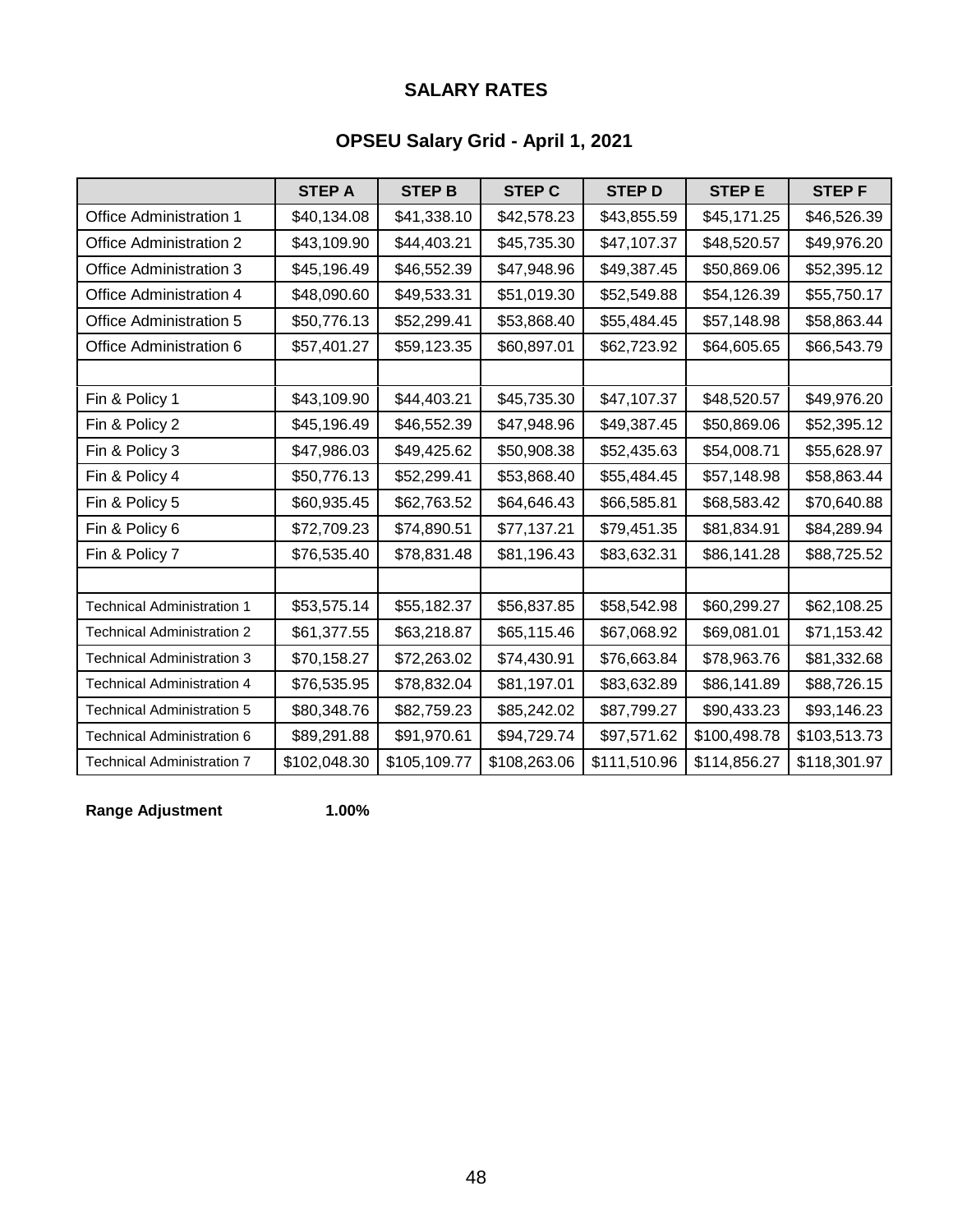# **OPSEU Salary Grid - October 1, 2021**

|                                   | <b>STEP A</b> | <b>STEP B</b> | <b>STEP C</b> | <b>STEP D</b> | <b>STEP E</b> | <b>STEPF</b> |
|-----------------------------------|---------------|---------------|---------------|---------------|---------------|--------------|
| <b>Office Administration 1</b>    | \$40,535.42   | \$41,751.49   | \$43,004.01   | \$44,294.14   | \$45,622.96   | \$46,991.65  |
| <b>Office Administration 2</b>    | \$43,541.00   | \$44,847.24   | \$46,192.65   | \$47,578.45   | \$49,005.78   | \$50,475.96  |
| Office Administration 3           | \$45,648.46   | \$47,017.92   | \$48,428.45   | \$49,881.32   | \$51,377.75   | \$52,919.07  |
| Office Administration 4           | \$48,571.51   | \$50,028.64   | \$51,529.50   | \$53,075.38   | \$54,667.66   | \$56,307.68  |
| <b>Office Administration 5</b>    | \$51,283.89   | \$52,822.41   | \$54,407.09   | \$56,039.29   | \$57,720.47   | \$59,452.07  |
| Office Administration 6           | \$57,975.29   | \$59,714.58   | \$61,505.98   | \$63,351.16   | \$65,251.70   | \$67,209.23  |
|                                   |               |               |               |               |               |              |
| Fin & Policy 1                    | \$43,541.00   | \$44,847.24   | \$46,192.65   | \$47,578.45   | \$49,005.78   | \$50,475.96  |
| Fin & Policy 2                    | \$45,648.46   | \$47,017.92   | \$48,428.45   | \$49,881.32   | \$51,377.75   | \$52,919.07  |
| Fin & Policy 3                    | \$48,465.89   | \$49,919.87   | \$51,417.46   | \$52,959.98   | \$54,548.79   | \$56,185.26  |
| Fin & Policy 4                    | \$51,283.89   | \$52,822.41   | \$54,407.09   | \$56,039.29   | \$57,720.47   | \$59,452.07  |
| Fin & Policy 5                    | \$61,544.80   | \$63,391.15   | \$65,292.89   | \$67,251.67   | \$69,269.25   | \$71,347.29  |
| Fin & Policy 6                    | \$73,436.32   | \$75,639.42   | \$77,908.59   | \$80,245.86   | \$82,653.26   | \$85,132.84  |
| Fin & Policy 7                    | \$77,300.76   | \$79,619.79   | \$82,008.40   | \$84,468.63   | \$87,002.69   | \$89,612.77  |
|                                   |               |               |               |               |               |              |
| <b>Technical Administration 1</b> | \$54,110.89   | \$55,734.20   | \$57,406.23   | \$59,128.41   | \$60,902.26   | \$62,729.33  |
| <b>Technical Administration 2</b> | \$61,991.33   | \$63,851.06   | \$65,766.61   | \$67,739.61   | \$69,771.82   | \$71,864.95  |
| <b>Technical Administration 3</b> | \$70,859.86   | \$72,985.65   | \$75,175.22   | \$77,430.48   | \$79,753.39   | \$82,146.01  |
| <b>Technical Administration 4</b> | \$77,301.31   | \$79,620.36   | \$82,008.98   | \$84,469.22   | \$87,003.31   | \$89,613.41  |
| <b>Technical Administration 5</b> | \$81,152.25   | \$83,586.82   | \$86,094.44   | \$88,677.26   | \$91,337.57   | \$94,077.70  |
| <b>Technical Administration 6</b> | \$90,184.80   | \$92,890.31   | \$95,677.04   | \$98,547.34   | \$101,503.77  | \$104,548.87 |
| <b>Technical Administration 7</b> | \$103,068.79  | \$106,160.86  | \$109,345.69  | \$112,626.07  | \$116,004.83  | \$119,484.99 |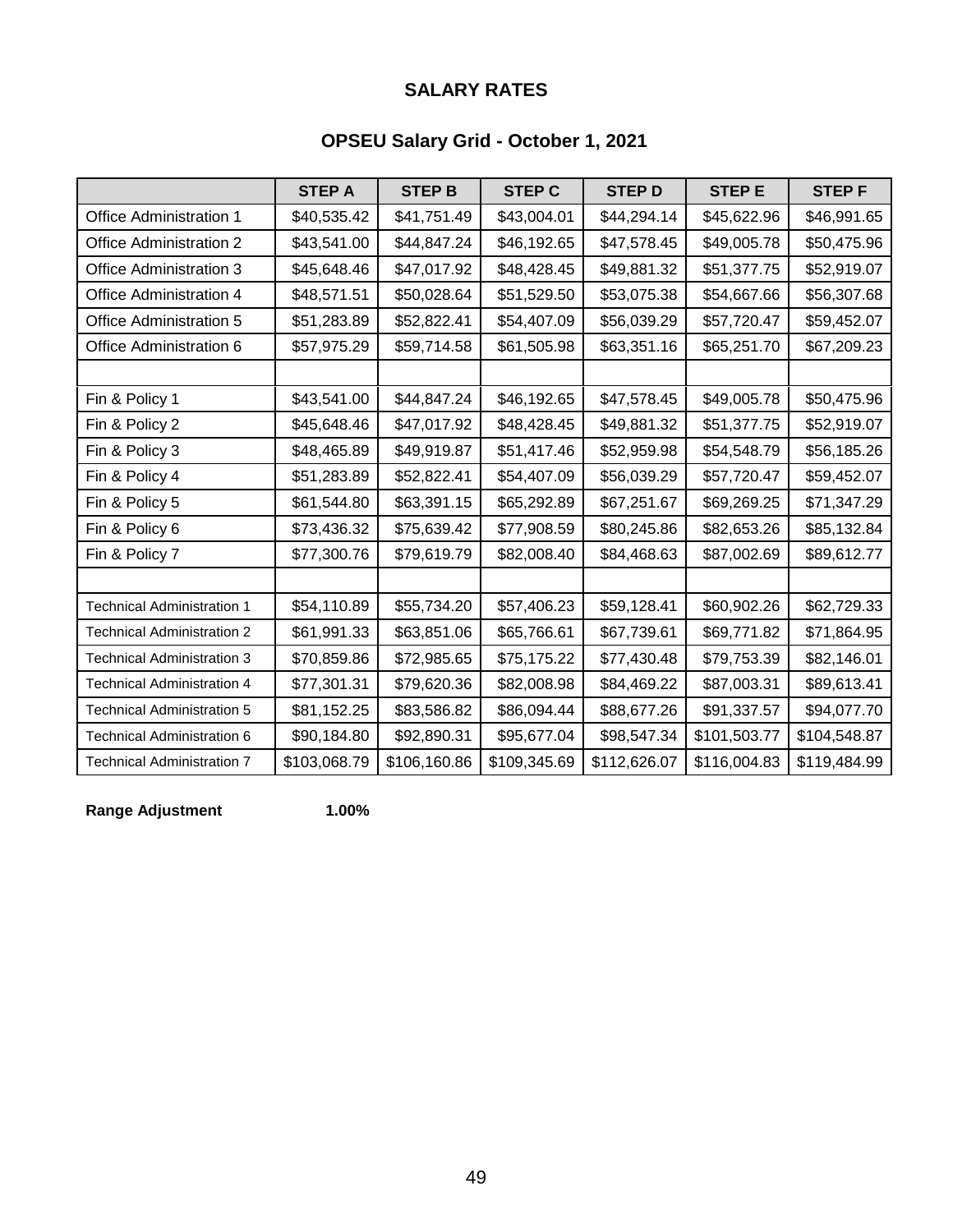# **OFFICE ADMINISTRATION GROUP**

#### **Office Administration 1**

- $\triangleright$  Administrative Assistant
- $\triangleright$  Administrative Clerk
- **▶ Client Accounts Services Mail Desk Clerk**
- **EXEC** Resource Centre Coordinator

#### **Office Administration 2**

- $\triangleright$  Secretary, General Counsel
- $\triangleright$  Switchboard Operator

#### **Office Administration 3**

 $\triangleright$  Administrative Assistant

#### **Office Administration 4**

- $\triangleright$  Administrative Assistant
- Complaints Officer
- $\triangleright$  Project Administrator

#### **Office Administration 5**

- Co-ordinator, Audit & Compliance Unit
- Coordinator, Provincial Case Management Office
- **Egal Documents Representative**<br> **EXECUTE:** Senior Resource Centre Coordina
- Senior Resource Centre Coordinator

# **Office Administration 6**

Assistant Supervisor/Web Administrator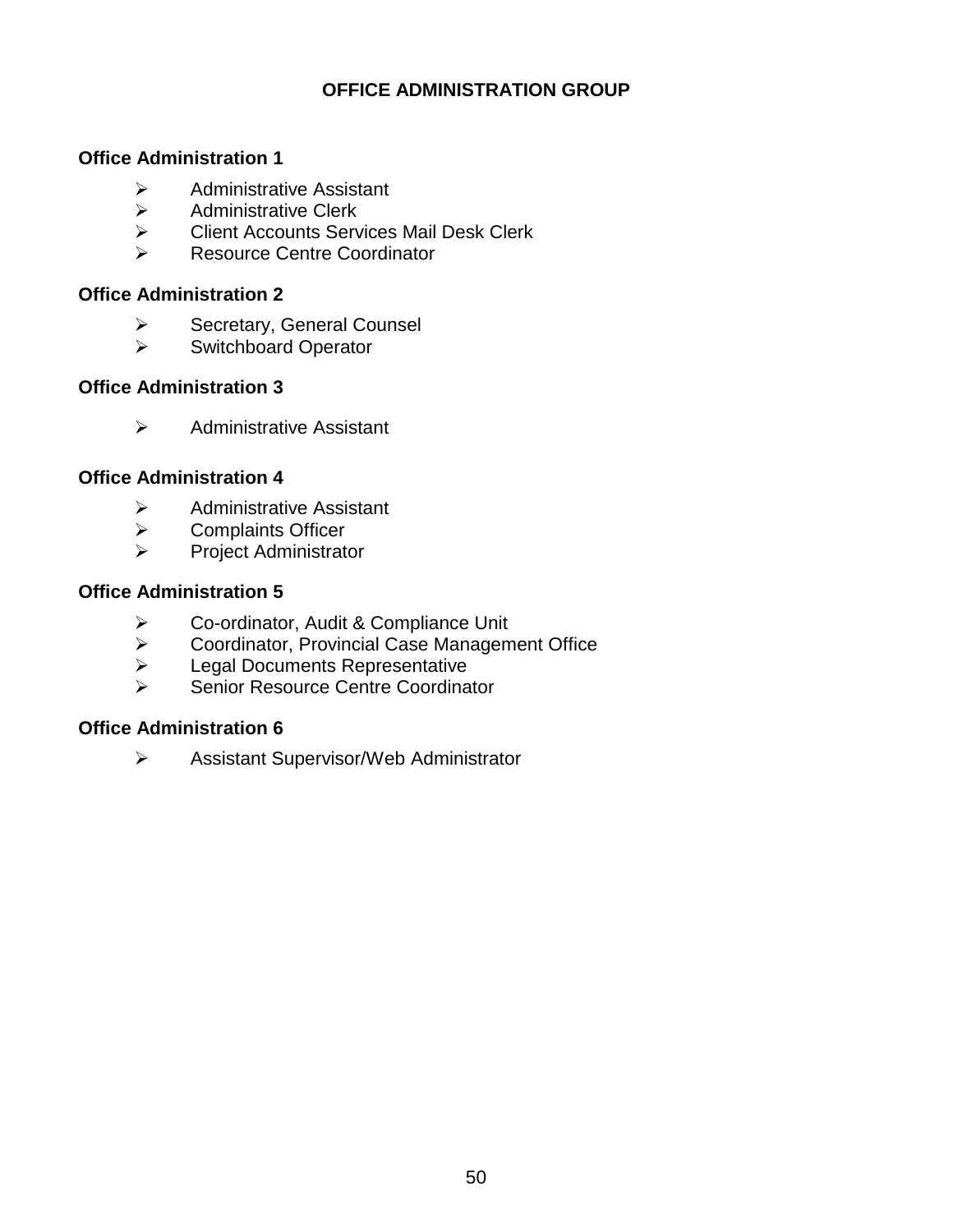# **FINANCIAL, POLICY & OPERATIONAL ADMINISTRATION GROUP**

#### **Financial & Policy Administration 1**

Lawyer Accounts Payable Representative

#### **Financial & Policy Administration 2**

Junior Compliance Analyst

#### **Financial & Policy Administration 3**

- Accounting Receivables Representative
- **▶ Client and Lawyer Support Centre Representative**
- **▶ Client Service Centre Representative**
- ▶ Client Service Centre Representative, Bilingual
- ▶ Client Service Inquiry Representative

#### **Financial & Policy Administration 4**

- $\triangleright$  Accounts Adjuster
- Discretionary Accounts Adjuster
- Discretionary Payments Adjuster
- **EXEC** Lawyer Service Centre Representative
- **EXECUTE:** Regional Payments Adjuster, Lsp
- ▶ Regional Payments Staff
- Registered Securities & Billing Representative

#### **Financial & Policy Administration 5**

- $\triangleright$  Account Administrator
- $\triangleright$  Administrator
- **▶ CIMS Project Coordinator**
- $\geq$  Coordinator, Case Management & Litigation<br>  $\geq$  Coordinator, Finance Administration
- Coordinator, Finance Administration
- $\triangleright$  Financial Administrator<br> $\triangleright$  Investigations Analyst
- 
- > Investigations Analyst<br>> Payable And Accountir Payable And Accounting Analyst
- Project Coordinator
- Project Coordinator, Brydges and Summary Legal Advice
- ▶ Regional Lawyer Payments Specialist
- Solicitor Accounting & Empanelment Services Coordinator
- **▶ Web Coordinator**
- Web Editor

# **Financial & Policy Administration 6**

- Appeals Coordinator
- Leasing Specialist
- Project Manager
- > Project Manager, Facilities<br>► Protocol Case Liaison
- Protocol Case Liaison
- $\triangleright$  Regional Liaison
- **EXEC** Research Assistant, Criminal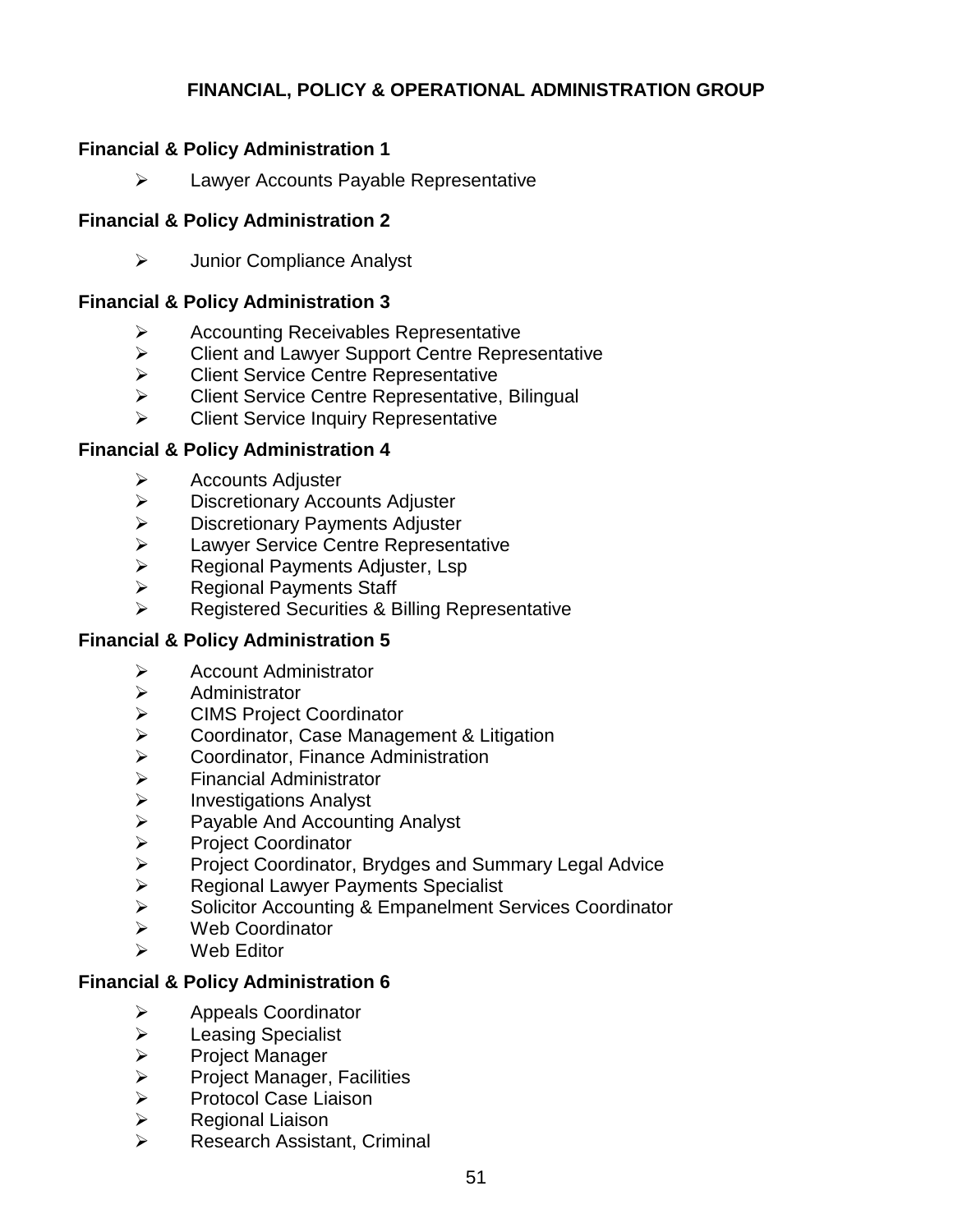# **Financial & Policy Administration 7**

- > Business Analyst
- **▶ Compliance Analyst**
- Operational Business Analyst
- $\triangleright$  Procurement Advisor
- Business Analyst<br>
→ Compliance Analyst<br>
→ Operational Business Analyst<br>
→ Procurement Advisor<br>
→ Regional Payments Specialist/Business Analyst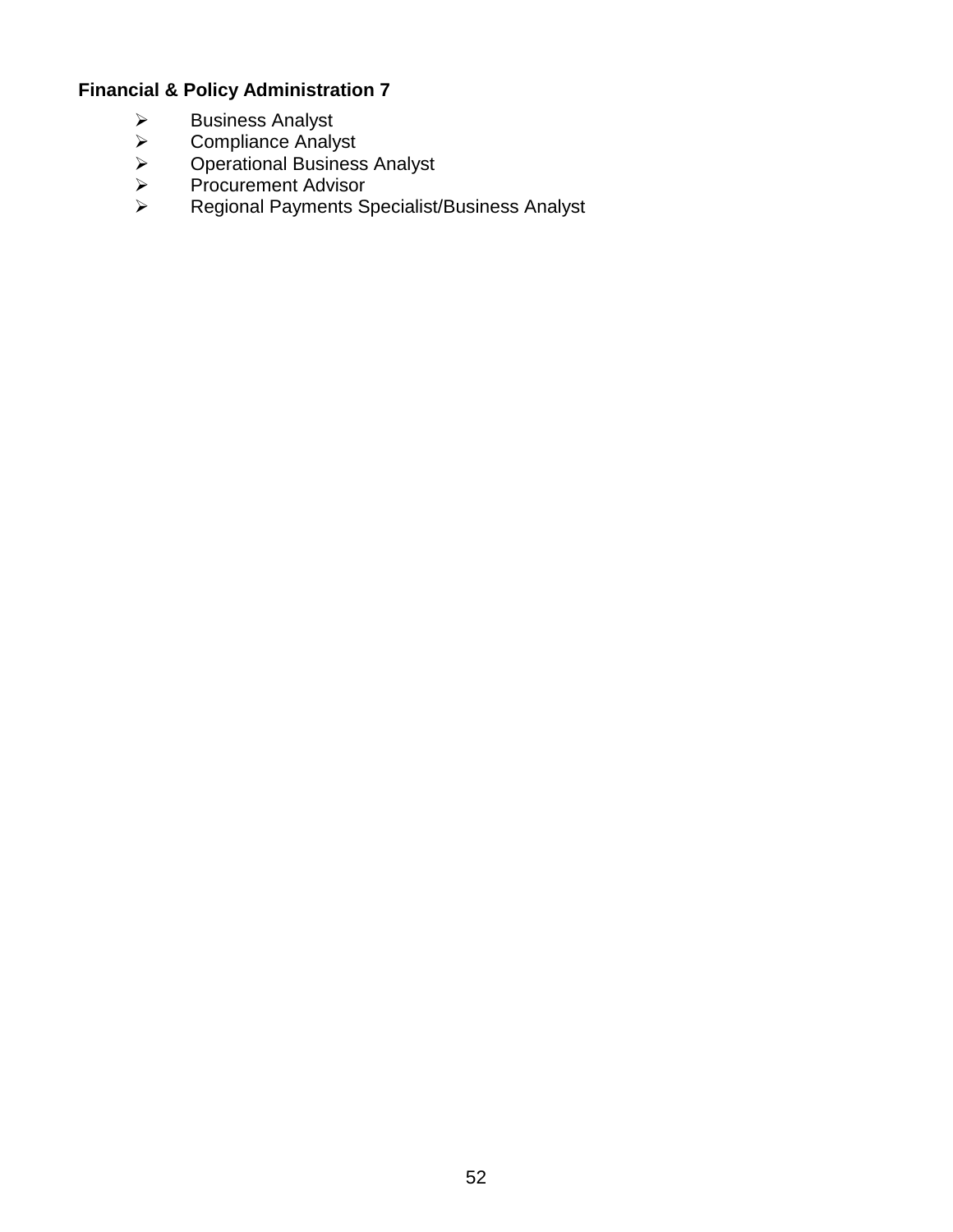#### **TECHNICAL ADMINISTRATION GROUP**

# **Technical Administration 1**

#### **Technical Administration 2**

- > IT Service Desk Analyst
- > IT Service Desk Support
- **▶ Service Desk Analyst**
- ▶ Service Desk Support, Tier 2
- ▶ Support Specialist, Service Desk

#### **Technical Administration 3**

- **▶ Voice Specialist**
- $\triangleright$  Technical Administration 4<br> $\triangleright$  Programmer / Analyst
- Programmer / Analyst
- **▶ Quality Assurance Analyst**
- Quality Assurance Analyst/Software Tester

#### **Technical Administration 4**

#### **Technical Administration 5**

- Corporate Business Analyst
- **►** Corporate Business Analyst, IT
- $\geq$  Microsoft Domain Administrator<br>  $\geq$  Network Analyst
- Network Analyst
- $\triangleright$  Project Manager
- **►** Security Officer
- Systems Administrator, Windows / NT
- > Technical Lead, IT Help Desk
- Web Developer

#### **Technical Administration 6**

- CRM Dynamic Developer/Business Analyst
- Database Administrator/Technical Analyst
- Eead, Quality Assurance Analyst
- Lead, Windows Infrastructure
- Peoplesoft Developer/Business Analyst
- Peoplesoft Technical Analyst
- ▶ Senior Business Systems Analyst Peoplesoft
- Systems Administrator, Unix
- Unix Systems Administrator

# **Technical Administration 7**

- Lead, IT Projects & Application Development Services
- Lead, Enterprise Architecture Assurance, IT Risk and Governance
- Lead, IT Projects & Application Development Services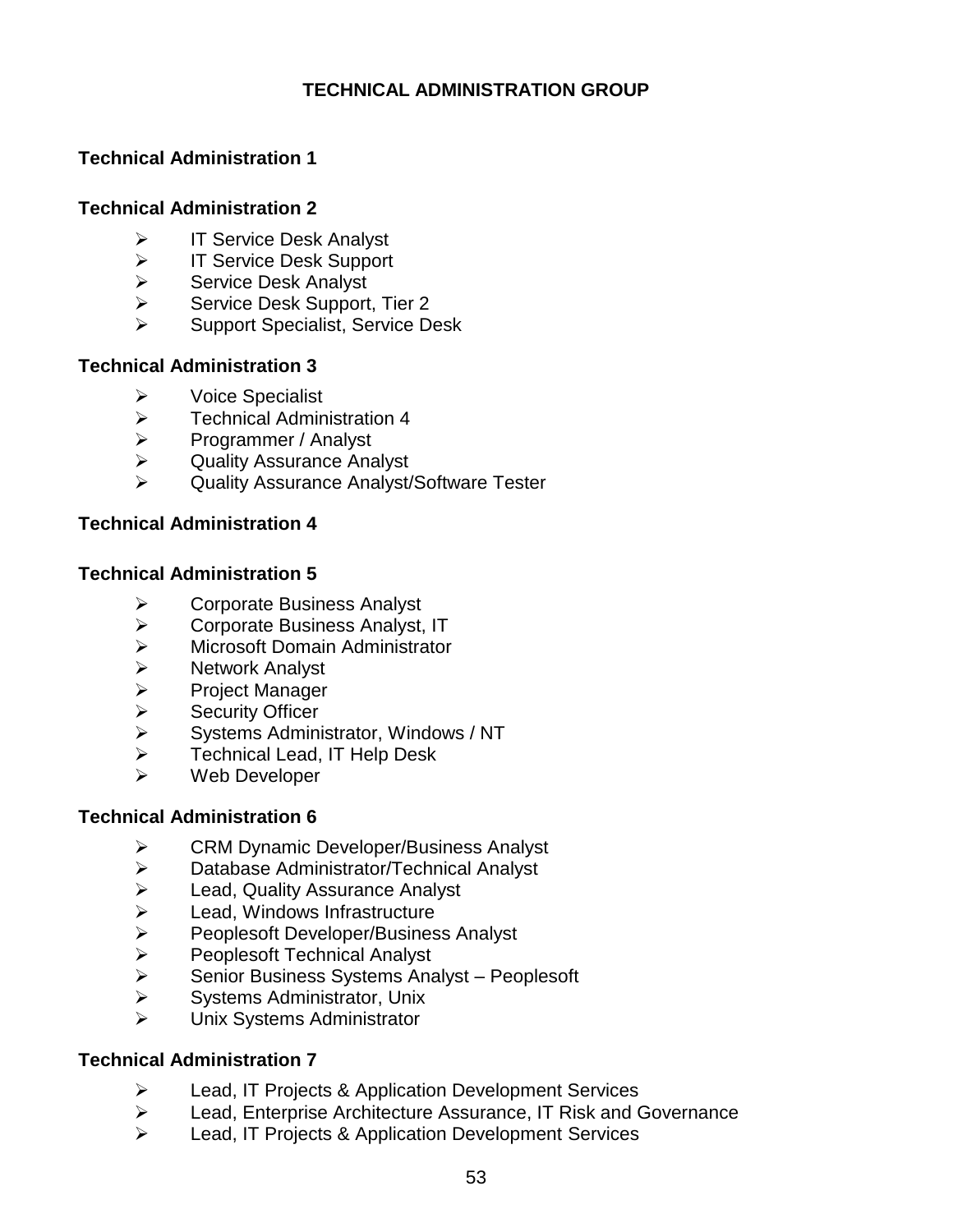# **APPENDIX "B" – JOINT JOB EVALUATION COMMITTEE**

The Employer (Legal Aid Ontario) and the Union (OPSEU Local 525) agree to adopt the gender-neutral job evaluation system as per the JJEC Terms of Reference dated July 30, 2007.

The Employer and the Union agree that any increase an employee may receive as a result of this job classification system will be effective July 30, 2007.

The Employer and the Union agree that, for employees whose jobs are red-circled as a result of this new job classification system, they will not be disadvantaged in any way and they will continue to receive any cost of living adjustments. It is understood that once the job is vacated, the salary band for the position will be posted as per the attached job classification system.

The Joint Committee will adhere to the following terms of reference:

- 1) Both LAO and OPSEU will have an equal number of participants on the committee, not to exceed four (4) per side and each side will appoint a Chair. Notwithstanding the above, it is understood that either party may wish to retain the services of an external consultant from time-to-time.
- 2) Members of the Joint Job Evaluation Committee will be expected to complete a term of at least two (2) years upon joining the committee.
- 3) The Joint Job Evaluation Committee will meet every quarter to review new or changed positions within the Bargaining Unit. Additional meetings may be scheduled at the discretion of the co-chairs as required.
- 4) A request for job re-evaluation must be initiated by the employee and/or their manager by submitting a written request to the Joint Job Evaluation Committee.
- 5) A job review will necessitate the completion of a Job Information Questionnaire by both the employee and their manager. The committee may request verbal representations from the employee and/or their manager in order to gain more information before rendering a final decision regarding the classification level.
- 6) The committee will assign a classification level and will communicate the result back to the employee and/or their manager within ten (10) working days of the decision being made.
- 7) An employee and/or the manager will have thirty (30) days from the date of receiving the committee's decision in which to notify the committee, in writing, of an appeal and the reasons for the appeal.
- 8) When the committee renders a decision that results in an upwards re-classification of a position, the date the application was submitted to the committee will be the effective date of re-classification unless the committee determines an earlier date.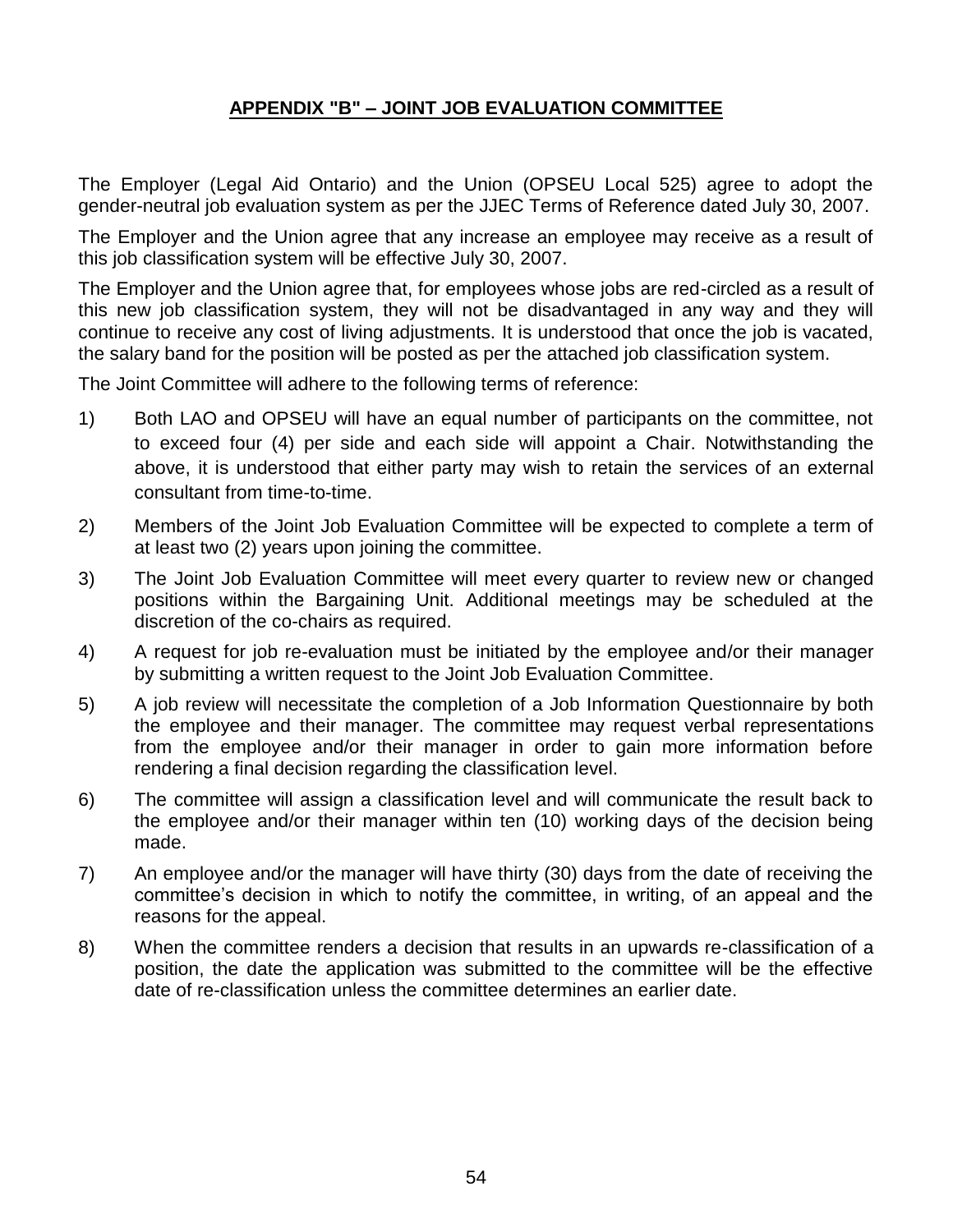# **APPENDIX "C" – JOINT JOB EVALUATION SYSTEM**

#### **Effective July 30, 2007**

It is agreed that employees who currently occupy the following positions and who are currently earning more than the maximum rate for their assigned classification level as a result of this new Joint Job Evaluation System will not be disadvantaged in any way.

Such employees will continue to receive annual increases.

The impacted employees are:

- ▶ PeopleSoft Technical Analyst
- Support Specialist, Service Desk, Tier 1
- Support Specialist, Service Desk, Tier 2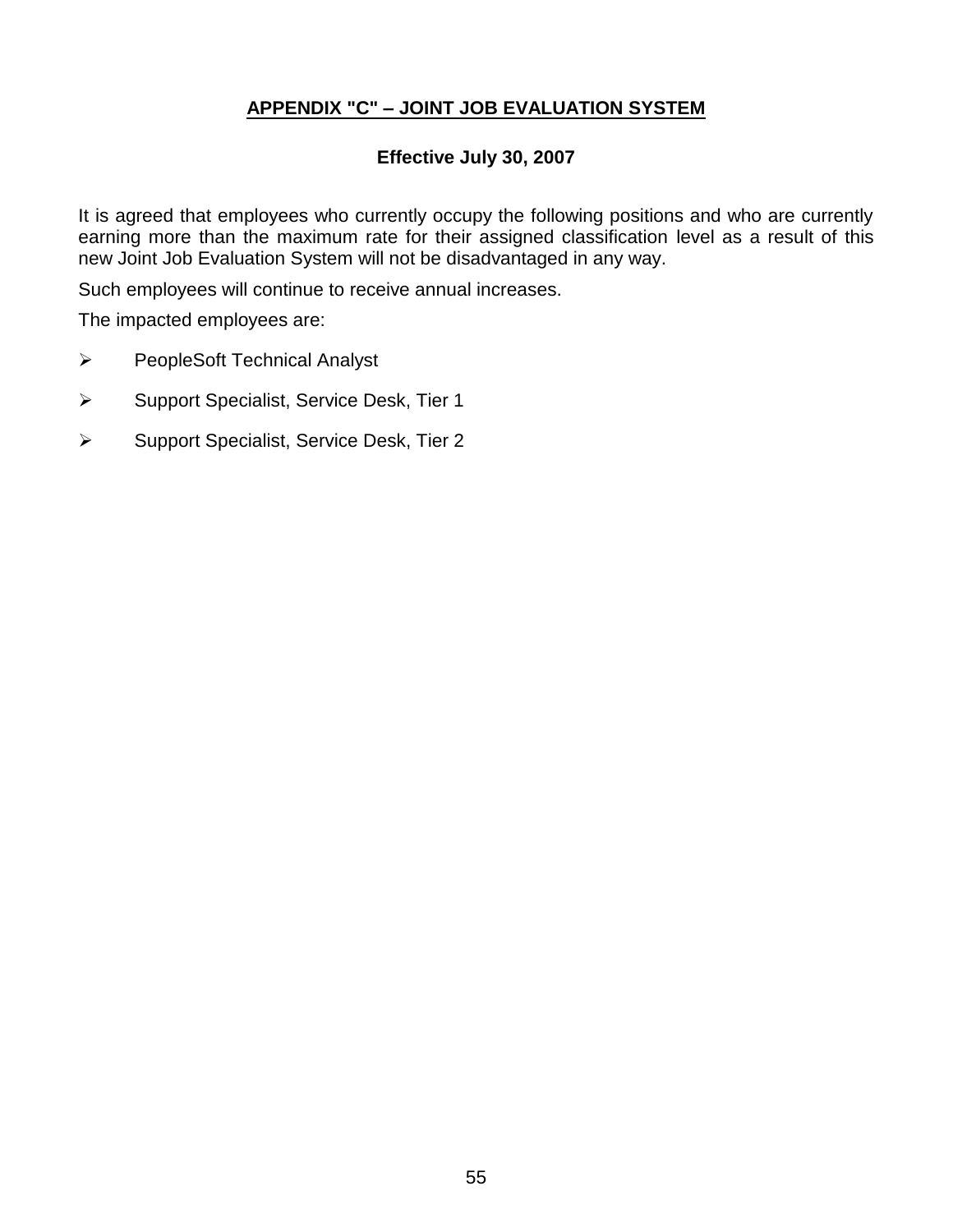# **LETTER OF UNDERSTANDING #1 - JOINT JOB EVALUATION COMMITTEE**

The parties agree to form a sub-committee from the existing JJEC to ensure that the job evaluation system currently used is both pay equity compliant and appropriately addresses internal equity issues within ninety (90) days of ratification.

|                          | , 2018                |  |
|--------------------------|-----------------------|--|
| <b>FOR THE EMPLOYER:</b> | <b>FOR THE UNION:</b> |  |
|                          |                       |  |
|                          |                       |  |
|                          |                       |  |
|                          |                       |  |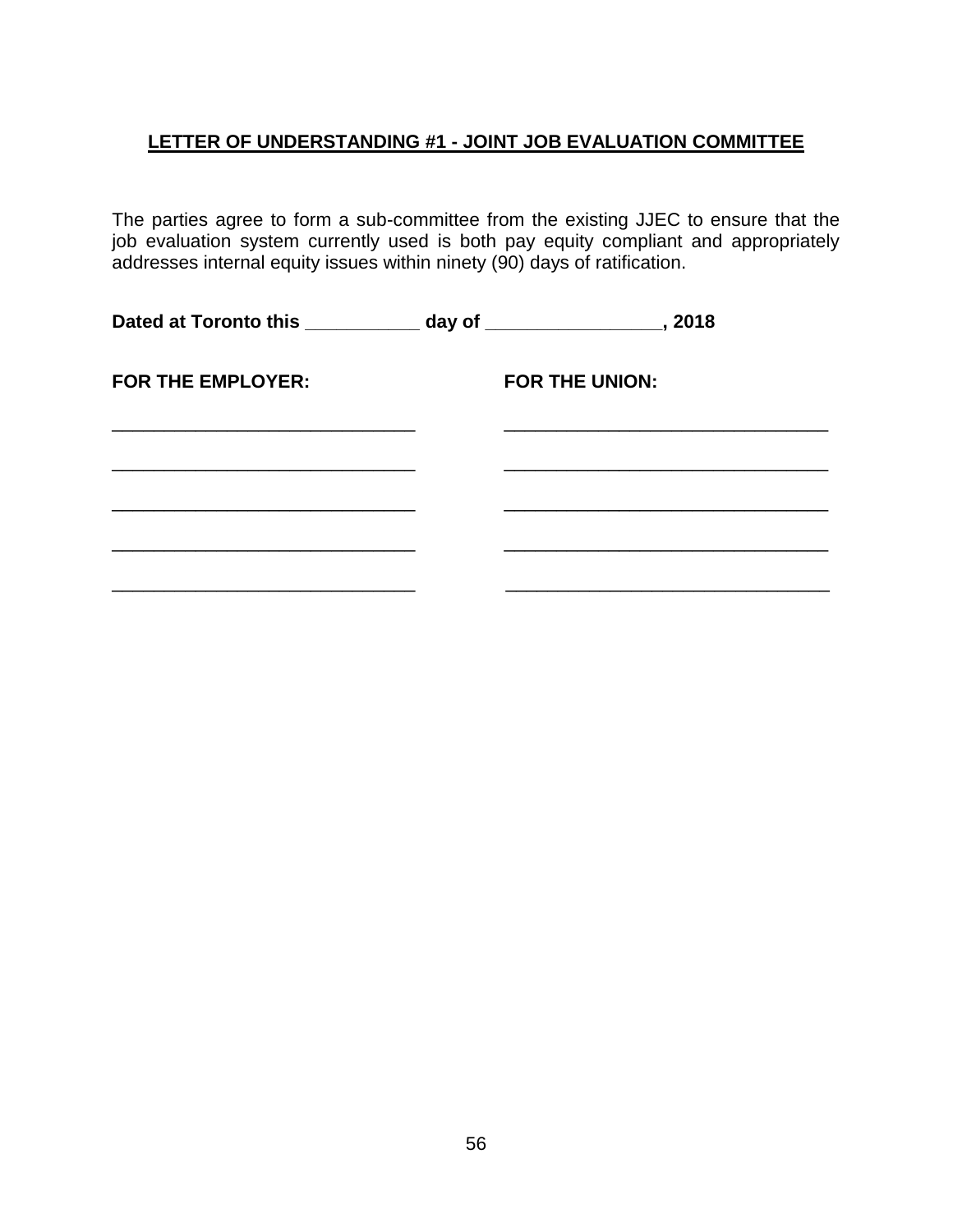# **LETTER OF UNDERSTANDING #2 – TELEWORK AGREEMENT**

The employer is committed to providing opportunities for flexible working arrangements for employees for whom working from home is not a mandatory requirement of the position. Where it is operationally feasible, the Employer will offer, in a fair, equitable and transparent manner, a telework arrangement to permit an employee to work from home. Such arrangement must be pursuant to LAO's Work from Home/Telework policy and the Employer agrees to give notice to the Union of any significant changes to the Work from Home/Telework policy with a minimum of 30 calendar days prior to the change being implemented.

The terms and requirements of a Telework arrangement may be changed and modified by the Employer in its sole discretion, acting in good faith. Notice will be given to the Employee and the Union for any significant change to the Telework schedule within 30 days of the change. The Employer will make every effort to ensure that employees have an opportunity to make the necessary arrangements upon the termination of a Telework agreement.

An employee or the Employer may request a temporary suspension of a Telework agreement for up to 30 days in the case of an anticipated event that falls out of their control. The employee will provide no less than 2 calendar days' notice of the temporary suspension and will be permitted to resume work at the Employer's office or another LAO location as directed and/or approved by the Employer. The employee may renew the Telework arrangement within the 30 calendar days with no less than one calendar days' notice.

In the case of an unanticipated event that halts the ability of the employee to perform their Telework duties, the employee shall provide notice to the Employer as soon as it is reasonably possible and will be permitted to resume the work at the Employer's office, or another LAO location as directed and/or approved by the Employer, as soon as is reasonably possible.

The employee shall continue to be paid during the transition period.

An employee may request permission to cancel their participation in a Telework arrangement. Such request will be in writing to the Employer. A date agreeable to the Employer will be set to resume work at the Employer's office. The employee will be provided appropriate workspace upon their return to the office.

| Dated at Toronto this    | day of | 2018           |
|--------------------------|--------|----------------|
| <b>FOR THE EMPLOYER:</b> |        | FOR THE UNION: |
|                          |        |                |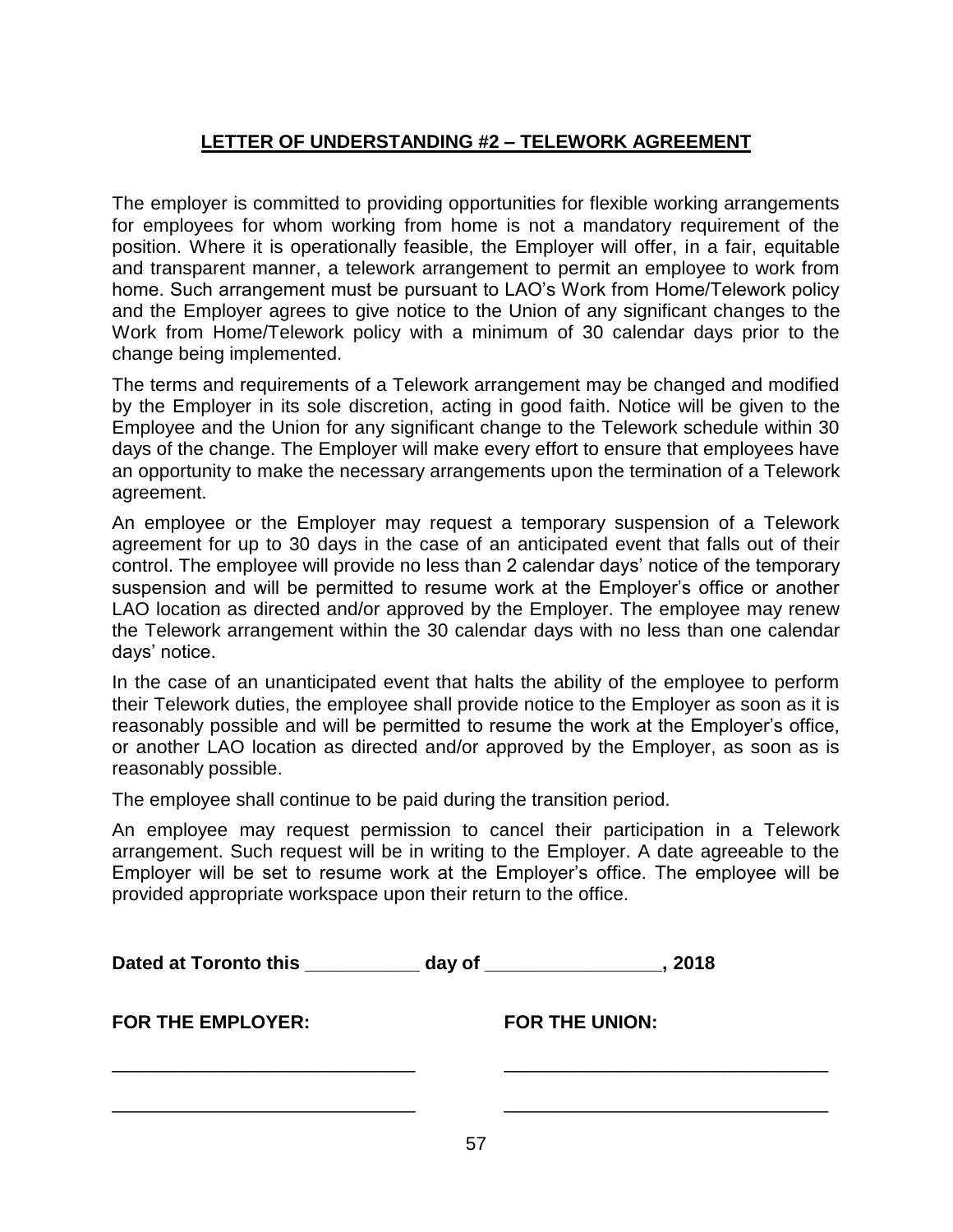58

<u> 1980 - Jan Barat III, prestavlja po</u>

 $\frac{1}{1}$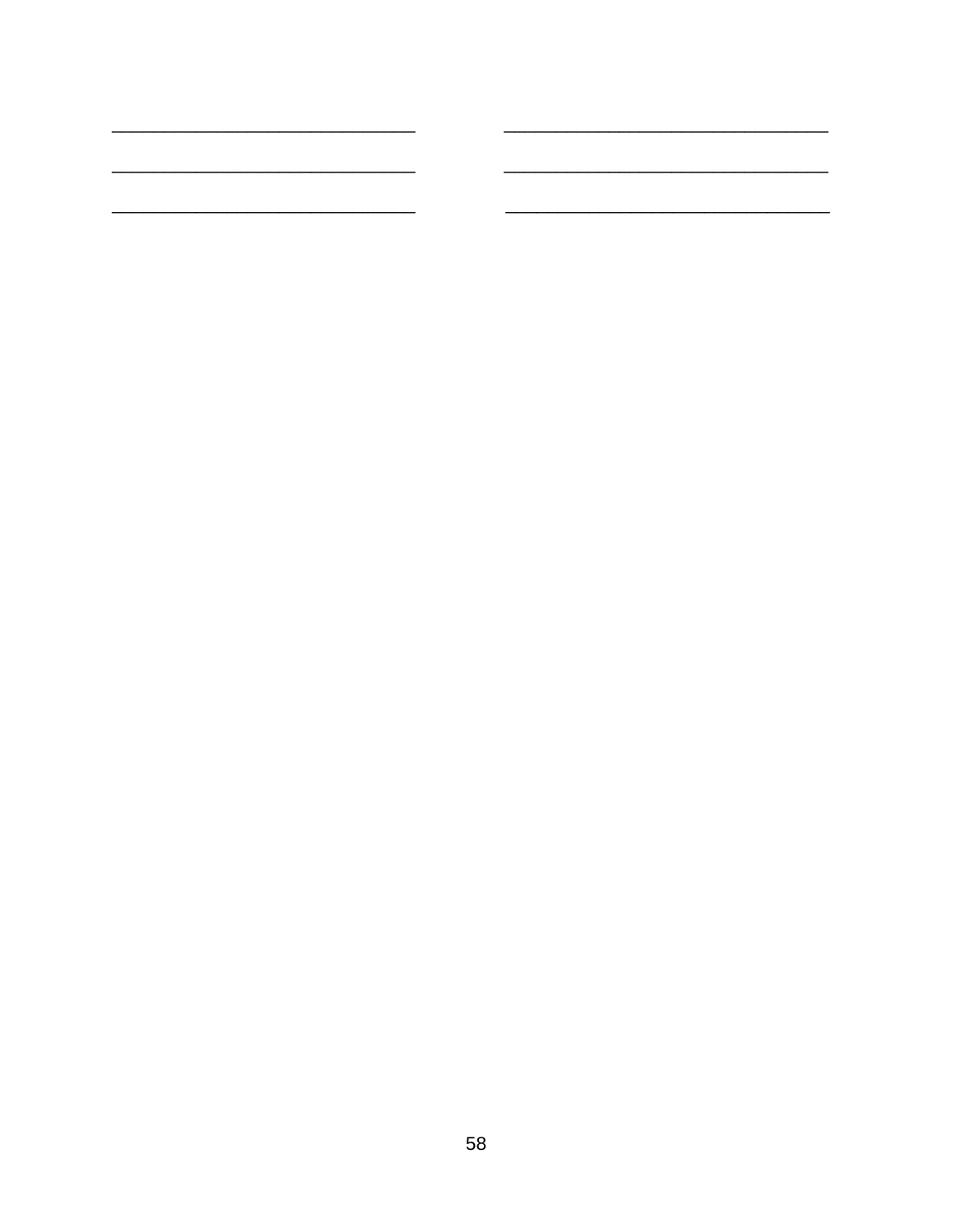# **LETTER OF UNDERSTANDING #3 - PENSION PLAN**

The Employer will continue exploring options to develop a defined benefit pension plan and the provision of post-retirement benefits.

The Employer will keep the Union informed throughout the process through the EERC and Pension Plan Advisory Committee (PPAC).

| Dated at Toronto this _____________ day of ____________________, 2018 |                       |  |
|-----------------------------------------------------------------------|-----------------------|--|
| <b>FOR THE EMPLOYER:</b>                                              | <b>FOR THE UNION:</b> |  |
|                                                                       |                       |  |
|                                                                       |                       |  |
|                                                                       |                       |  |
|                                                                       |                       |  |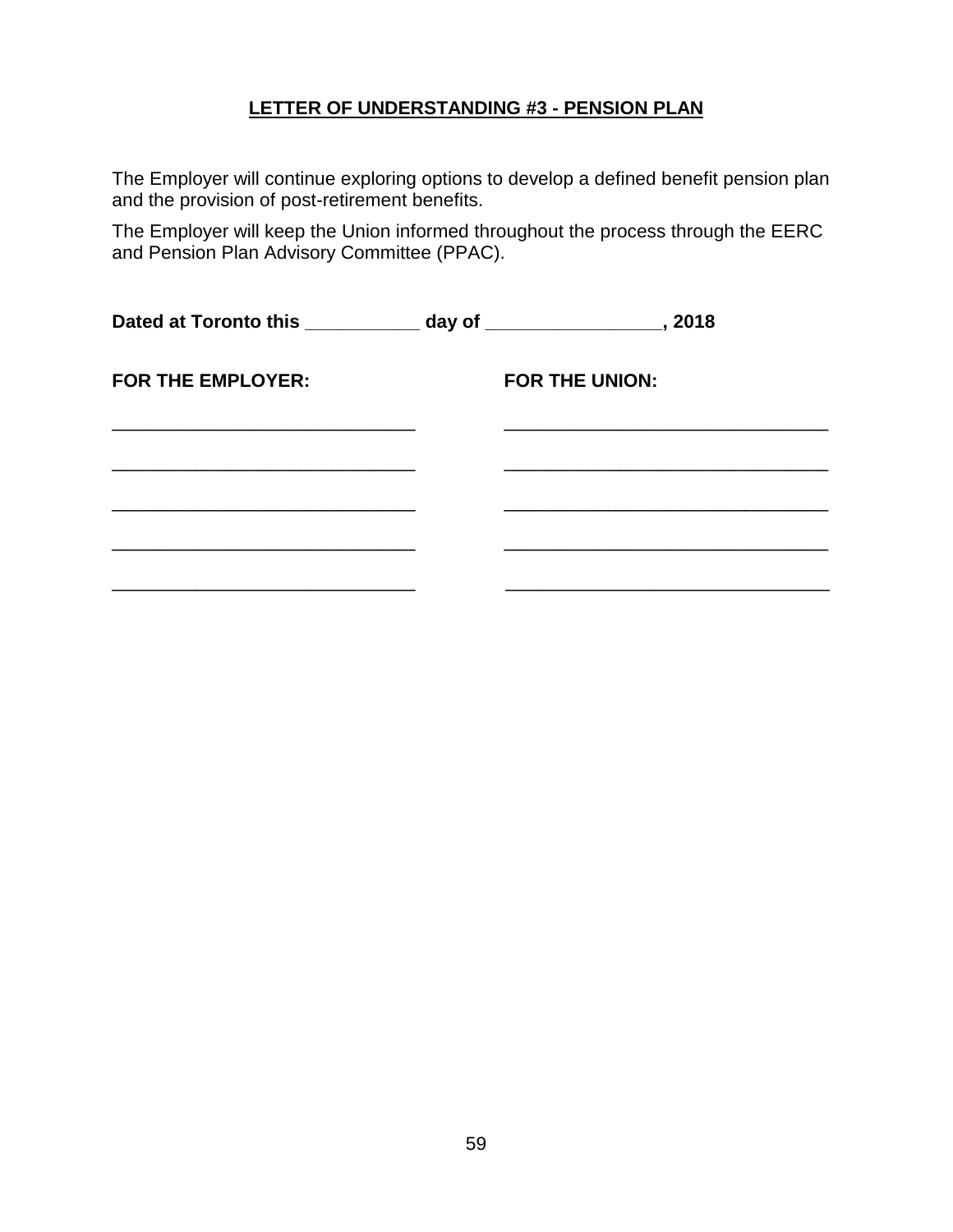# **LETTER OF UNDERSTANDING #4 – VACATION**

The parties agree that vacation shall be scheduled in accordance with Article 28. The parties are encouraged to ensure the equitable and transparent distribution of vacation.

| Dated at Toronto this _____________ day of ____________________, 2018 |                       |
|-----------------------------------------------------------------------|-----------------------|
| <b>FOR THE EMPLOYER:</b>                                              | <b>FOR THE UNION:</b> |
|                                                                       |                       |
|                                                                       |                       |
|                                                                       |                       |
|                                                                       |                       |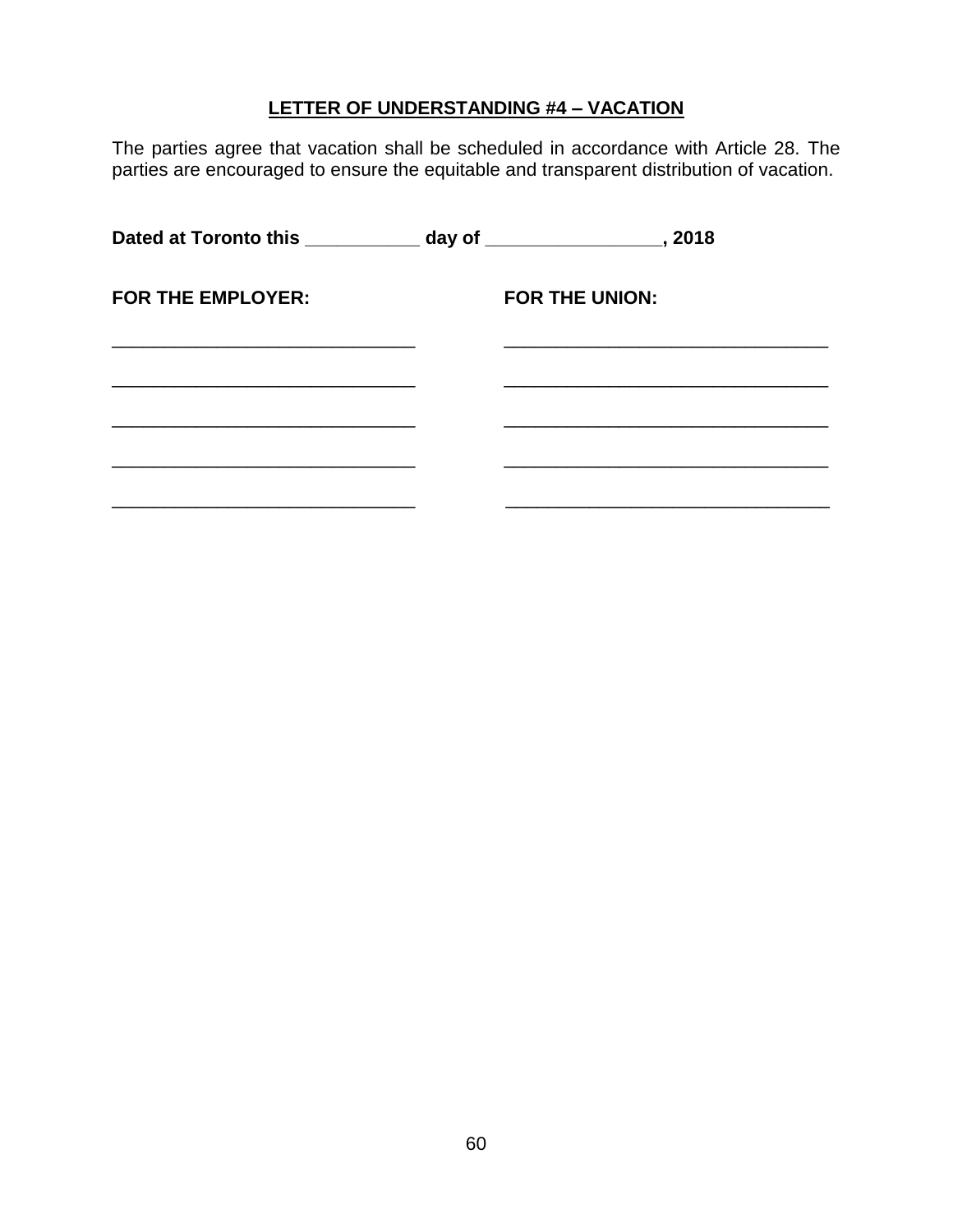# **LETTER OF UNDERSTANDING #5 – EERC**

The Employer (Legal Aid Ontario) and the Union (OPSEU Local 525 Provincial Head Office) are committed to resolution of matters of mutual interest in accordance with Article 7 of this contract.

The parties agree to address the following issues at the EERC over the life of this contract:

- Access to and fair application of alternate work arrangements;
- Access to and fair application of training, cross-training and interdepartmental training of staff;
- Ways to address problems of workload, job posting and filling, chronic stress, and work-life balance;
- Ways of bringing in-house contract work;

\_\_\_\_\_\_\_\_\_\_\_\_\_\_\_\_\_\_\_\_\_\_\_\_\_\_\_\_\_ \_\_\_\_\_\_\_\_\_\_\_\_\_\_\_\_\_\_\_\_\_\_\_\_\_\_\_\_\_\_\_

**Improved communication regarding workplace issues.** 

**Dated at Toronto this \_\_\_\_\_\_\_\_\_\_\_ day of \_\_\_\_\_\_\_\_\_\_\_\_\_\_\_\_\_, 2018**

\_\_\_\_\_\_\_\_\_\_\_\_\_\_\_\_\_\_\_\_\_\_\_\_\_\_\_\_\_ \_\_\_\_\_\_\_\_\_\_\_\_\_\_\_\_\_\_\_\_\_\_\_\_\_\_\_\_\_\_\_

\_\_\_\_\_\_\_\_\_\_\_\_\_\_\_\_\_\_\_\_\_\_\_\_\_\_\_\_\_ \_\_\_\_\_\_\_\_\_\_\_\_\_\_\_\_\_\_\_\_\_\_\_\_\_\_\_\_\_\_\_

\_\_\_\_\_\_\_\_\_\_\_\_\_\_\_\_\_\_\_\_\_\_\_\_\_\_\_\_\_ \_\_\_\_\_\_\_\_\_\_\_\_\_\_\_\_\_\_\_\_\_\_\_\_\_\_\_\_\_\_\_

 $\overline{\phantom{a}}$  , and the contract of the contract of the contract of the contract of the contract of the contract of the contract of the contract of the contract of the contract of the contract of the contract of the contrac

**FOR THE EMPLOYER: FOR THE UNION:**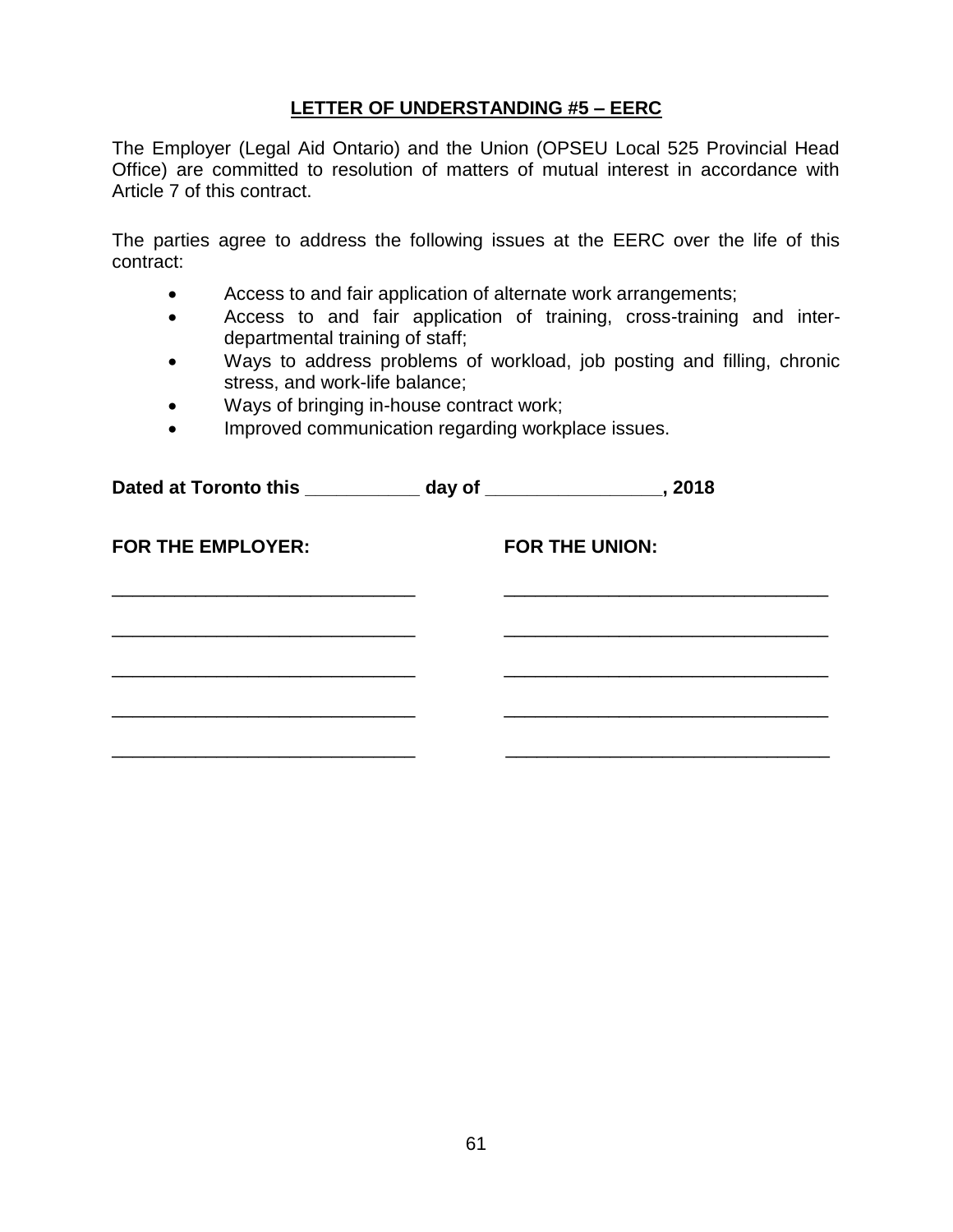# **LETTER OF UNDERSTANDING #6 – PREGNANCY AND PARENTAL LEAVE**

The parties agree that, in accordance with Article 26: Pregnancy/Parental Leave, that parents taking a pregnancy/parental leave will have the option to take up to 18 months leave in accordance with the Employment Insurance Act, as amended. The Employer will continue to top up to the duration amounts outlined in Article 26, regardless of an employee's choice to elect an extended parental leave at a lower EI rate.

The parties further agree that any amendments to the Employment Insurance Act after the date of ratification that results in an increase to a member's sub plan payments, LAO will reduce said payments to the level they would have been had the changes not occurred.

| Dated at Toronto this _____________ day of ___________________, 2018 |                       |
|----------------------------------------------------------------------|-----------------------|
| <b>FOR THE EMPLOYER:</b>                                             | <b>FOR THE UNION:</b> |
|                                                                      |                       |
|                                                                      |                       |
|                                                                      |                       |
|                                                                      |                       |